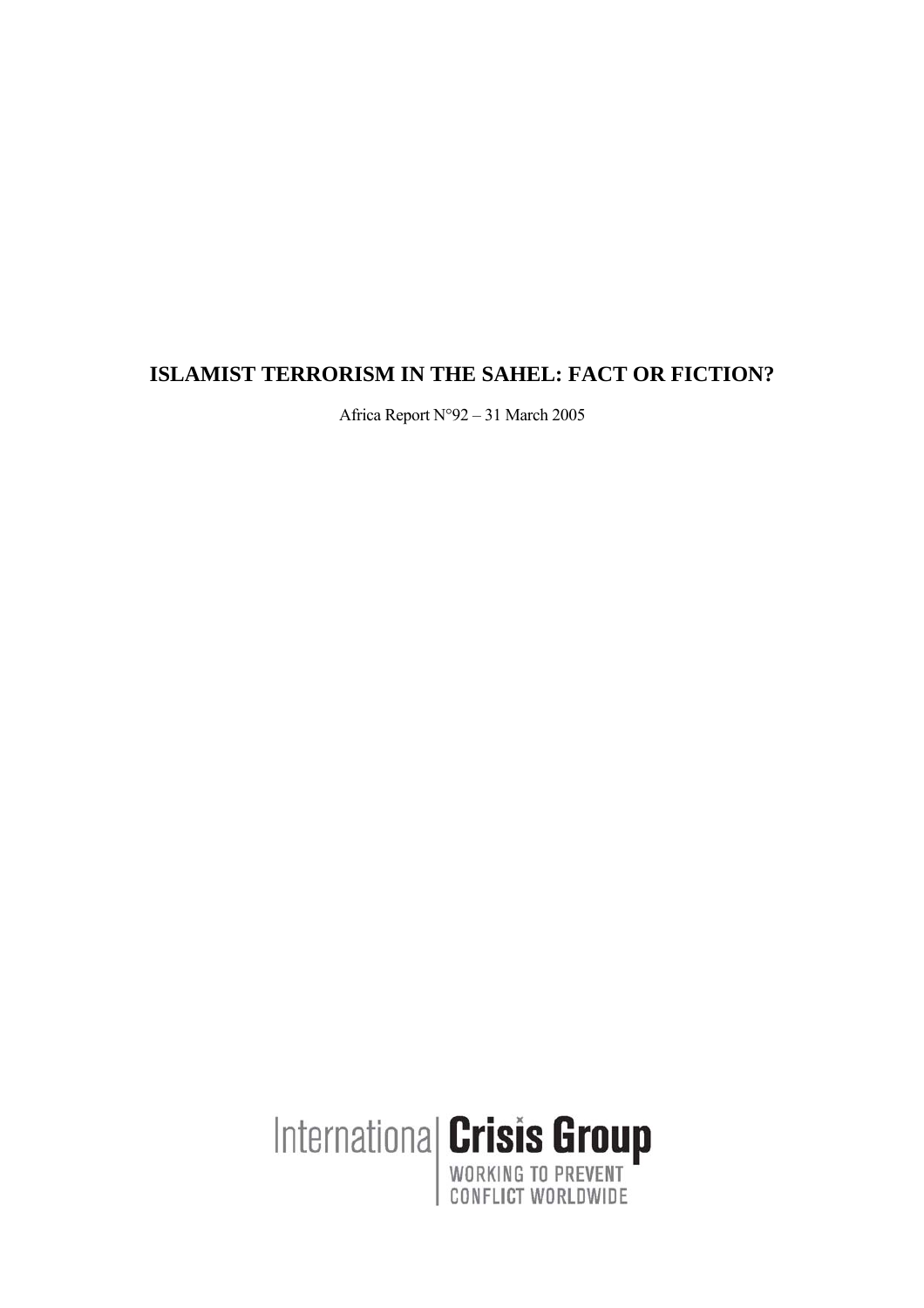# **TABLE OF CONTENTS**

| I.   |                 |                                                                         |  |  |
|------|-----------------|-------------------------------------------------------------------------|--|--|
| II.  |                 |                                                                         |  |  |
|      | A.              |                                                                         |  |  |
|      | <b>B</b> .      |                                                                         |  |  |
|      |                 | $\mathbf{1}$                                                            |  |  |
|      |                 | $\mathfrak{2}$                                                          |  |  |
|      | $C_{\cdot}$     |                                                                         |  |  |
|      | D.              |                                                                         |  |  |
| III. |                 |                                                                         |  |  |
|      | A.              |                                                                         |  |  |
|      | B.              |                                                                         |  |  |
|      |                 | $1_{-}$                                                                 |  |  |
|      | $C$ .           |                                                                         |  |  |
|      | D.              |                                                                         |  |  |
|      | $E$ .           |                                                                         |  |  |
|      | $F_{\cdot}$     |                                                                         |  |  |
| IV.  |                 |                                                                         |  |  |
|      | A.              |                                                                         |  |  |
|      | $\mathbf{B}$ .  |                                                                         |  |  |
|      |                 | 1.                                                                      |  |  |
|      |                 | 2.                                                                      |  |  |
|      |                 | 3.                                                                      |  |  |
|      |                 | African Contingency Operations Training and Assistance (ACOTA) 28<br>4. |  |  |
|      |                 | 5.                                                                      |  |  |
|      |                 | 6.                                                                      |  |  |
|      |                 | $7_{\scriptscriptstyle{\ddot{\phantom{1}}}}$                            |  |  |
|      | $\mathcal{C}$ . |                                                                         |  |  |
| V.   |                 |                                                                         |  |  |
|      | $\mathsf{A}$ .  |                                                                         |  |  |
|      | $\mathbf{B}$ .  |                                                                         |  |  |
|      | $C_{\cdot}$     |                                                                         |  |  |
|      | D.              |                                                                         |  |  |
| VI.  |                 |                                                                         |  |  |
|      |                 | <b>APPENDICES</b>                                                       |  |  |
|      | A.              |                                                                         |  |  |
|      | <b>B</b> .      |                                                                         |  |  |
|      | $\mathcal{C}$ . |                                                                         |  |  |
|      | D.              |                                                                         |  |  |
|      | Ε.              |                                                                         |  |  |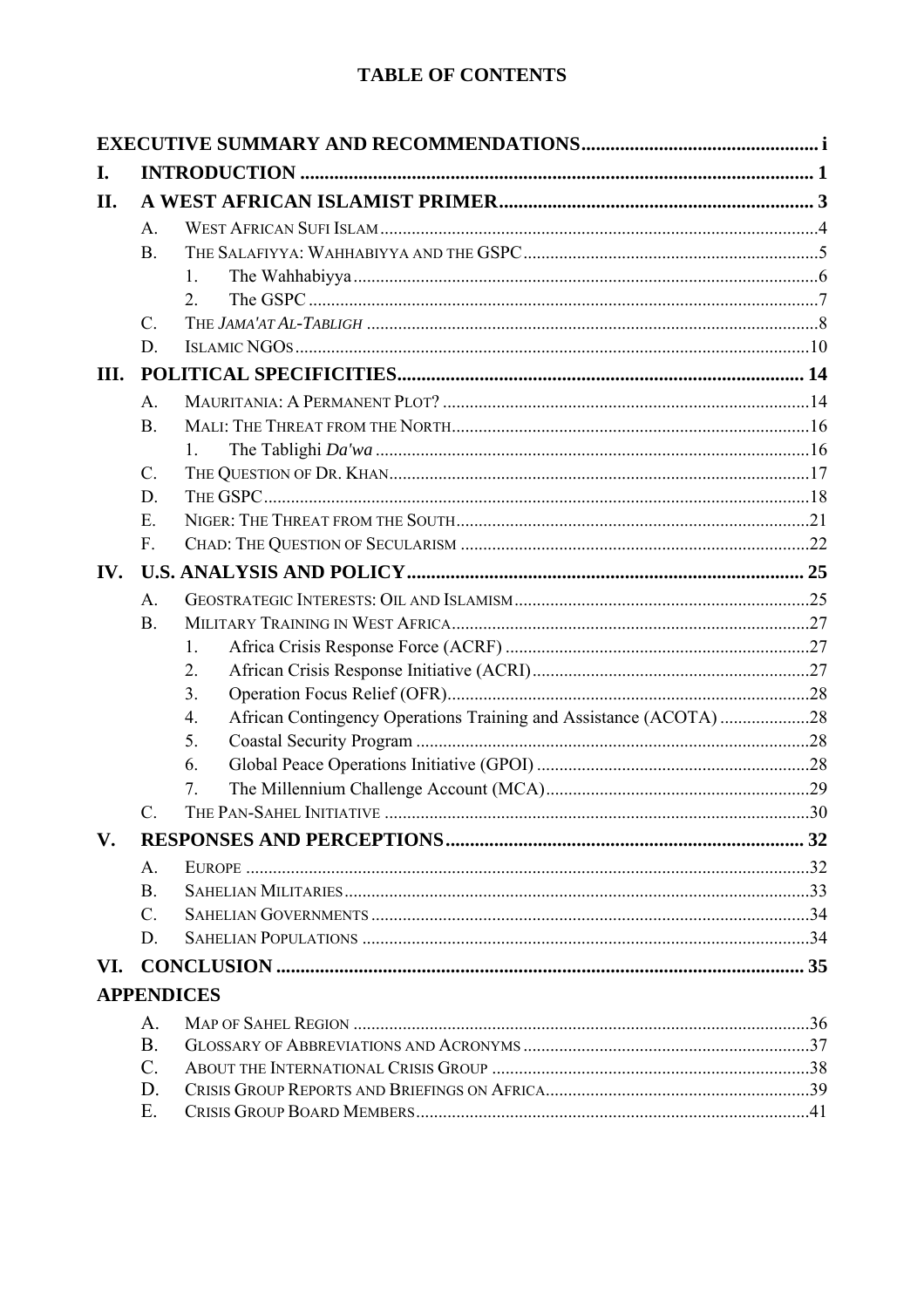Internationa **Crisis Group** CONFLICT WORLDWIDE

**Africa Report N°92 31 March 2005**

# **ISLAMIST TERRORISM IN THE SAHEL: FACT OR FICTION?**

# **EXECUTIVE SUMMARY AND RECOMMENDATIONS**

The Sahel, a vast region bordering the Sahara Desert and including the countries of Mali, Niger, Chad and Mauritania, is increasingly referred to by the U.S. military as "the new front in the war on terrorism". There are enough indications, from a security perspective, to justify caution and greater Western involvement. However, the Sahel is not a hotbed of terrorist activity. A misconceived and heavy handed approach could tip the scale the wrong way; serious, balanced, and long-term engagement with the four countries should keep the region peaceful. An effective counter-terrorism policy there needs to address the threat in the broadest terms, with more development than military aid and greater U.S.-European collaboration.

There are disparate strands of information out of which a number of observers, including the U.S. military, have read the potential threat of violent Islamist activity in the four Sahelian countries covered by the Americans' Pan-Sahel Initiative (PSI). There is some danger in this, but in this region, few things are exactly what they seem at first glance. Mauritania, which calls itself an Islamic republic, harshly suppresses Islamist activities of any kind, while Mali, a star pupil of 1990s neo-liberal democratisation, runs the greatest risk of any West African country other than Nigeria of violent Islamist activity. Those who believe poverty breeds religious fanaticism will be disappointed in Niger, the world's second poorest country, whose government has maintained its tradition of tolerant Sufi Islam by holding to an unambiguous line on separation of religion and the state.

The prospects for growth in Islamist activity in the region - up to and including terrorism -- are delicately balanced. Muslim populations in West Africa, as elsewhere, express increasing opposition to Western, especially U.S., policy in the Middle East, and there has been a parallel increase in fundamentalist proselytisation. However, these developments should not be overestimated. Fundamentalist Islam has been present in the Sahel for over 60 years without being linked to anti-Western violence. The Algerian Salafi Group for Preaching and Combat (GSPC), which lost 43 militants in a battle with Chad's army in 2004 after being chased across borders by PSItrained troops, has been seriously weakened in Algeria and Mali by the combined efforts of Algerian and Sahelian armed forces.

The U.S. military is a new factor in this delicate balance. Its operations in the four countries are orchestrated by the European Command (EUCOM) headquarters in Stuttgart, Germany. In the absence of Congressional willingness to fund a serious engagement by other parts of the government, the Pentagon has become a major player by emphasising the prospect of terrorism, though military planners themselves recognise the inherent dangers in a purely military counter-terrorism program.

With the U.S. heavily committed in other parts of the world, however, Washington is unlikely to devote substantial non-military resources to the Sahel soon, even though Africa is slowly gaining recognition -- not least due to West Africa's oil -- as an area of strategic interest to the West. The resultant equation is laden with risks, including turning the small number of arrested clerics and militants into martyrs, thus giving ammunition to local anti-American or anti-Western figures who claim the PSI (and the proposed, expanded Trans-Saharan Counter Terrorism Initiative (TSCTI) still under consideration in the U.S. government) is part of a larger plan to render Muslim populations servile; and cutting off smuggling networks that have become the economic lifeblood of Saharan peoples whose livestock was devastated by the droughts of the 1970s and 1980s, without offering economic alternatives. To avoid creating the kinds of problems the PSI is meant to solve, it needs to be folded into a more balanced approach to the region, one also in which Europeans and Americans work more closely together.

## **RECOMMENDATIONS**

#### **To the U.S. Government:**

- 1. Establish a healthier balance between military and civilian programs in the Sahel, including by:
	- (a) opening USAID offices in the capitals of Mauritania, Niger and Chad;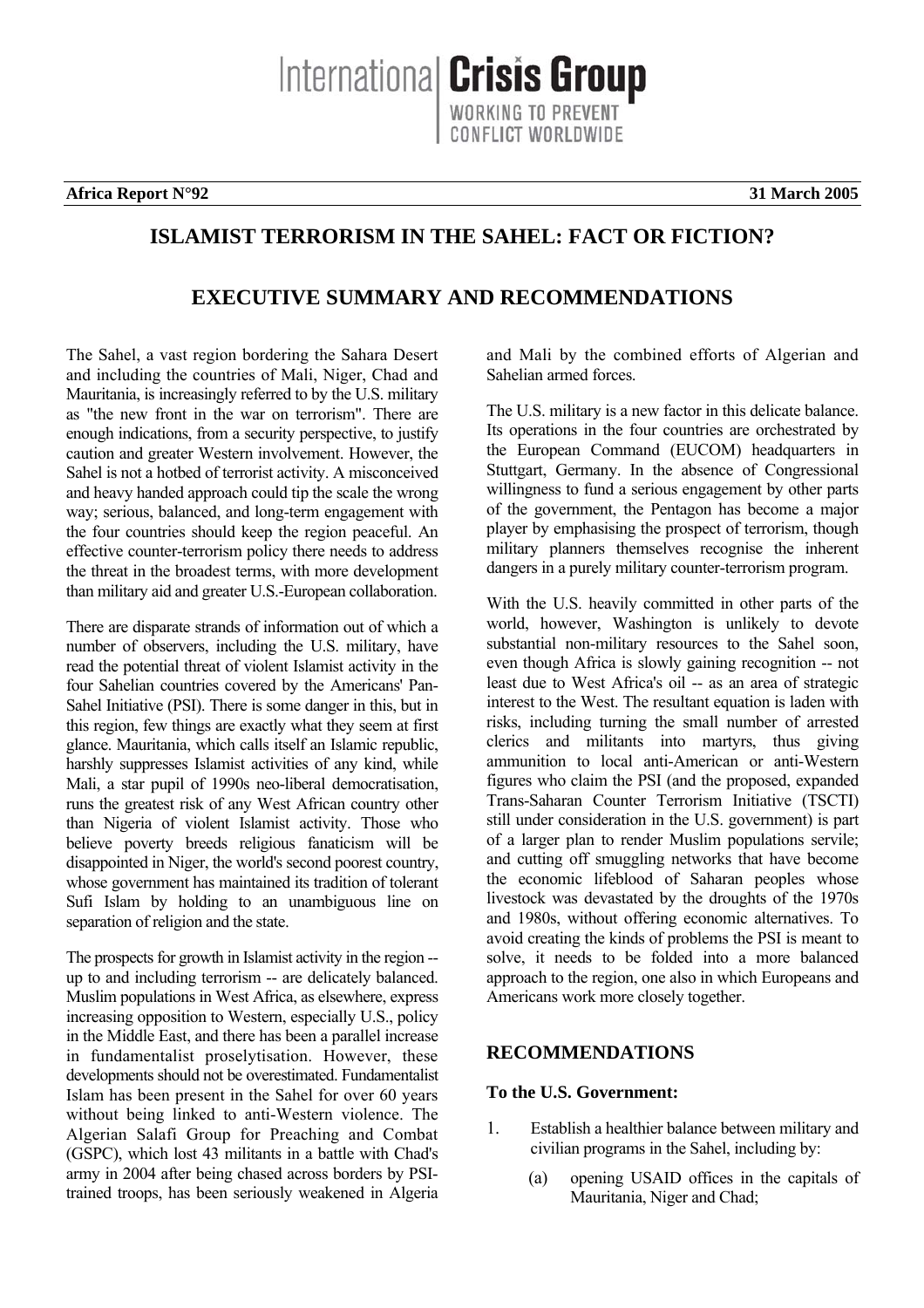- (b) tailoring significant development programs to nomadic populations in northern Mali, with emphasis on roads and livestock infrastructure (wells and regional slaughterhouses); and
- (c) promoting tourist infrastructure in such historic places of interest as Timbuktu, and Agadez, helping to diminish smuggling by offering Tuareg populations viable economic alternatives.
- 2. Continue to provide training and equipment to improve customs and immigration surveillance at all airports in the region, both national and international.
- 3. Seek cooperative diplomatic and developmental assistance relationships with the Europeans in order to take advantage of their experience in the Sahelian region.
- 4. Coordinate its own military capacity-building training with NATO's Mediterranean Dialogue and France's RECAMP program, in order to multiply effectiveness and diminish perceptions of an American-only venture.

#### **To Donors:**

5. Treat development and counter-terrorism as interlinked issues in the Sahelian region, rewarding governments for showing courage on religious policy (as in Niger) and making up the difference if already extremely limited social services are further reduced by cuts in Islamic NGO funding.

#### **To NATO:**

6. Consider making military capacity-building more multilateral by extending the Mediterranean Dialogue beyond Mauritania to Mali, Niger, and Chad.

## **To the EU:**

7. Share regional expertise more actively with the U.S. and coordinate both military capacitybuilding and development assistance programs with it.

#### **To the Government of Mali:**

- 8. Begin negotiations with Tuareg communities where military posts were closed in order to reinstate government presence, possibly using a majority of Tuareg troops to do so.
- 9. Focus development aid in the north on two sectors, -- livestock and tourism -- both of which need

significant investments in infrastructure, beginning with roads, to become viable.

#### **Dakar/Brussels, 31 March 2005**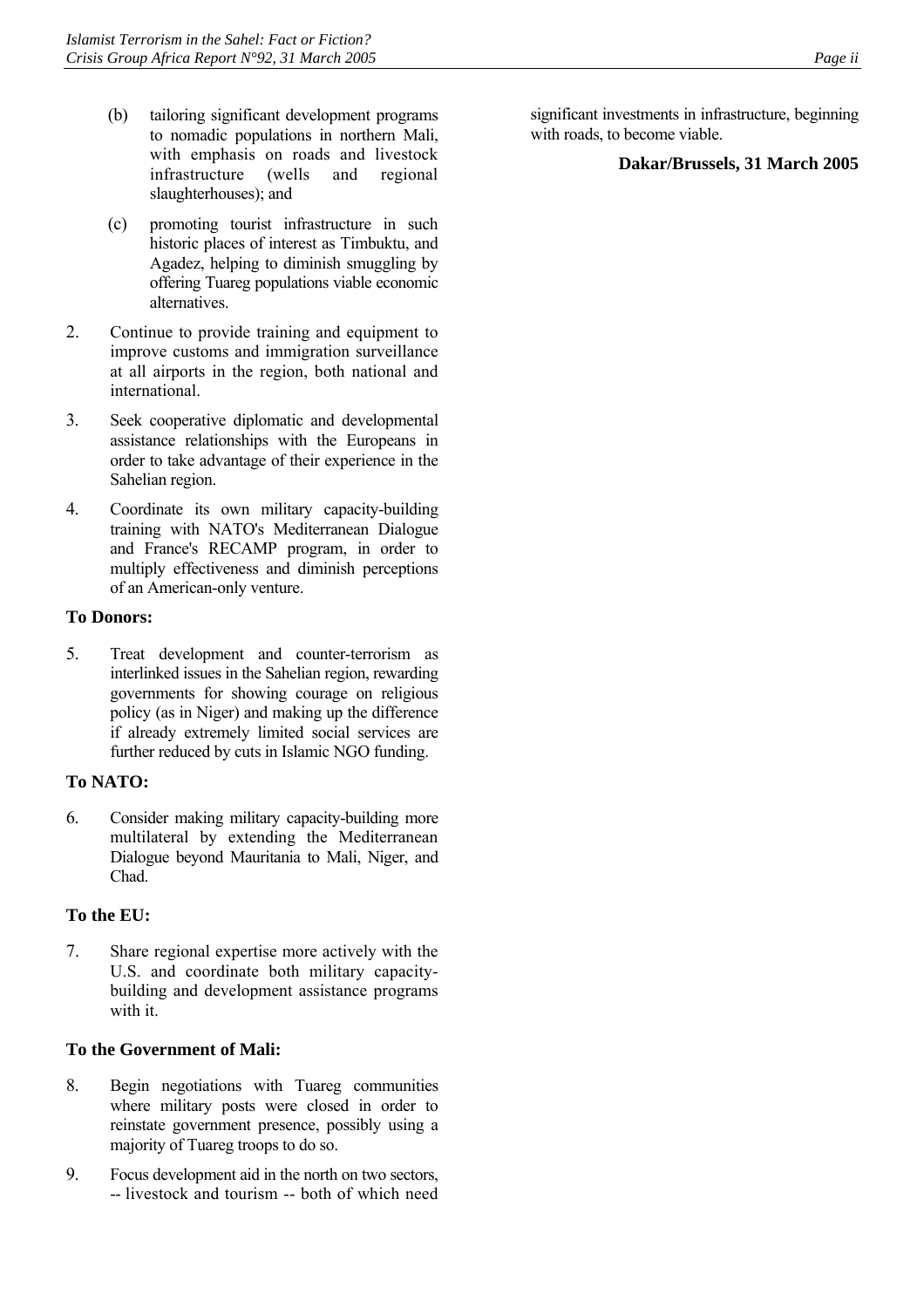International **Crisis Group** WORKING TO PREVENT ONFLICT WORLDWIDE

#### **Africa Report N°92** 31 March 2005

## **ISLAMIST TERRORISM IN THE SAHEL: FACT OR FICTION?**

#### <span id="page-4-0"></span>**I. INTRODUCTION**

On 9 March 2004, members of the Algeria-based *Groupe Salafiste pour la Prédication et le Combat*  $(GSPC)^1$  $(GSPC)^1$  fought a gun battle with troops from Niger and Chad, supported by U.S. Special Forces, just inside Chad. At the end, 43 Salafi fighters from several West and North African countries lay dead.<sup>[2](#page-4-2)</sup> The American Pan-Sahel Initiative (PSI) had barely begun, and yet operations in this "new front in the war on terror"[3](#page-4-3) had already garnered more attention than Washington's much larger East Africa Counter Terrorism Initiative.<sup>4</sup> The GSPC, an offshoot of the Armed Islamic Group (GIA), is one of the only groups in Africa to have stated its allegiance to the goals and tactics of al Qaeda.<sup>5</sup>

This band of GSPC militants had captured 32 tourists travelling across the Sahara<sup>[6](#page-4-6)</sup> and held them hostage for several months. After receiving a purported  $\epsilon$ 5 million ransom paid by the German government, GSPC released the fourteen remaining hostages on 19 August, 2003. In the seven months leading up to the battle in Chad, they lived mostly in northern Mali, from where they were eventually chased eastward across northern Niger and into Chad.<sup>7</sup> The band's leader and the GSPC's overall number two, Amari Saïfi, escaped from the deadly battle but was soon captured by the Chadian rebel group, *Mouvement pour la Démocratie et la Justice Tchadien* (MDJT).<sup>8</sup> In November 2004, he was handed over to the Libyan government, which sent him to be tried in Algeria.<sup>[9](#page-4-9)</sup>

Parallel to these events, the U.S. military began the PSI training program in the four Sahelian countries of Mauritania, Mali, Niger and Chad with a  $$6.5$  million<sup>10</sup> budget that is miniscule for the Pentagon but a significant sum for poor countries. A team of 25 Marines trained one company (120-150 men) each in Niger and Chad in basic infantry skills, marksmanship, first aid, and navigation.<sup>11</sup> Similar numbers of U.S. Special Forces trained one company of Mauritanians and three of Malians.

The stated goal of this training has been to help each country better control its own territory and porous borders. A quick look at the map of this vast desert and

<span id="page-4-1"></span><sup>&</sup>lt;sup>1</sup> Salafi Group for Preaching and Combat.

<span id="page-4-2"></span><sup>&</sup>lt;sup>2</sup> The group included nationals of Algeria, Mali, Niger and Nigeria. Crisis Group interviews, Niger, Chad, September to December, 2004.

<span id="page-4-3"></span><sup>&</sup>lt;sup>3</sup> R. Carroll, S. Goldenberg, "U.S. Opens New Front in War on Terror By Beefing Up Border Controls in Sahara", *The*  Guardian, 14 January 2004.

<span id="page-4-4"></span>While the PSI had a budget of some \$6.2 million, its East Africa sister program's budget was \$100 million.

<span id="page-4-5"></span><sup>5</sup> That the hostages were not killed or used as political bargaining counters, suggests that the GSPC's declared link to al Qaeda means little. If the GSPC were al Qaeda linked, it would probably have been quicker to kill European hostages. By all accounts, it treated them well and released them when Germany paid a ransom of some €5 million. See Crisis Group Middle East Report No° 29, *Islamism, Violence and Reform in Algeria: Turning the Page,* 30 July 2004. Recent indications suggest that at least the bulk of the GSPC may be prepared to give up the armed struggle in Algeria and accept the government's reconciliation initiative. Georges Rassi, "End of Insurgency", *al-Mustaqbal*, as reported in *MidEast Mirror*, 24 March 2005

<span id="page-4-6"></span><sup>6</sup> The German, Dutch, Swiss and Austrian hostages were captured in groups of one to eight on six different occasions between 22 February and 12 May 2003, though mostly in March. On 13 May 2003, nine GSPC fighters were killed in a gun battle in southern Algeria and seventeen hostages released. The remaining fighters, with

fifteen hostages, fled toward northern Mali. One hostage is reported to have died of heat exhaustion in July.

<span id="page-4-7"></span> $7$  The GSPC militants were tracked, with the help of American satellites, by the Algerian army, which attacked the group on 7 February 2004, killing some 30, and chasing the others eastward. Crisis Group interview, 7 February 2004.

<span id="page-4-8"></span><sup>8</sup> Movement for Chadian Democracy and Justice. Amari Saïfi's nom de guerre is Abderrazak El Para, because he was a paratrooper in Algeria's army.

<span id="page-4-9"></span><sup>9</sup> A few months before, the Algerian army killed Nabil Sahraoui, the GSPC head. Sahraoui had announced GSPC allegiance to al Qaeda in September 2003 after taking over from the group's founder, Hassan Hattab. C. Smith, "Militant Slain in Algeria; Ties to al Qaeda Are Reported", *The New* 

<span id="page-4-10"></span>*York Times*, 21 June 2004.<br><sup>10</sup> All figures denoted in dollars (\$) in this report refer to U.S. dollars.

<span id="page-4-11"></span> $11$  Navigation training ranged from basic map-reading to use of Global Positioning Satellite (GPS) technology. The PSI has provided the four militaries with non-lethal equipment including uniforms, Toyota Land Cruiser pickups and GPS devices.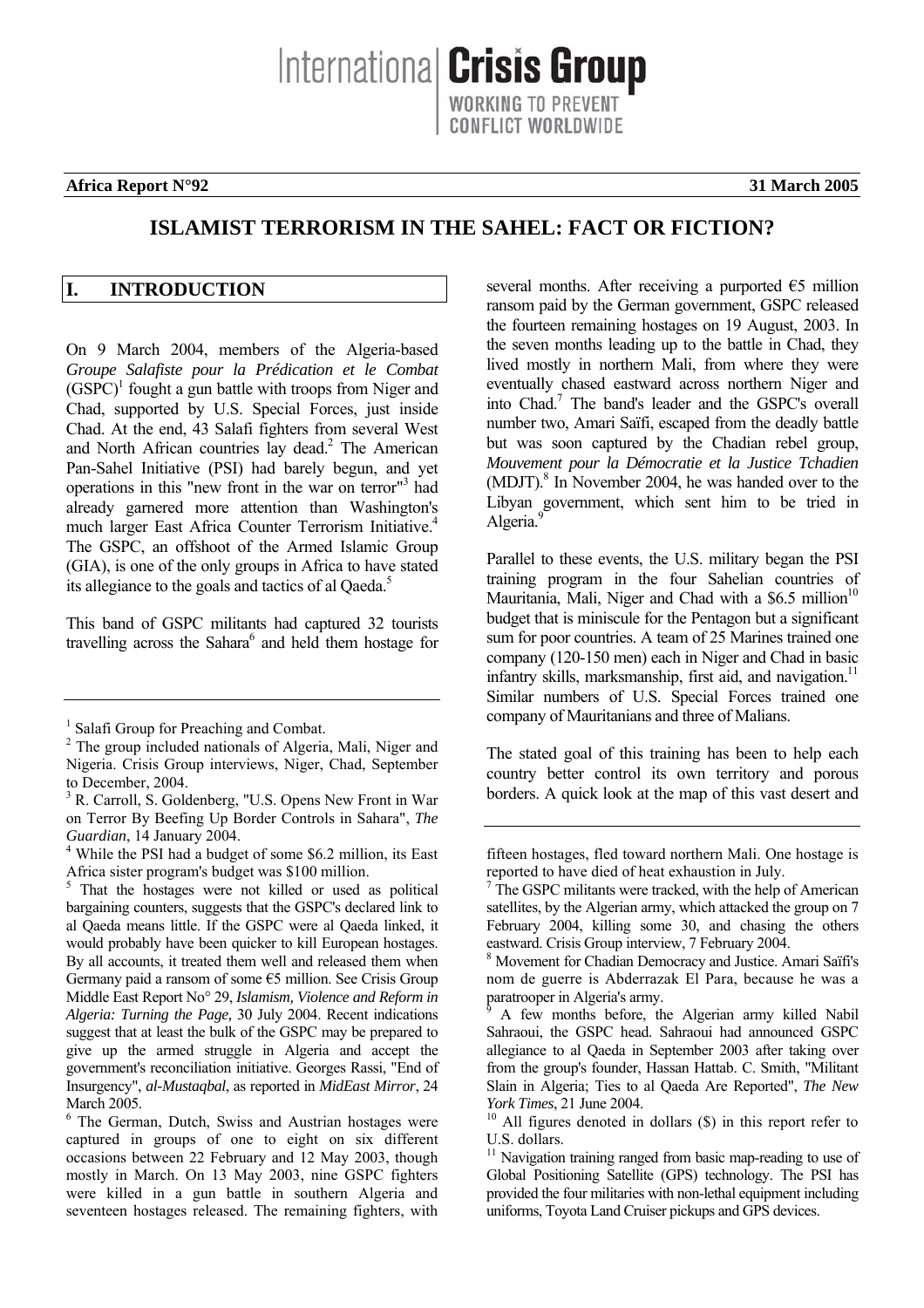semi-arid zone shows that this is a goal that could not be achieved by ten times the number of troops trained. The U.S. is considering renaming the PSI, however, as the Trans-Saharan Counter Terrorism Initiative (TSCTI), enlarging it to include Senegal and Morocco with Algeria, Tunisia and Nigeria as observers, and vastly increasing its budget to some \$120-\$132 million for 2005 and \$350-400 million over the next five years. Thus it is possible that more troops, more vehicles, and more GPS devices could ultimately lead to at least minimal surveillance and control.

While some have treated "the new front in the war on terror" rhetoric with scepticism, the clash with the GSPC seemed to lend it support. The question is whether the band was an isolated group without possibilities of reconstituting itself or expanding or whether it was symptomatic of a more general dynamic. The level of threat in each of the four countries is the result of two factors: the internal political situation, including the population's frustration, and its possible targeting by violent Islamists, including recruitment for terrorist activity.<sup>12</sup> On the first score, Niger and Mali each have a democratisation process and are relatively solid. Mali has a particularly good record for freedom of the press, and Niger has taken an advanced position of freedom of religious practice and strict separation of religion and politics. The situation in Chad is significantly more fragile. Chadians are unhappy with what they consider a corrupt government dominated by one ethnic group, and the Darfur crisis has brought in 200,000 refugees. The worst internal situation is probably in Mauritania, where the government has turned to repression in order to cling to power.

It is clear some interest has been shown in all four countries at least by both Islamist missionaries and Islamist NGOs.<sup>13</sup> While this interest is diffuse in Mauritania and Niger, it seems somewhat more constant in Chad, originating mainly in Islamist circles in Sudan. Numerous Chadian sources expressed worries about large number of foreigners travelling with false identity documents, and several explicitly pointed to the threat of "infiltration" by Sudanese Islamist networks.

Mali, however, appears to be the most clearly targeted by external Islamist elements. Why it may be of such interest, and whether the diverse groups involved have any coordinated plan are questions Crisis Group cannot answer, even after eleven months of research in the four countries, as well as in Stuttgart, Germany (the headquarters of the U.S. military's European Command, EUCOM) , Paris, Brussels and Washington. However, it is indisputable that a broad range of groups -- some politicised, others apolitical, some armed, others not - have moved into the northern region in relatively large numbers. Algeria has been the primary conduit for armed GSPC elements, but others have arrived from South Asia and the Middle East.

A degree of anti-American sentiment has developed in much of the region that most describe as unprecedented. This seems to have emerged from West African reaction to U.S. foreign policy (primarily in the Middle East), but does not necessarily have anything to do with Islamism, let alone terrorism. It is also apparent that actors on the ground in these four countries are poised to use American fears of an Islamist threat to benefit financially and/or politically in ways that recall the manipulation of Cold War politics by many African governments.

This could have extremely negative consequences. In Mauritania, the fragile and unpopular Ould Taya government has adopted the rhetoric of Islamist threat to purge its few remaining opponents and claims to be protecting the nation against religious extremists.<sup>14</sup> Western powers have given some assistance to Ould Taya

<span id="page-5-0"></span><sup>&</sup>lt;sup>12</sup> Crisis Group has reported frequently on Islamists and Islamism and their relationship to a wide variety of political situations in the Middle East and North Africa, Central Asia, Afghanistan, South Asia and South East Asia. We treat Islamism as synonymous with "Islamic activism", the active assertion and promotion of beliefs, prescriptions, laws, or policies that are held to be Islamic in character: see Crisis Group Middle East/North Africa Report No° 37, *Understanding Islamism*, 2 March 2005. Earlier Crisis Group reporting generally defined Islamism more narrowly, as "Islam in political mode". But two problems became apparent with that definition. First, it presupposed that Islam per se is not political, whereas insofar as Islam is inherently interested in matters of governance, in fact it is. Secondly, it presupposed that all forms of Islamism are equally political, whereas in fact, there are significant distinctions in this regard between those forms that privilege political activism, missionary activity or violence. This report is concerned with the extent to which the Islamism that is undoubtedly present in the Sahel includes a significant tendency to or potential for violence. For additional reporting relevant to Islamism, see in particular Crisis Group Middle East and North Africa Briefings, *Islamism in North Africa I: The Legacies of History*, 20 April 2004; *Islamism in North Africa II: Egypt's Opportunity*, 20 April 2004; Crisis Group Middle East and North Africa Report N°29, *Islamism, Violence and Reform in Algeria: Turning the Page*, 30 July 2004; also, Crisis Group Asia Report N°83, *Indonesia Backgrounder: Why Salafism and Terrorism Mostly Don't Mix*, 13 September 2004, and Crisis Group Middle East Report N°31, *Saudi Arabia Backgrounder: Who Are the Islamists?*, 21 September 2004.

<span id="page-5-1"></span><sup>&</sup>lt;sup>13</sup> As noted, there has also been some activity in part of the region by an armed and violent group, the GSPC.

<span id="page-5-2"></span><sup>&</sup>lt;sup>14</sup> See Section III A below. Crisis Group will soon publish a report on Mauritania.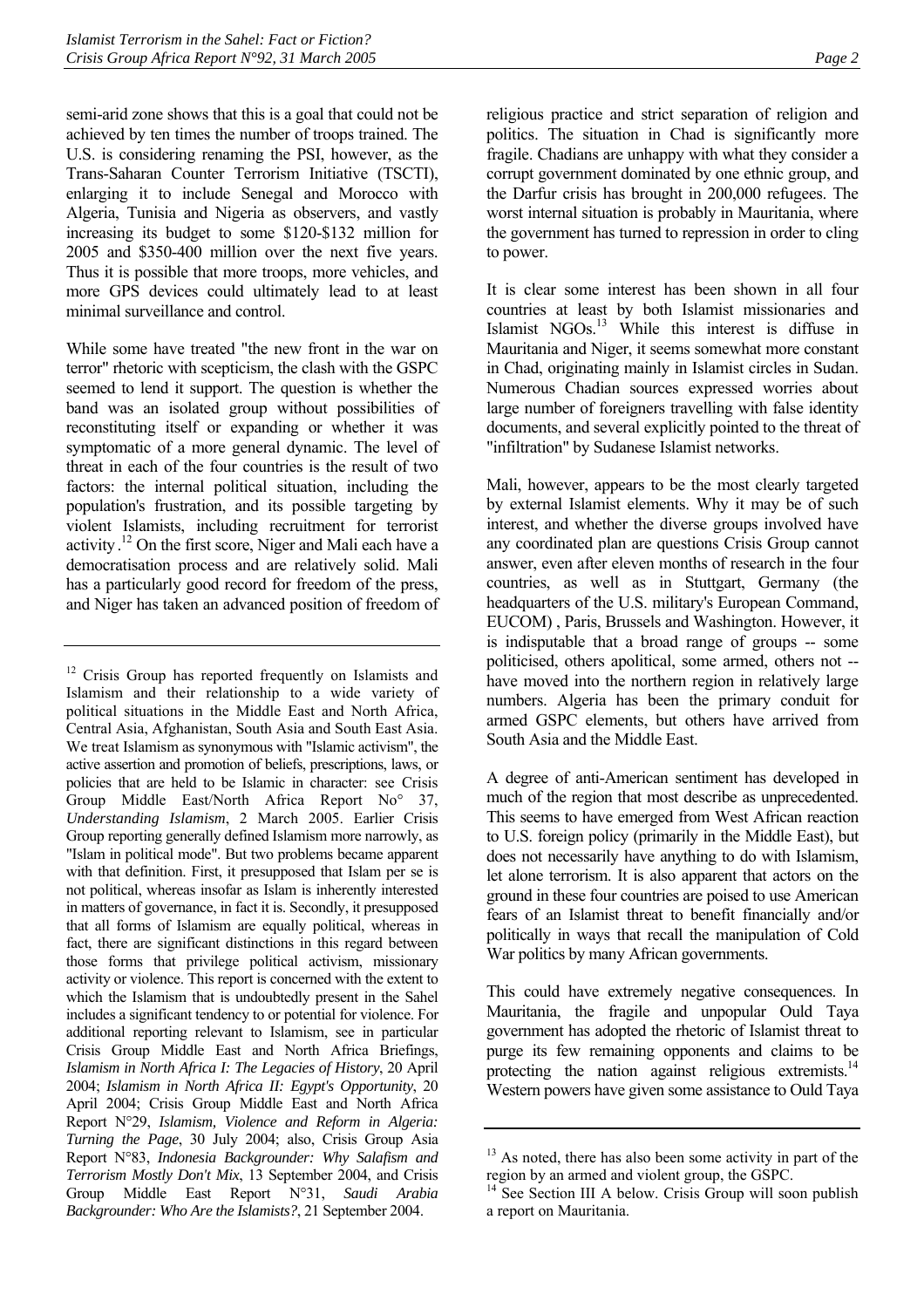(including the PSI training) even while taking note of his government's poor human rights record. In other cases, talking about an Islamist threat may be the only way these countries can draw attention to themselves. Three of the four are classed by the United Nations Human Development Index as among the ten poorest on earth.<sup>15</sup> Mauritania is not much better: 152 out of 177. Literacy rates in Mali and Niger are 19 and 17 per cent respectively.[16](#page-6-2) Life expectancy in Mali, Niger and Chad is well under 50 years, in Mauritania 52. All four countries have a Gender Development Index in the bottom twenty out of 144 countries, and Chad, Niger and Mali rank in the bottom ten.<sup>17</sup> Despite this, the United States Agency for International Development (USAID) has only one office -- in Bamako -- for the four-country region. "Using the 'T' word is sometimes the only way to get people's attention in Washington", an officer noted[.18](#page-6-4)

## <span id="page-6-0"></span>**II. A WEST AFRICAN ISLAMIST PRIMER**

Two aspects of the analysis of Sahelian Islamism have tended to obscure more than they reveal. One is the presumption that there are direct links between poverty and religiously-oriented violence.<sup>19</sup> Crisis Group research suggests that violence such as the GSPC provoked in northern Mali more likely results from highly localised political and economic factors and that the rhetoric of a common Islamist agenda appears at a relatively late stage, if at all. While it is true that Islamists in the four countries covered by this report may benefit from money pumped in by Gulf states, so do many others who have nothing to do with violent or even oppositional politics. Conversely, while those who may become linked to groups like the GSPC are undoubtedly poor, so are the vast majority of their neighbours and relatives who never become involved in such movements. If economic "*fragilisation*" [20](#page-6-6) were the primary cause of a turn toward either religious fundamentalism or violence, West Africa would have long been the world centre of Islamist politics and terror, given its unequalled levels of poverty.

An analyst seeking a more nuanced explanation, in which economic factors are one among several key variables, frequently encounters another unhelpful explanation. It rests upon clear distinctions between "good" and "bad" Muslims/forms of Islam. In this stereotype, "traditional" West African Islam is Sufi, tolerant and inclusive. Depending upon the speaker's point of view, either this is an important barrier to advances by "bad" Islam, or it is at great risk of being overrun by "bad" fundamentalists. Not only does this misrepresent the history of Maliki, often Sufi, Islam in the region (which has often been peaceful, but sometimes been both politicised and violent), but it also misrepresents fundamentalism there, which has a relatively long and mostly peaceful history. While Muslim fundamentalists have sometimes been involved, violence has taken place between Muslims of differing traditions at the village or neighbourhood level.<sup>21</sup> They have not fixed their sights on Western targets.

<span id="page-6-1"></span><sup>&</sup>lt;sup>15</sup> Of 177 countries, Chad is 167th, Mali 174th, and Niger 176th. UN Development Program, "Human Development Index Report, 2003".

<span id="page-6-2"></span><sup>&</sup>lt;sup>16</sup> Only Burkina Faso is lower, with a 13 per cent rate.

<span id="page-6-3"></span><sup>&</sup>lt;sup>17</sup> UNDP Human Development Report, Gender Development Index, 2003. Women are almost absent from the formal political structures. World Bank statistics (World Bank Development Goals Data 2002) reveal that women in the Sahel hold between 1 per cent (Niger) and 10 per cent (Mali) of the total seats in parliaments. The ratio of girls to boys in primary and secondary education does, however, exceed 50 per cent in each country (ranging between Chad at 52 per cent and Mauritania at 92 per cent). There are similar rates for literacy (ranging between Niger at 44 per cent and Chad at 83 per cent). These numbers indicate that women will soon comprise more than half of the educated and literate population, increasing the importance of ensuring their participation in governance and the formal economy.

<span id="page-6-4"></span><sup>&</sup>lt;sup>18</sup> Crisis Group interview, Stuttgart, 25 February 2004.

<span id="page-6-5"></span><sup>&</sup>lt;sup>19</sup> This position is summarised in the title of a recent article: "Famine not Fanaticism Poses Greatest Terror Threat in Sahel", IRIN, 14 October 2004.

<span id="page-6-6"></span><sup>&</sup>lt;sup>20</sup> This French word is used by many in Mali and Niger to help describe the attraction of the Salafiyya movement for some Tuareg communities.

<span id="page-6-7"></span><sup>&</sup>lt;sup>21</sup> Crisis Groups researchers have found this dynamic in each of the four countries, often in the context of struggles to control a neighbourhood or village mosque.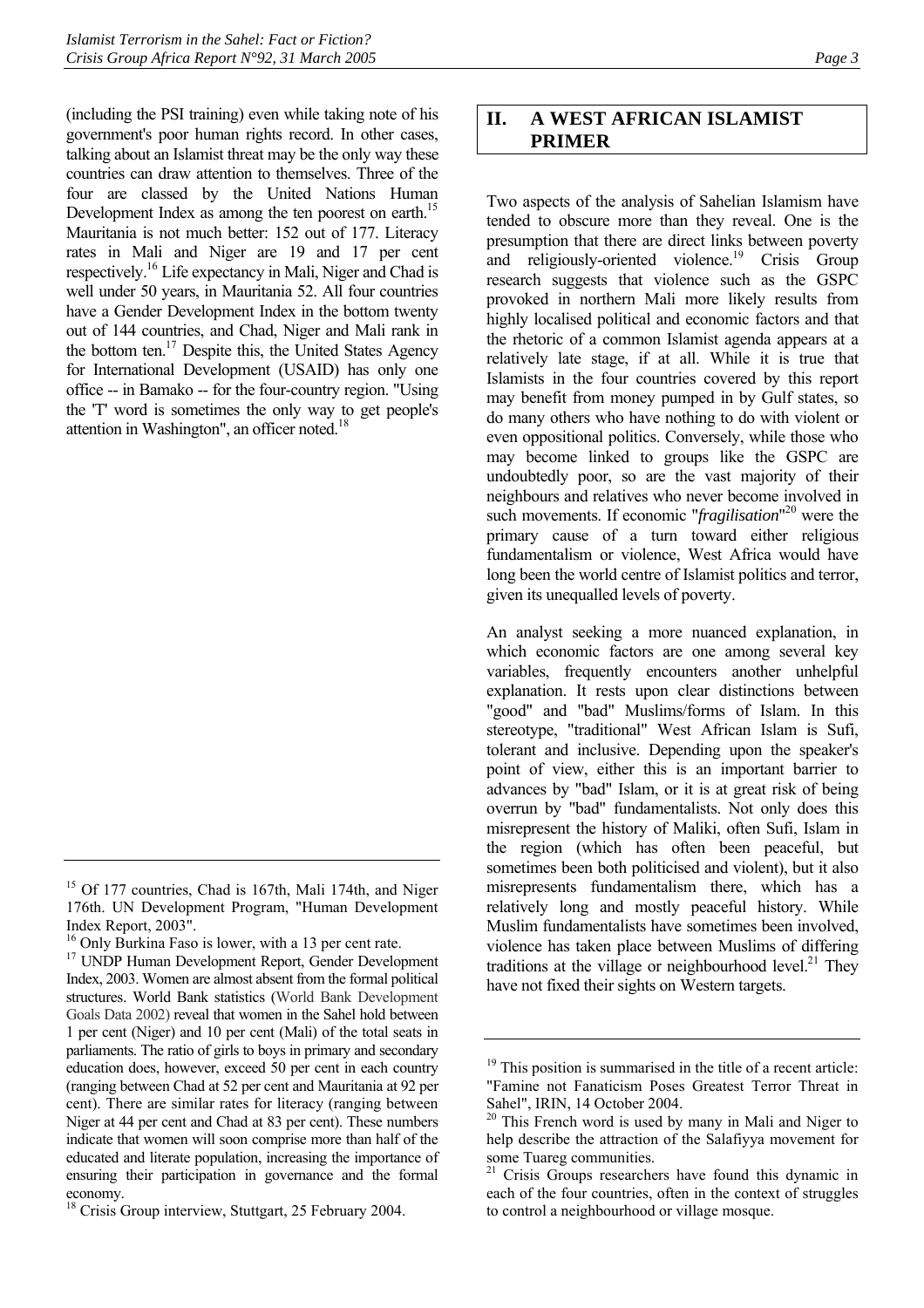#### <span id="page-7-0"></span>**A. WEST AFRICAN SUFI ISLAM**

Virtually all Muslims in the Sahelian region are Sunni.<sup>22</sup> Most practise a series of interrelated traditions emanating from the Maliki legal branch of Sunni Islam.[23](#page-7-2) While many Muslims in the region do not belong to a Sufi *tariqa* (brotherhood), $^{24}$  most subscribe to one of three predominant brotherhoods: Qadiriyya*,* Mouridiyya, or Tijaniyya. The Qadiriyya have the longest history in the region; the Mouridiyya are the predominant brotherhood in Senegal (but much less present elsewhere); the Tijaniyya are the most widely represented group across Mauritania, Mali, Niger and Chad.

Many clerics, politicians and scholars of religion emphasise the peaceful, inclusive nature of Sahelian Islam, pointing to the role that the Sufi brotherhoods have played in forming the regional culture of tolerance. Such descriptions often take place in the context of a comparison to Salafi movements of Islamic renewal described in the next two sections that impose much stricter rules of conduct on their adherents and also tend toward weakening or erasing the boundary between the religious and political realms, leading in their most fullydeveloped form toward the introduction of Sharia law.

It should also be borne in mind that many who speak for African Islam, including imams and intellectuals, are experienced at interpreting their religion for outsiders in terms that emphasise its non-threatening nature to the state. French colonial policy in all four countries was often explicitly anti-Muslim and at first sought to mobilise "pagan" populations against the Muslim leaders and states that resisted conquest.<sup>25</sup> In order to negotiate a working relationship with colonial regimes, religious leaders had to acknowledge strict separation between religion and the state. The Sufi brotherhoods have often steered clear of overt involvement in politics but they have also exerted a strong influence on it behind the scenes.<sup>[26](#page-7-5)</sup>

Although it applies to all the countries of the Sahel discussed here, Senegal is the clearest example of a system in which Sufi brotherhoods are both the institutions that organise most people's religious lives and also the most important element of civil society. Many political figures and religious figures made exactly the same argument about these countries. $27$ According to one author:

> [R]eligion has been at the source of Senegal's political exceptionalism because, in the Sufi version of Islam which has developed in the country, religious structures and ideology have facilitated and encouraged a system of social organisation outside the state and a range of possible responses to the actions of that state which have served as an effective counterbalance to its weight.<sup>[28](#page-7-7)</sup>

Thus Sufi Islam can be a strong stabilising force in the Sahel. It is not helpful, however, to imagine that the Sufi brotherhoods, or any other aspect of Sahelian Islam, are frozen in time, unchanging, and will always play the same role as in the past. Indeed, it is necessary to add nuance to the history. The stereotype of peace-loving Sufi Muslims who continue to mix a bit of traditional African religious practice with Islam as opposed to unreasonable, inflexible Islamists bent on introducing *Shari' a* is simply not supported by the record. In fact, the Sahelian region has a welldeveloped tradition of pre-colonial Islamic states, several of which spread the religion, or their preferred form of it, into neighbouring regions by force.

One example was El Haji Umar Tal, the man most responsible for spreading the Tijaniyya brotherhood across the Sahelian region.<sup>29</sup> Tal is one of the most prominent religious and political figures in West African history. His empire covered large parts of present-day Guinea, Senegal and Mali. A charismatic mystic, he made the Haj from 1828 to 1830, shortly after being

<span id="page-7-1"></span><sup>22</sup> Between 85 and 90 per cent of Muslims worldwide are Sunni, most of the remainder Shia. With the exception of Lebanese who have settled along the West African coast, there are few Shia in the region.

<span id="page-7-2"></span><sup>&</sup>lt;sup>23</sup> The four main legal traditions in Sunni Islam are Hanafi, Maliki, Shafi'i, and Hanbali. Throughout sub-Saharan Africa, the large majority of Muslims practise within the Maliki tradition, with the notable exception of the adherents of several Salafi strains described below, who fall within the Hanbali

<span id="page-7-3"></span>tradition most fully developed on the Arabian Peninsula. 24 *Tariqa* (literally "path" or "way") refers indirectly to the various means of achieving the Sufi ideal of union with God. "Sufis can be seen as Muslims who seek to acquire a personal and subjective experience of their relationship to God and thereby understand more deeply their submission to Him". L. Brenner, *West African Sufi* (London, 1984). 25 J.L. Amselle, *Mestizo Logics*. Stanford, 1998.

<span id="page-7-4"></span>

<span id="page-7-5"></span><sup>26</sup> See D. Cruise O'Brien and C. Coulon, *Charisma and Brotherhood in African Islam* (Oxford, 1989).<br><sup>27</sup> Crisis Group interviews, Mauritania, Mali, Niger and

<span id="page-7-6"></span>Chad, August to December, 2004. 28 L. Villalon, *Islamic Society and State Power in Senegal:* 

<span id="page-7-7"></span>

<span id="page-7-8"></span>*Disciples and Citizens in Fatick, Senegal* (Cambridge, 1995).<br><sup>29</sup> He is not, however, the only one. Another important vector of Tijaniyya thought and proselytisation is the Hamaliyyah brotherhood, a subset of the Tijaniyya with spiritual centres in Tlemcen, Algeria, and Nioro, Mali.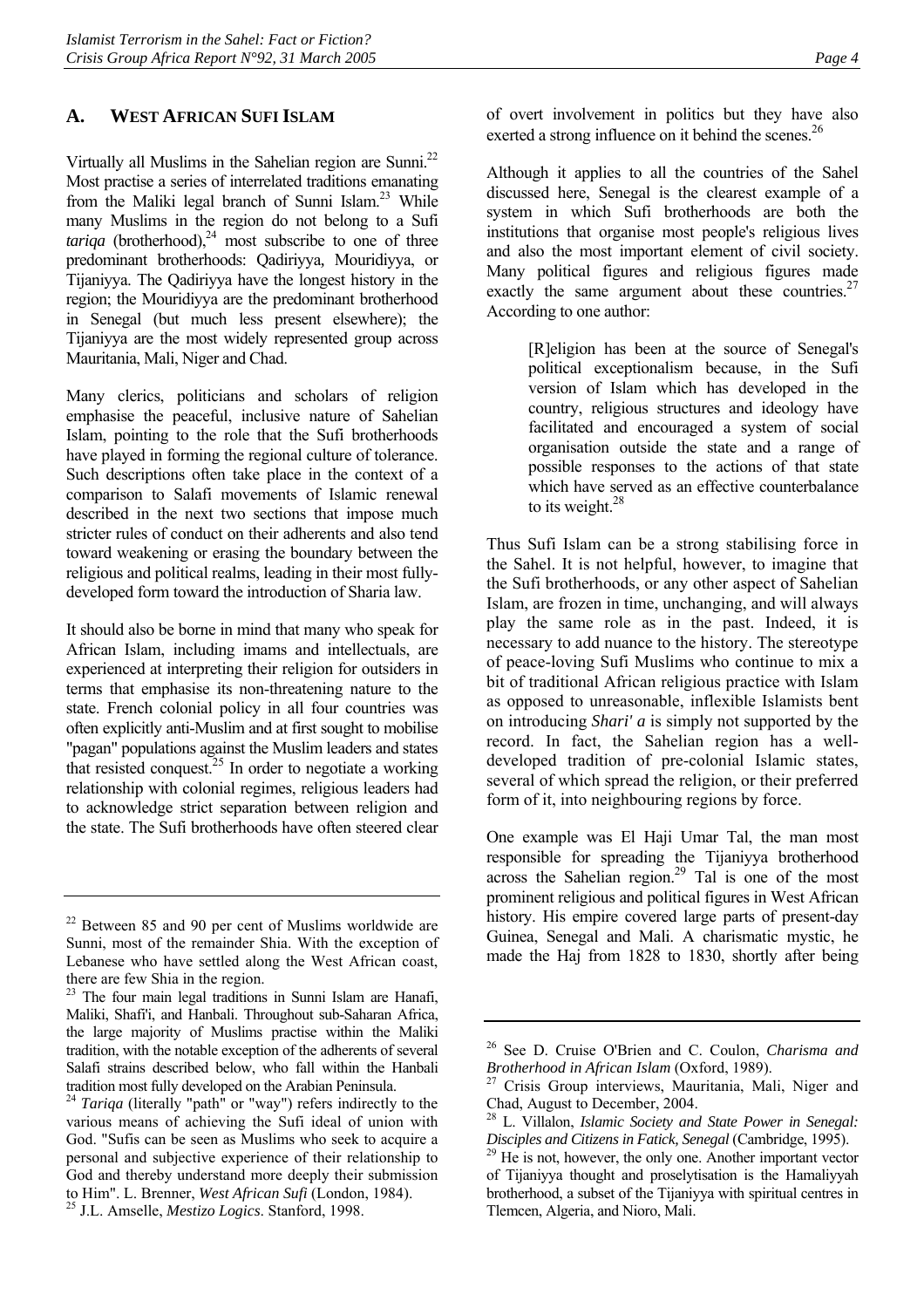won over to the Tijaniyya<sup>30</sup> order of Sufism. On his overland journey to Mecca, he visited recently established Islamic theocracies in present-day Mali and Nigeria. He spent three years studying scriptures and Islamic interpretation with the leading representative of the Tijaniyya order in Medina and Cairo. During his tenyear trip home, he proselytised the Tijaniyya *tariqa*.

Upon his return to the Sahel, Tal conceived and carried out a *jihad*<sup>31</sup> movement which lasted from 1851 to his death in 1864. It was first directed against the "pagan" states of the area where present-day Mali, Senegal and Guinea meet, then extended eastward into present-day Mali. In 1862, two years before his death, Tal attacked the neighbouring Muslim state of Masina.<sup>32</sup> His attempt to bring Tijaniyya Islam -- by force if necessary -- to the wider region is one of several examples of the history of Sufi *jihad* in the Sahel.<sup>33</sup> Different forms of Islam there have spread via traders and itinerant clerics, but sometimes by force. As Tal's *jihad* also shows, religious violence in the Sahel has most often been directed by Muslims at other Muslims, not at foreigners. Tal's personal odyssey is also exemplary of the interconnections between the Sahel and the Middle East.<sup>[34](#page-8-5)</sup>

<span id="page-8-3"></span>*September 11*, C. Calhoun et al., eds. (New York, 2002). <sup>32</sup> Muslims are enjoined in the Qur'an not to wage jihad (of the sword) against other Muslims. Umar's rhetoric thus had to shift to an accusation that Masina practised an illegitimate form of Islam in need of purification. This was hard to justify in the case of Masina, which had been the site of a major regional jihad 40 years before. Umar's argument was that the Tijaniyya brotherhood was the only correct form of Islam. Was he sincere or justifying a land grab with flimsy theology? It is not possible to tell from the evidence in David Robinson, *The holy war of Umar Tal: the western Sudan in the mid-nineteenth century* (Oxford, 1985), although it is clear there was an old dislike between Umar and the Masina caliph. Umar's jihad had many victims, and his large army, which did not cultivate its own food, had to be fed from local stocks that were already reduced by the fighting, thus leading to a major famine in the region.

The series of *jihads* that spanned the Sahelian region throughout the nineteenth century marked a shift in the region's politics. Religion became one of the bases for political struggle and legitimacy, much as noble descent had been. Those who could show their form of Islam was superior gained legitimacy, though the contests for political control might be more military than theological. The Islamic injunction to convert polytheists (by force if necessary) and the tradition of *jihad* and movements of renewal within Islam's history lent themselves to the forms of political Islam that emerged in the Sahel during the nineteenth century. There are echoes of this struggle in today's debates between Islamists and the secular state, even though Sufi Muslims most often find themselves as "moderates" aligned with the state against Islamists.

## <span id="page-8-0"></span>**B. THE SALAFIYYA: WAHHABIYYA AND THE GSPC**

The Salafiyya is a movement of those Muslims who promote a return to the original beliefs and practices of the *salaf* -- the "founding fathers" of Islam -- that is, the Prophet Mohammed and his immediate successors.<sup>35</sup> In all cases, their vision of the changes necessary to achieve this renewal is based on a literalist reading of the Koran and the Hadiths, or the volumes documenting the words and actions of the prophet Mohammed and his closest associates. Like Christian and Jewish fundamentalist movements, the Salafiyya movement identifies the problems of the contemporary world with the diversion from the correct path delineated in the holy scriptures.

Consequently, Salafis describe their activities as a struggle against *bid'a*, or innovations, and *shirk*, or heresy. Both are usually understood to have been introduced into local Muslim practice by Sufi orders, who have cultivated cults of saints, use of protective amulets, and the important role of the Marabout<sup>36</sup> as religious intermediaries. Beyond this, however, there are more differences than similarities among different types of religious Salafis, and any analysis that mixes them

<span id="page-8-1"></span><sup>&</sup>lt;sup>30</sup> The Tijaniyya brotherhood was founded by Ahmad al-Tijani (1737-1815) in Algeria and started to influence sub-Saharan African Muslims shortly after 1800.

<span id="page-8-2"></span><sup>&</sup>lt;sup>31</sup> "Jihad" (literally "struggle") is a term with multiple meanings. Its primary one is an internal struggle for self knowledge and purification. Only in specific circumstances would it indicate armed struggle. Tal's jihad was the second kind. For more on changes in use of the term, see F. Noor, "The Evolution of 'Jihad' in Islamist Political Discourse: How a Plastic Concept Became Harder", in *Understanding* 

<span id="page-8-4"></span><sup>&</sup>lt;sup>33</sup> The other famous example is that of Almamy Samory Touré, whose empire in the 1880s and 1890s covered much of present-day Guinea, Mali, Côte d'Ivoire and northern Ghana.

<span id="page-8-5"></span><sup>34</sup> See C. B. Yamba, *Permanent Pilgrims: The Role of Pilgrimage in the Lives of West African Muslims in Sudan*

<sup>(</sup>Washington, 1995) for a description of West Africans who walked or rode camels across the Sahel, often stopping to work, on their way to Mecca. Many never arrived, staying instead along the way, including in Sudan, where they made new lives.

<span id="page-8-6"></span><sup>&</sup>lt;sup>35</sup> Salaf literally means ancestor or predecessor. The Islam of *al-Salaf al-salih* ("the venerable ancestors") is regarded as the purest form of the faith. Many Salafis consciously try to copy the dress and behaviour of the Prophet Mohammed and his closest associates.

<span id="page-8-7"></span><sup>&</sup>lt;sup>36</sup> The Marabout is a holy man serving a priest-like function of teacher, translator and intermediary between his frequently illiterate followers and God.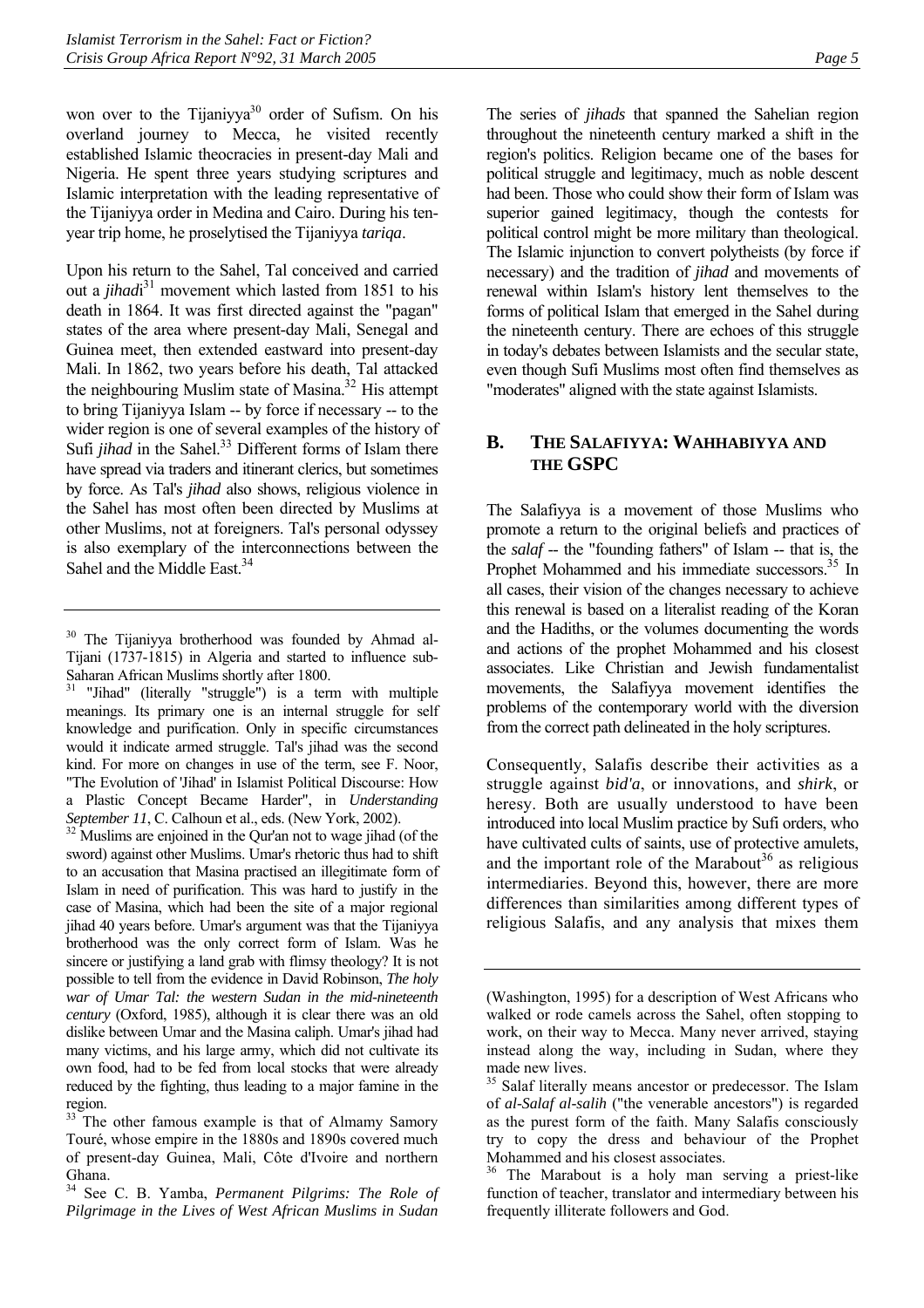indiscriminately risks serious policy miscalculations. As described in a recent Crisis Group Briefing, there is a serious distinction between the *Salafiyya 'ilmiyya*, or "scholarly Salafis", and the *Salafiyya jihadiyya*, or "fighting Salafis".<sup>37</sup> Adepts of the latter are those who have fought in the interconnected series of armed struggles beginning in Afghanistan in the 1980's and extending to Bosnia, Chechnya, Algeria, Kashmir and now Iraq - and form the core of *jihadi* networks in various parts of Africa, where they are often known as "the Afghans".

Many Salafis are quite radical in their calls for a return to an authentic original form of Muslim practise without being at all oriented toward political activity, whether peaceful or violent. This is also the case of a distinct fundamentalist movement, the *Jama'at al-Tabligh*, described in the next section. What they share with the *jihadi* Salafis is the sense that such a radical renewal is necessary by one means or another, and should organize society, politics, economics and personal life. A still broader category of Islamists exists that would like to see some form of Islamic practice instituted by government. These debates come out especially clearly in discussions of state secularism in the four countries, as described in the section below on Chad.

#### **1. The Wahhabiyya**

<span id="page-9-0"></span>Muhammed Ibn Abd al-Wahhab founded the Wahhabi form of Islam around 1744 in the region that is now Saudi Arabia. Its original goal was to revive an Islamic practice that had been degraded, in his eyes, by the *bid'a* (innovations) introduced by Sufi sects. Ibn Abd al-Wahhab's supporter, Muhammed Ibn Saud, ancestor of the Saudi royal family, conquered most of the Arabian peninsula and promulgated this form of ascetic Islam.[38](#page-9-2)

Wahhabism came to West Africa in the 1930s, via local clerics who had studied at the Egyptian religious university, Al-Azhar.<sup>39</sup> Their religious practice and political (anti-colonial) commitment were intertwined from the 1940's onward. They sought to eradicate what they perceived as the *shirk* (heresies) of the predominant forms of Islam in the region -- Qadiriyya, Tijaniyya and Mouridiyya -- all Sufi. The saints, marabouts, and initiation into esoteric rites common to these Sufi orders are all considered heretical by Wahhabis. In many respects, the Wahhabi challenge to Sufism resembles that of the Protestant Reformation, which attempted to return to "true" Christianity by stripping Catholicism of its worldly accretions. Both renewal movements abhor icons, saints and shrines, which they consider polytheistic.

As with Umar Tal and Samory Touré, the Wahhabis' notions about the necessity for religious reform coincided with political changes in the region that charged such theological arguments with greater significance. The Wahhabiyya attempt to renew Islam came at the moment when francophone West Africans were debating decolonisation:

> Given the importance of cultural issues in nationalism, one could see how Islam, the religion of the majority in Guinea and Soudan,<sup>40</sup> could be used for cultural nationalism and political mobilisation. The similarity between the clothing style of the Wahhabi and that of the  $PDG<sup>41</sup>$ supporters in Kankan and the analogy between the language of the Wahhabiyya and that of the same party were intended to express the symbolic return to Africanity and to a non-Western universalism.<sup>42</sup>

At the intersection of Wahhabi and anti-colonial critiques is distress with a cultural landscape dominated by the values of the colonial society. The cultural politics of Islamic renewal played out according to local strategies. Most important was the way that Wahhabism became a form of youth politics, particularly through its Subbanu movement.

The Subbanu, or educational wing of the Wahhabi organisation, was based in Bamako and derived its name from Arabic for "youth" (*al shubban*). It was inspired by the Egyptian group *Jamiyat al-Shubban al-Muslimin*, which the West Africans encountered during their studies in Egypt. $43$  In 1949, they opened an Islamic school in Bamako. Most of the young clerics who had made the Hajj and studied at Al Azhar were fluent in French, a prerequisite for the bilingual education insisted upon by the colonial authorities[.44](#page-9-8) The Subbanu school was approved only

<span id="page-9-1"></span><sup>37</sup> See Crisis Group Briefing, *Islamism in North Africa I*, op. cit.

<span id="page-9-2"></span><sup>&</sup>lt;sup>38</sup> Salafi forms of Islam have emerged in Saudi Arabia, the Maghreb, Egypt, Pakistan and Afghanistan.

<span id="page-9-3"></span><sup>39</sup> West African Wahhabis are known as "*Les bras croisés*", referring to their manner of praying with arms crossed over their chests. See L. Kaba, *The Wahhabiyya: Islamic Reform and Politics in French West Africa* (Evanston, 1974).

<span id="page-9-4"></span><sup>40</sup> Soudan and Western Sudan were colonial names for the territory that became the Republic of Mali.

<span id="page-9-5"></span> $41$  The PDG was the party then promoting decolonisation from the French.

<span id="page-9-6"></span><sup>42</sup> Kaba, *The Wahhabiyya*, op. cit., pp. 15-16. 43 Ibid, p.140.

<span id="page-9-7"></span>

<span id="page-9-8"></span><sup>&</sup>lt;sup>44</sup> The French felt they could negotiate with (if not co-opt) the Sufi brotherhoods in the region but were anxious about "pan-Islamism". In the 1940's and 1950's, they paid particular attention to links between the subjects of their West African colonies and the forces behind emerging anti-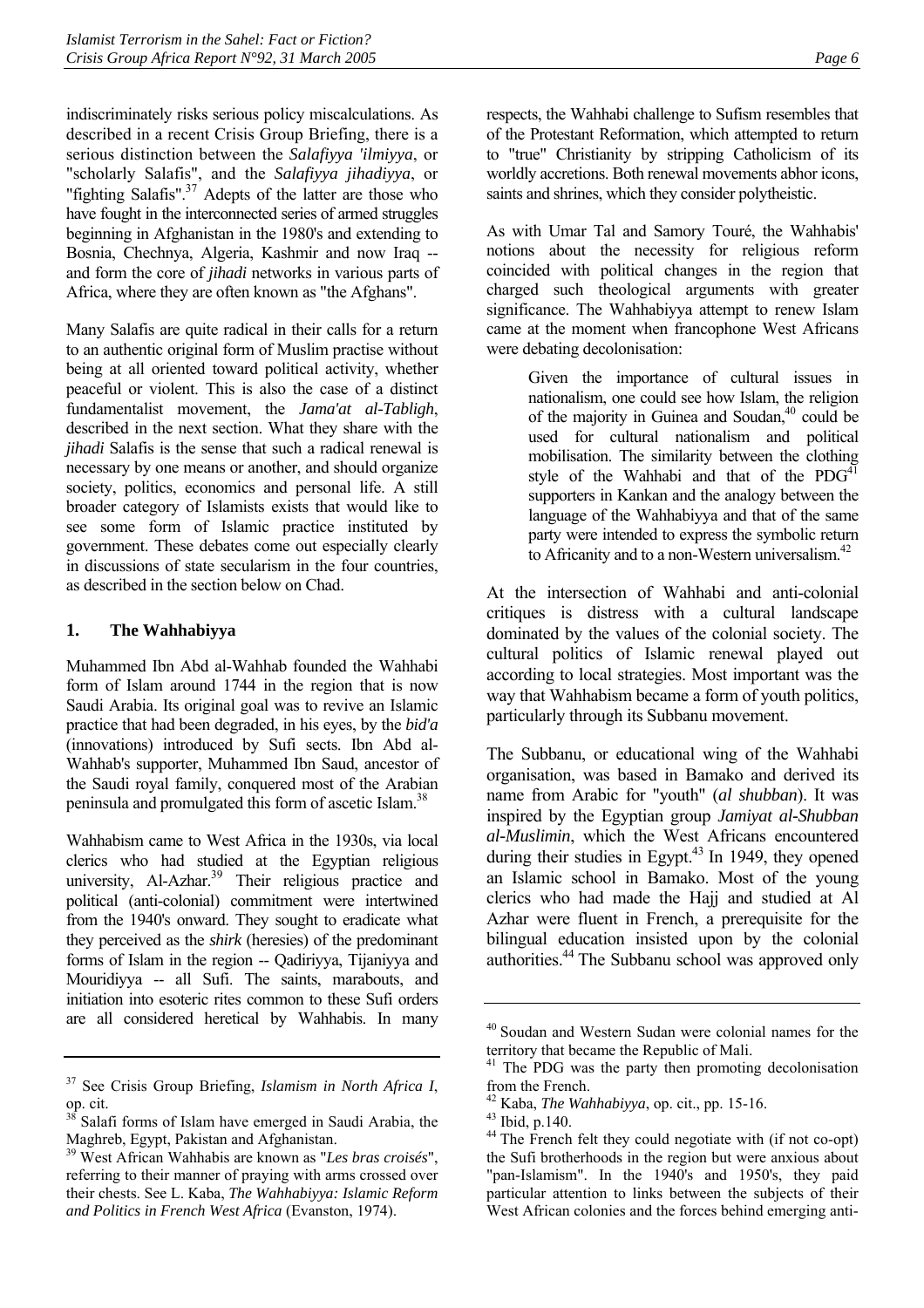briefly, then shut down. In spite of official repression, its teachers gave evening seminars in the large, walled, family compounds of Bamako as well as Bouake, Côte d'Ivoire and Kankan, Guinea (a historical centre of Islamic scholarship in the region), drawing ever-larger crowds.

The Subbanu espoused many of the views the French colonial administrators suspected, referring, for example, to many older Sufi imams and marabouts as "colonialist lackeys". They argued that:

> [Sufi] Mysticism thus becomes synonymous with shrewd mystification and exploitation…Given that religion had turned into a business and religiosity into a profession, it was inevitable, they argued, that ignorance and superstition were promoted as norms and that the masses gave their souls and wealth to mystics-turned-charlatans, soothsayers, and charm makers. The Wahhabis felt it necessary, consequently, to demystify those who were committing wrongs and making profit in the name of Islam.<sup>4</sup>

As already noted, there are similarities between the Salafiyya movements of renewal and the Protestant Reformation. In both cases, the critique of a clerical hierarchy lent itself to the critique of other types of hierarchical relations. Wahhabi converts articulated a critique of colonialism that went well beyond the intellectual class, but the movement has had even more local resonance. Many early converts were businessmen, often from lower status families. Wahhabi doctrine, which argues for the equality of all before God, is thus highly attractive to members of some West African societies with rigid social hierarchies.

Such hierarchies can be based on race, as described below in the case of Mauritania, or on descent from noble, servile, or artisan groups, as in Mali and Niger. Among many groups, including the Bamana of Mali, the Fulbe of Mauritania, Mali and Niger, or the Tuareg of Mali and Niger, strict restrictions remain on intermarriage. Descendants of blacksmiths, for instance, or musicianpraise singers, are expected to marry only within their own group; non-conforming marriages are still frowned upon by many, especially outside capital cities.

However, since the colonial period, members of these groups have had access to Western-style education, the professions, civil service, and business to become economically and politically powerful. In most Sahelian countries, Wahhabi converts may refer to themselves as "slaves", often stating that "we are all the slaves of God". By this means, they erase the inherited distinctions between high and low status birth. The Fulbe communities are even known for encouraging "taboo" marriages between those of servile and noble status.<sup>[46](#page-10-2)</sup>

## **2. The GSPC**

<span id="page-10-0"></span>It is the breakaway from the GIA mentioned above -- the GSPC -- that has made its presence most strongly felt in the Sahel, after units originating in northern Algeria (the GSPC's main base) made forays into the Sahara and were then pushed by Algerian security forces into the southern desert, and from there into northern Mali. The GSPC is the only organised, violent Islamist group that can be said to have operated in the four Sahelian countries covered by the Pan-Sahel Initiative. After the Algerian GIA entered a particularly violent period in 1996 and 1997, killing civilians in large numbers, the movement broke apart. The GSPC formed in September 1998<sup>47</sup> and was one of the two main fractions to continue armed struggle against the Algerian state, under the leadership of Hassan Hattab.

Although GSPC "emirs" have pledged their allegiance to al Qaeda, it is not clear that such statements have operational significance. The treatment of the European hostages by Amari Saïfi's group seemed more oriented toward gaining a ransom than political benefits like the release of Islamist prisoners or the departure of Western troops from Muslim countries.<sup>48</sup> Although their activities appear closely linked to economic interests, they are undoubtedly committed to a Qutbist form of Salafism that justifies violence. Emad Abdelwahid Ahmed Alwan, a Yemeni accused of involvement in the al Qaeda attack on the U.S. naval vessel the Cole, was said to be planning an attack on the U.S. embassy in Bamako when he was killed in September 2002.<sup>49</sup> He was allegedly affiliated with the GSPC at this time, which may point to

colonial politics in the Middle East. The French colonial *Archives d'Outre-Mer*, in Aix-en-Provence, contain massive dossiers documenting colonial espionage, analysis and fretting over pan-Islamism.

<span id="page-10-1"></span><sup>45</sup> Kaba, *The Wahhabiyya*, op. cit.

<span id="page-10-2"></span><sup>46</sup> R. Furth, "Slaves and Brothers: Historical Transition, National Politics and Contested Fulbe Identity in the Futa Jallon, Guinea", presented at African Studies Association meetings, Boston, November 2003.

<span id="page-10-3"></span><sup>&</sup>lt;sup>47</sup> A major factor in the GSPC's split from the GIA was its rejection of the GIA's indiscriminate attacks on civilians based on the extreme version of *takfir* as applying to society as a whole; see Crisis Group Report, *Islamism,* 

<span id="page-10-4"></span>*Violence and Reform in Algeria*, op. cit.<br><sup>48</sup> For a fuller interpretation of the development of the GSPC and its current orientation, see ibid.

<span id="page-10-5"></span><sup>49</sup> See ibid and C. Smith, "U.S. Looks to Sahara as Front in Terror War", *The New York Times*, 12 May 2004.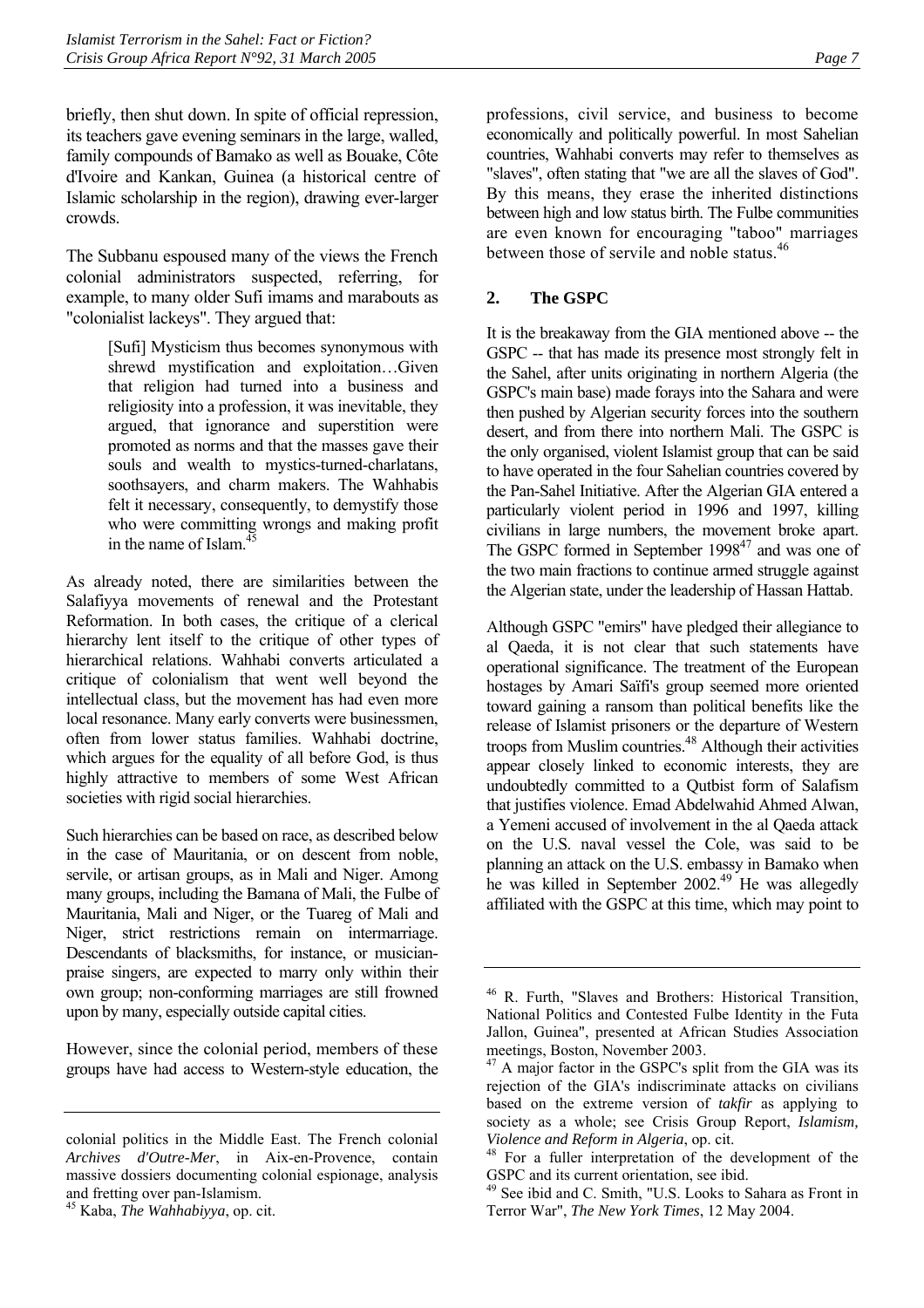more direct, though probably fleeting, connections between the two groups.

## <span id="page-11-0"></span>**C. THE** *JAMA'AT AL-TABLIGH*

The other stream of Islamic fundamentalist revivalism practice is strictly non-political, and has never been linked directly to violence. The *Jama'at al-Tabligh* goes by several other names, including "*foi et pratique*" (faith and practice) in France, and the *Da'wa al-Tabligh*, or more often, simply the *Da'wa* (call or more broadly, preaching), in the Sahel. Founded by Muhammad Ilyas in 1926 in Mewat Province, India, the *Jama'at al-Tabligh* (literally, community that propagates the faith) has been compared to the Jehovah's Witnesses because it requires members to travel both around and beyond their own countries, preaching door-to-door. Present in more than 100 countries, the *Jama'at al-Tabligh* is the biggest Muslim missionary society in the world, claiming over three million adherents.

It has been said of Tablighi converts in France, "For those who suffer the greatest loss of identity…the Tabligh movement offers a framework for life and thought, a spiritual sense, that gives one's existence a direction entirely oriented toward salvation".<sup>50</sup> Ilyas himself stressed that deepening Muslim faith was the unshakable source of a dignity held to be constantly under attack in the context of colonial India. This may help to explain why the Tablighi movement has made significant strides over the past 25 years in European Muslim communities.

The *Da'wa* is present in all four Sahelian countries, though only slightly in Niger and Chad. Its presence is important in both Mauritania and Mali and a source of some controversy in the latter. According to Malian clerics, the *Da'wa* came to the country via France, where Malian immigrants converted to the Tablighi movement. Their main mosque in France is Al-Rahma in Saint-Denis, and in the Sahelian countries where they operate, they have built mosque complexes they call *markez* (the centre). Several commentators in Mali described their mission as being one of bringing "*la bonne parole*" (the good word), to other Muslims who presumably practised a less pure form of Islam.

Tablighi practice and preaching worldwide are oriented around six stated points: $51$ 

- $\Box$  belief in the oneness of God;
- **prayer**;
- **acquiring knowledge and remembrance of Allah;**
- **q** respect for others:
- **purity of intention; and**
- $\Box$  the use of one's time for preaching.

One practice that distinguishes Tablighis is their insistence on the importance of prayer in the presence of other Muslims. As a Tablighi said, "One must consecrate 40 days a year, three days a month, two afternoons a week and two hours a day to this  $\frac{1}{2}$  association".<sup>52</sup> Tablighis describe the technique as one of turning the adept into a "praying machine". $53$ 

However, such explanations do little to help us understand the appeal of such a movement in a country that is more than 90 per cent Muslim, such as Mali or Mauritania. Tablighi practice is certainly not just the product of the resentment or alienation of Muslims living in majority-Christian countries. Part of the appeal of the movement is undoubtedly its strong sense of communal identity and mutual support. As one author argues:

> Participation thus gave meaning and purpose to everyday life. It is important to see that participation in such a movement, often explained as a response to the failure of the corrupt, underdeveloped, or alienating societies in which Muslims perhaps find themselves, in fact offered a positive, modern solution to people who were geographically and socially mobile. Participants in principle made a "lifestyle" choice; they found a

<span id="page-11-1"></span><sup>50</sup> G. Kepel, "Foi et Pratique", *Les banlieues de l'Islam* (Paris, 1991).

<span id="page-11-2"></span><sup>&</sup>lt;sup>51</sup> There is obvious parallelism between Tablighi founder Ilyas's "six points" and the "five pillars" of religious practice recognised by most Muslims: profession of faith, daily prayer, fasting during Ramadan, alms, and pilgrimage to Mecca.

<span id="page-11-3"></span><sup>52</sup> X. Ternisien, "Le Tabligh, un mouvement missionnaire soupçonné d'être un 'sas' vers l'Islam radica*l*", *Le Monde*, 26 September 2001. This involved five prayers a day as well as *dhikr* (repetition of the name of Allah), which is a common element of Sufi practice. Some scholars have argued that it is characteristic of South Asian Islam that it has found ways to combine elements of Sufi practice with elements of fundamentalist movements of renewal. This may be the reason for the Tablighi *Da'wa*'s popularity in Sahelian countries such as Mali, as opposed to the more stringent forms of Salafism originating in the Arabian Peninsula. See R. Werbner, *Pilgrims of Love: The Anthropology of a Global Sufi Cult* (Bloomington, 2002).

<span id="page-11-4"></span> $53$  Keppel, op. cit.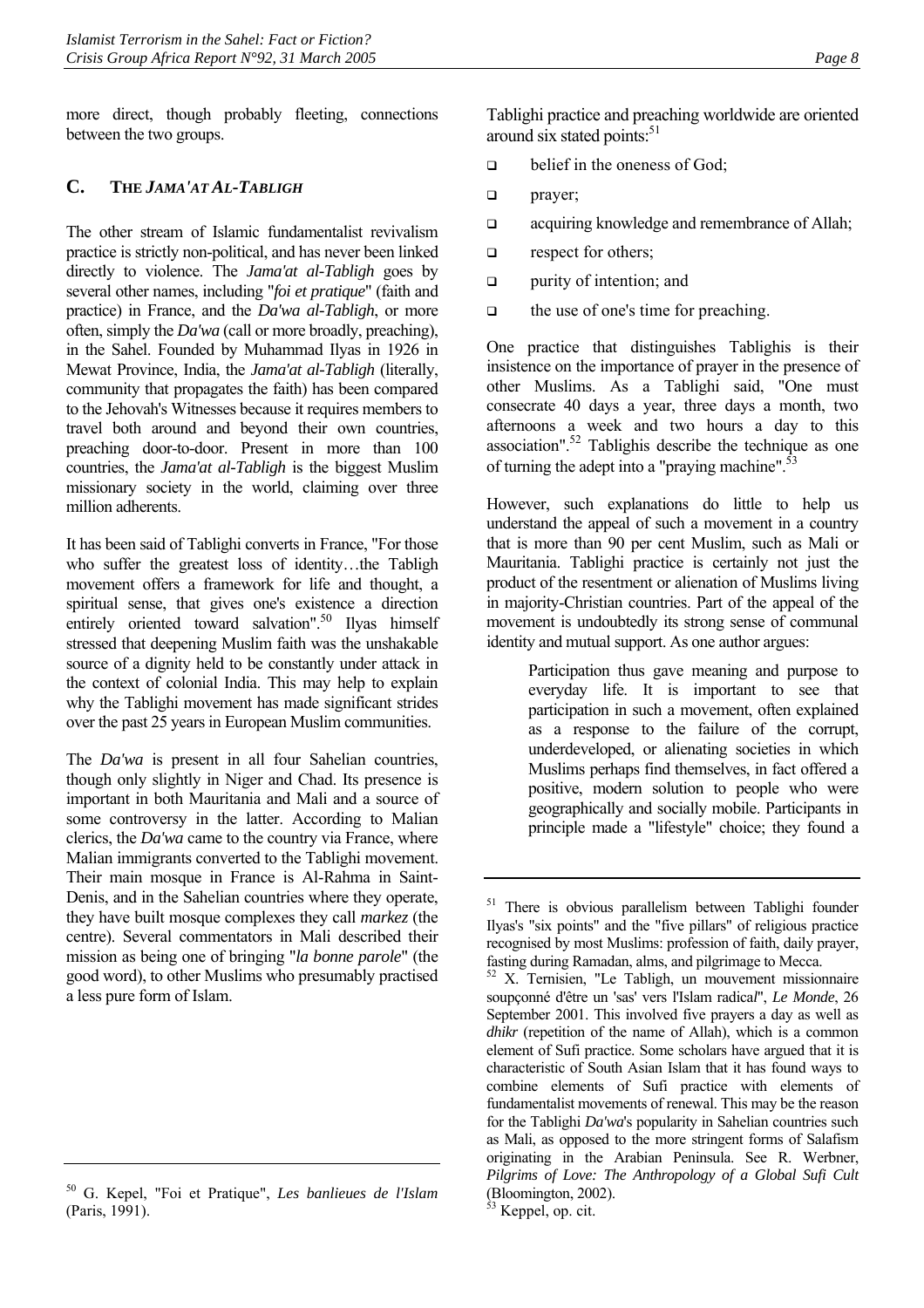stance of cultural dignity; they opted for a highly disciplined life of sacrifice; they found a moral community of mutual acceptance and purpose.<sup>[54](#page-12-0)</sup>

Malians, ranging from Islamic scholars through members of the High Islamic Council to ordinary people, appreciated the seriousness and piety implied in this passage, which was widely noted in Crisis Group interviews with both Tablighis and non-Tablighis who had observed the growth of the movement in Mali[.55](#page-12-1) They appreciated the Tablighis' respectful demeanour, especially toward Marabouts and other elders, clearly a reflection of the Tablighis' fourth principle, the respect of others.

As noted above, the Tablighis are best known for their proselytising, organised around retreats.<sup>56</sup> It is here that worries emerge. The *Jama'at al-Tabligh* itself is staunchly apolitical. No source interviewed by Crisis Group could specify an instance of Tablighis breaking the law or engaging in specifically political activity in any of the four countries.<sup>57</sup> A Malian scholar of Islam spent 50 days of itinerant preaching with the *Da'wa*, and noted no deviation from their apolitical stance.<sup>[58](#page-12-4)</sup> Nevertheless, both Western and African intelligence services consider them a significant potential threat.

The evidence on which such assessments are based is purely circumstantial, but it is not inconsequential. A number of Tablighi converts in the U.S. moved quickly from the apolitical form of Tablighi fundamentalist practice to links with al Qaeda and its affiliates. Among the most famous is Richard Reid, the "shoe bomber"; $59$ Jose Padilla, an American convert to Islam currently being held as an "enemy combatant" and accused of trying to buy materials to make a "dirty bomb"; the "Lackawanna six", a group of Yemeni-Americans from northern New York State who participated in al Qaeda training in Afghanistan after travelling to Pakistan under the auspices of the *Jama'at al-Tabligh*; and John Walker Lindh, the "American Taliban". $60$  Like all Tablighis,

<span id="page-12-2"></span>

Lindh's path into the group began with a weekend retreat. His retreat to a San Francisco area fairgrounds site caused his mother to call police, reporting him as missing and suspected of having been kidnapped by a cult.<sup>[61](#page-12-7)</sup>

Indeed several sources pointed to the cult-like aspects of the *Jama'at al-Tabligh*. One Malian compared it to brainwashing: "They take them off to some retreat, and they keep them awake, praying and chanting until they are completely brainwashed. That is the first, short retreat. Then they get longer and longer -- a week, a month, six months, even a year". $62$  An American specialist on the region noted, "they do not try to convert just any Muslims. $<sup>63</sup>$  They are like cults in that they look</sup> for those who are socially and psychologically at sea, those who do not know their religion well, and who might thus be susceptible to a dramatic conversion".<sup>64</sup>

Several commentators in Mali pointed out the geography of Tablighi proselytisation: they had little success in places with long traditions of Islamic faith and scholarship. They did much better with those only nominally Muslim, or recently converted. Gilles Kepel, in his account of Tablighi proselytisation in France, emphasises the focus on unemployed men.<sup>65</sup>

In Mali, they have concentrated on Tuareg men, and even more specifically on the former leadership of the 1990s Tuareg rebellion in Mali.<sup>66</sup> Because most of the proselytisers are Pakistanis, or nationals of the United Arab Emirates, Kuwait, Oman and Egypt, their presence has raised alarm for many. An official in the north of Niger stated, "Numerous foreign [Tablighi] preachers have tried to install themselves here. We thank them for coming and accompany them without delay back to the [Malian] border. I have myself escorted twenty or so since I assumed this post". $67$  Malian officials have also expelled an unspecified number of South Asian proselytisers, some with false identity papers.<sup>[68](#page-12-14)</sup>

<span id="page-12-0"></span><sup>54</sup> B. Metcalf, "'Traditionalist' Islamic Activism: Deobandis, Tablighis, and Talibs", In *Understanding September 11*, op. cit.

<span id="page-12-1"></span><sup>&</sup>lt;sup>55</sup> Crisis Group interviews, Bamako, Gao, Kidal, August 2004.<br><sup>56</sup> Known in Arabic as "*khuruj*" and in French as "*sorties*".

<span id="page-12-3"></span><sup>&</sup>lt;sup>57</sup> Crisis Group interviews with scholars, clerics, military and intelligence sources, Bamako, Niamey, Washington, August to November 2004.

<span id="page-12-4"></span><sup>58</sup> Crisis Group interview, Bamako, 26 August 2004.

<span id="page-12-5"></span><sup>&</sup>lt;sup>59</sup> Reid tried to light a bomb hidden in his shoe on a Paris-Boston flight, but was wrestled to the ground. BBC News, "Shoe bomb suspect 'did not act alone'", 25 January 2002.

<span id="page-12-6"></span><sup>60</sup> Another well known Tablighi turned al Qaeda militant is Abdallah Tabarak, a Moroccan who entered the Tabligh in Casablanca in 1977 and turned toward armed jihad during a Tablighi retreat in Pakistan in 1990. Joining bin Laden in the

early 1990's, he became his assistant, and is credited with helping him escape from American forces in late 2001.

<span id="page-12-7"></span><sup>61</sup> J. Pritchard, "Lindh Sought Knowledge in Mosques", Associated Press, 20 December, 2001.

<span id="page-12-8"></span> $62$  Crisis Group interview, Bamako 27 August 2004.

<span id="page-12-9"></span><sup>63</sup> Members of the *Jama'at al-Tabligh* do not try to convert non-Muslims, only to lead "wayward" Muslims onto the right path.

<span id="page-12-10"></span><sup>&</sup>lt;sup>64</sup> Crisis Group interview, Washington 8 November 2004.

<span id="page-12-11"></span> $65$  Kepel, op cit. p. 200.

<span id="page-12-12"></span><sup>66</sup> See section III B below for more on this targeted proselytisation.

<span id="page-12-13"></span><sup>67</sup> C. Holzbauer "Les inquiétants émirs du Sahel", *L'Express*, 28 November 2002.

<span id="page-12-14"></span><sup>68</sup> Crisis Group interviews with diplomatic and intelligence sources, Bamako, August 2004. See also Holzbauer, op cit.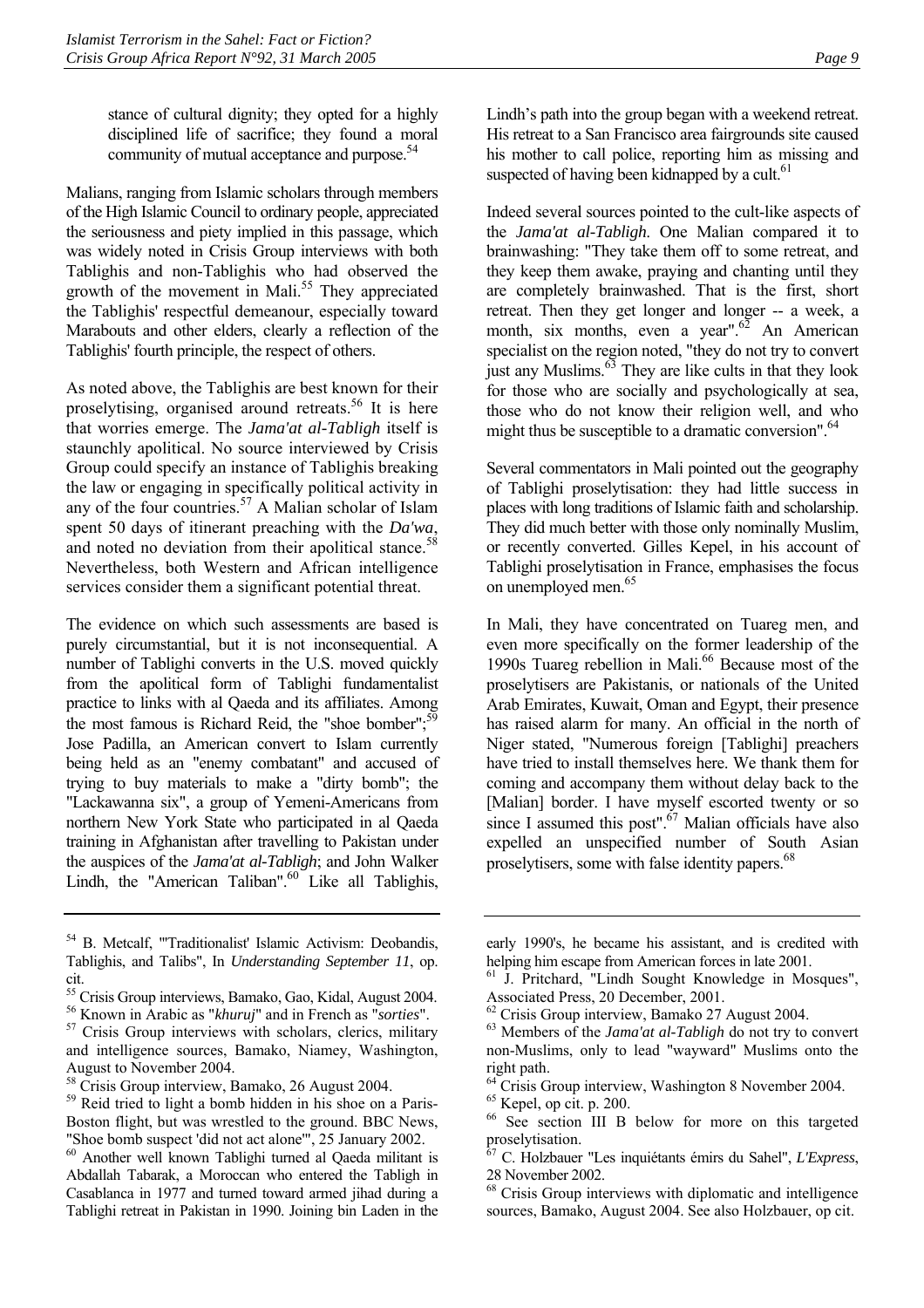While such circumstantial links have been considered suspicious by many, there is no unanimity on whether Tablighis, by themselves, pose any security threat. An expert testifying to the National Commission on Terrorist Attacks upon the United States stated that, "Not all Muslim fundamentalists are the same. Just as European socialists acted as a bulwark against Soviet communism last century, peaceful fundamentalist groups such as the Tablighi Jama'at may help to promote a peaceful message and repudiate terrorist violence".<sup>69</sup> Many analysts agree that a turn toward Tablighi fundamentalism is sometimes a first step toward a career in violent Islamist militancy<sup>[70](#page-13-2)</sup> but this is by far the exception.

The Tablighis do have a particular link to the Pakistani state and the trajectory that South Asian fundamentalism has taken, especially within the Pakistani army and the ISI, the intelligence service. Tablighis are theologically more or less identical to Deobandis, the Pakistani fundamentalist group which runs many of the madrassas of Peshawar, and whose teachings underlay the philosophy of the Taliban in Afghanistan. Where they differ is on emphasis and approach, with the Deobandis participating actively in politics, and the Tablighis rejecting that world to focus on proselytisation. Neither group had much influence politically in Pakistan until after General Zia ul-Haq's 1977 coup, when support for religion, and especially for fundamentalist Deobandi and Tablighi forms of Islam, became semi-official policy.<sup>71</sup> This link becomes more significant in looking at the unusual presence of some Pakistanis in northern Mali over the past years.

<span id="page-13-3"></span> $71$  This is the same period during which both Saudi and covert American money began pouring into the region, most passing through the Zia government, and particularly its secret service, the ISI, and then onward to anti-Soviet mujahideen in Afghanistan. During this period ISI was said to have taken on many young officers oriented to fundamentalist and politicised forms of religion. It is a matter of considerable debate now whether they are aligned more with Pakistan's official pro-American stance in the "War on Terrorism" or with the deposed Taliban they helped to put in power. The Khan dossier raises these questions again, as it is highly unlikely he could have transferred nuclear secrets from the state laboratory where he worked to countries as distant as Libya and North Korea without the ISI and other arms of government knowing.

As far as the internal situation in the Sahel is concerned, what is most striking is not theological enmity between Muslims and non-Muslims, but the internal divisions among Muslims themselves, including between differing groups of Salafis. Several Malians noted that the Tablighis consider Wahhabis too Western because they are engaged with politics. The Wahhabis accuse the Tablighis of being "imperialist" because they are against violence and overt involvement in politics. Meanwhile, the vast majority of Sahelian Sufi Muslims take note of the arguments on offer, sometimes experimenting with one or another, often drifting back to their original affiliation.<sup>[72](#page-13-4)</sup>

Moreover, it is not only the fundamentalist groups that present such an attraction. There are, as always, various charismatic movements. In Mali, over the past few years, the "*pieds nus*" (bare feet) movement has attracted many young people. Founded by a young man described by a Malian as a high school student who failed his baccalaureate exam, they refuse shoes, Western clothing (wearing only African hand-loomed cotton fabric), and any other trace of Western culture. Similarly, in Senegal, the movement of General Kara has organised many young unemployed people in a quasi-militarised branch of the Mouride brotherhood, which performs militarystyle callisthenics on Dakar beaches and marches in formation. These effervescent movements often die out after a few years, though not always: the Mouride brotherhood itself began as a charismatic movement around the figure of Cheick Amadou Bamba at the turn of the last century and is now the dominant Sufi brotherhood in Senegal.

## <span id="page-13-0"></span>**D. ISLAMIC NGOS**

Islamic humanitarian work in the Sahel is facilitated by two central tenets of Islam: a strong sense of the unity of the community (*umma*) of Muslims worldwide, and the injunction to give alms (*zakat*), one of Islam's five essential "pillars", which makes charity an essential duty of every practising Muslim's life. In the past fifteen years, Islamic NGOs worldwide have become more ambitious, in both programming and fundraising. Many appeared for the first time in Mali, Mauritania, Niger and Chad during the 1990s, a period that also saw significant funding for construction of mosques and Islamic schools (medersahs or madrassas). The majority of both the NGOs and the construction projects were funded by Gulf Arab states, especially Saudi Arabia.

<span id="page-13-1"></span><sup>69</sup> Testimony of Marc Sageman to the Commission, 9 July 2003.

<span id="page-13-2"></span><sup>70</sup> In Kepel's words, echoed by several other commentators, "The movement is a kind of strainer or sieve: once reislamicised by the Tabligh, those who wish to become something other than a 'praying machine' distance themselves and seek out activities more intellectually or politically satisfying". Kepel, op cit., p. 208.

<span id="page-13-4"></span> $72$  One commentator observed that this is especially apparent in periods of crisis, for instance when a believer or loved one becomes seriously ill. It is at this moment that many return to the Sufi practices they know best and trust to bring relief. Crisis Group interview, Dakar, 8 September 2004.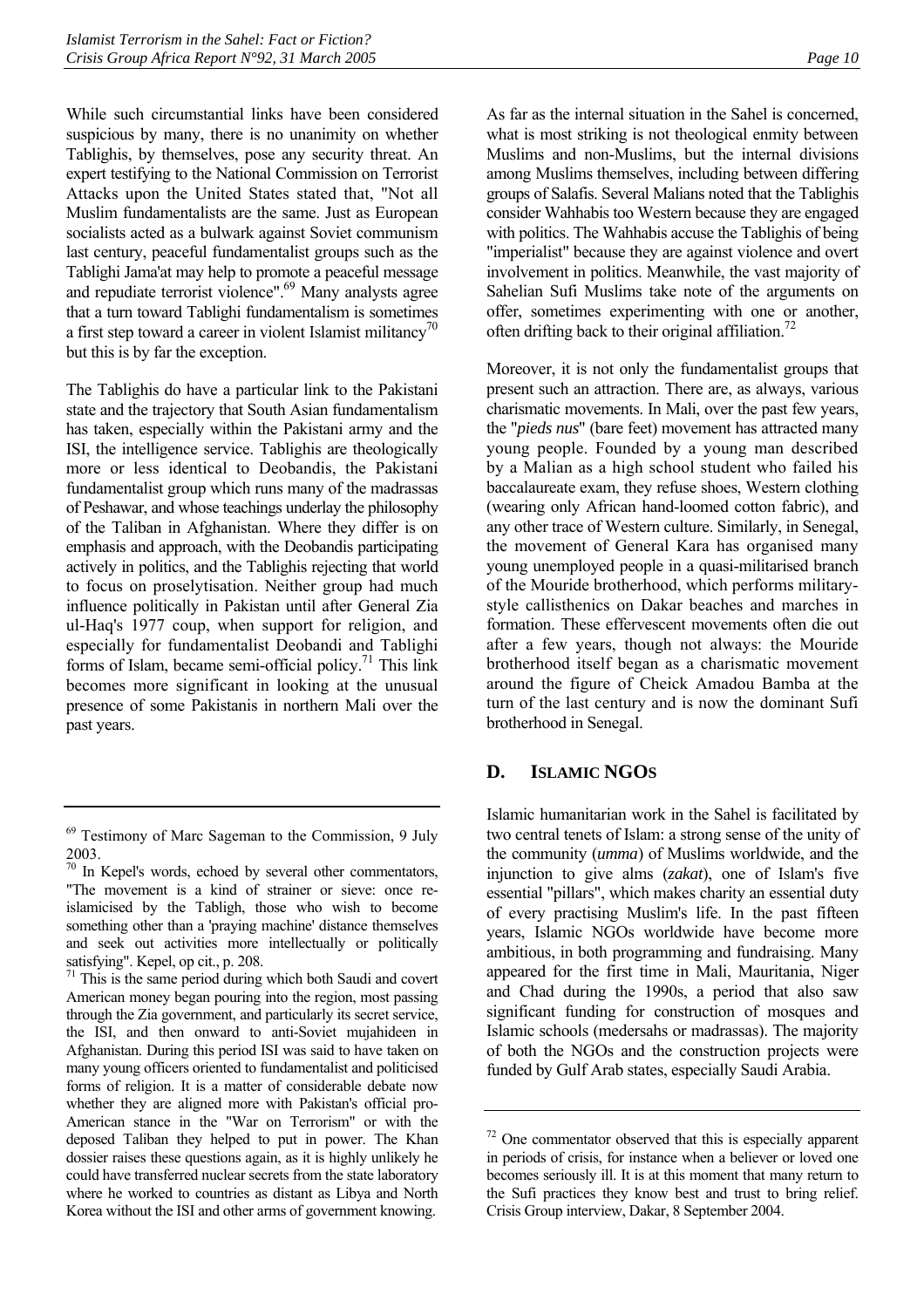At the last census of such groups (in 2000), there were 106 Islamic NGOs in Mali, compared to six before the political opening in 1991. Of these, eleven were international NGOs, including the major ones also operating in Niger and Chad:

- □ World Islamic Call Society, based in Libya, which focuses on education and also distributes medicines and food, especially during Ramadan;
- □ African Muslims Agency, based in Kuwait, which focuses on education and builds mosques;
- $\Box$  Islamic Relief, based in the UK;
- Human Appeal International, based in the United Arab Emirates (closed in Mauritania in May 2003);
- Al Mountada, based in the UK and Saudi Arabia;
- World Association of Muslim Youth (WAMY), based in Saudi Arabia;
- International Islamic Relief Organisation, the humanitarian arm of the Muslim World League (and often called by that name), based in Saudi Arabia;
- **D** Prince Sultan bin Abdul Aziz Agency for Assistance, based in Saudi Arabia (closed in Chad in 2004);
- □ Islamic African Relief Agency, based in Sudan; and
- a Croatian Muslim NGO operating in northern Mali.[73](#page-14-0)

Western intelligence services have been investigating the operations of Islamic charities since the 11 September 2001 attacks in the U.S. The 22 March 2002 raid on the Sarajevo offices of Benevolence International Foundation yielded documents pertaining to the founding of al Qaeda, and a list of the "Golden Chain", allegedly the twenty most significant donors to al Qaeda, including two officials of the Muslim World League and the deputy director of WAMY.<sup>74</sup> Benevolence International has been closed in the U.S. for funding terrorist organisations, a charge it denies.

<span id="page-14-0"></span>73 Crisis Group interview, Gao, 29 August 2004.

More recently, the Islamic American Relief Agency  $(IARA)^{75}$  has also been closed in the U.S., had its assets frozen in the U.S., and seen several of its administrators arrested. In a press release, the U.S. Treasury Department accused IARA, which received \$4 million from the U.S. Agency for International Development (USAID) in 1999 to undertake child survival programs in Mali, of a wide range of infractions. Most related to funnelling money to Osama bin Laden and his organisation, Maktab al-Khidamat,<sup>76</sup> but some specifically involved the Sahelian region. The release stated that "an IARA leader was involved in discussions to help relocate Osama bin Laden to secure safe harbour for him…In addition, a Sudanese individual travelled to Mali and stayed with an IARA director while assessing whether Mali could serve as a safe harbour for Osama bin Laden".<sup>77</sup>

Representatives of Islamic NGOs say they have been treated unfairly, and U.S. "witch hunts" have caused immeasurable suffering for vulnerable people in the countries where they work. The closure of orphanages was a primary reproach by Islamic NGO directors in Chad, Mauritania and Mali.[78](#page-14-5)

Like some Christian NGOs, many Islamic NGOs combine their activities with some degree of *dawa* (preaching). The IARA and its parent NGO, the *Da'wa Islamiya*,

> …legitimate their intervention in the humanitarian field through a double register, one that becomes clear through a comparison of their brochures in Arabic and English (and marginally in French): a register of "Islamic" legitimation of humanitarian action to seek funds among Muslims, and a register of "humanitarian" justification of Islamist activity seeking support among humanitarians. The two registers are interconnected: The Islamic humanitarian organisations profit from the global scale of a humanitarianism without frontiers that justifies the frontier-less nature of their Islamist activity.<sup>79</sup>

<span id="page-14-1"></span><sup>74 &</sup>quot;Schumer: U.S. Must Show 9/11 Families the Blueprints of Saudi Support for al Qaeda", Press Release, office of U.S. Senator Charles Schumer (Democrat, New York). Schumer has supported families of those killed in the attacks on the World Trade Centre in lawsuits against Saudi citizens and the Saudi government allegedly knowing of funding of terrorist organisations. Though the U.S. government has argued that the twenty names on the list must be kept confidential for reasons of national security, Schumer's release names at least ten of those said to be on it.

<span id="page-14-2"></span><sup>75</sup> IARA is known as Islamic *American* Relief Agency in the U.S., and Islamic *African* Relief Agency in Africa. They are associated but have separate legal identities.

<span id="page-14-3"></span><sup>&</sup>lt;sup>76</sup> The name means "Services Bureau".

<span id="page-14-4"></span><sup>77</sup> U.S. Department of Treasury, "Treasury Designates Global Network, Senior Officials of IARA for Supporting bin-Laden, Others", 13 October 2004.<br><sup>78</sup> Crisis Group interviews, August to December 2004.

<span id="page-14-5"></span>

<span id="page-14-6"></span><sup>&</sup>lt;sup>79</sup> J. Bellion-Jourdan "L'humanitaire et l'islamisme soudanais: les organisations Da'wa Islamiya et Islamic African Relief Agency", *Politique Africaine*, No. 66, June 1997.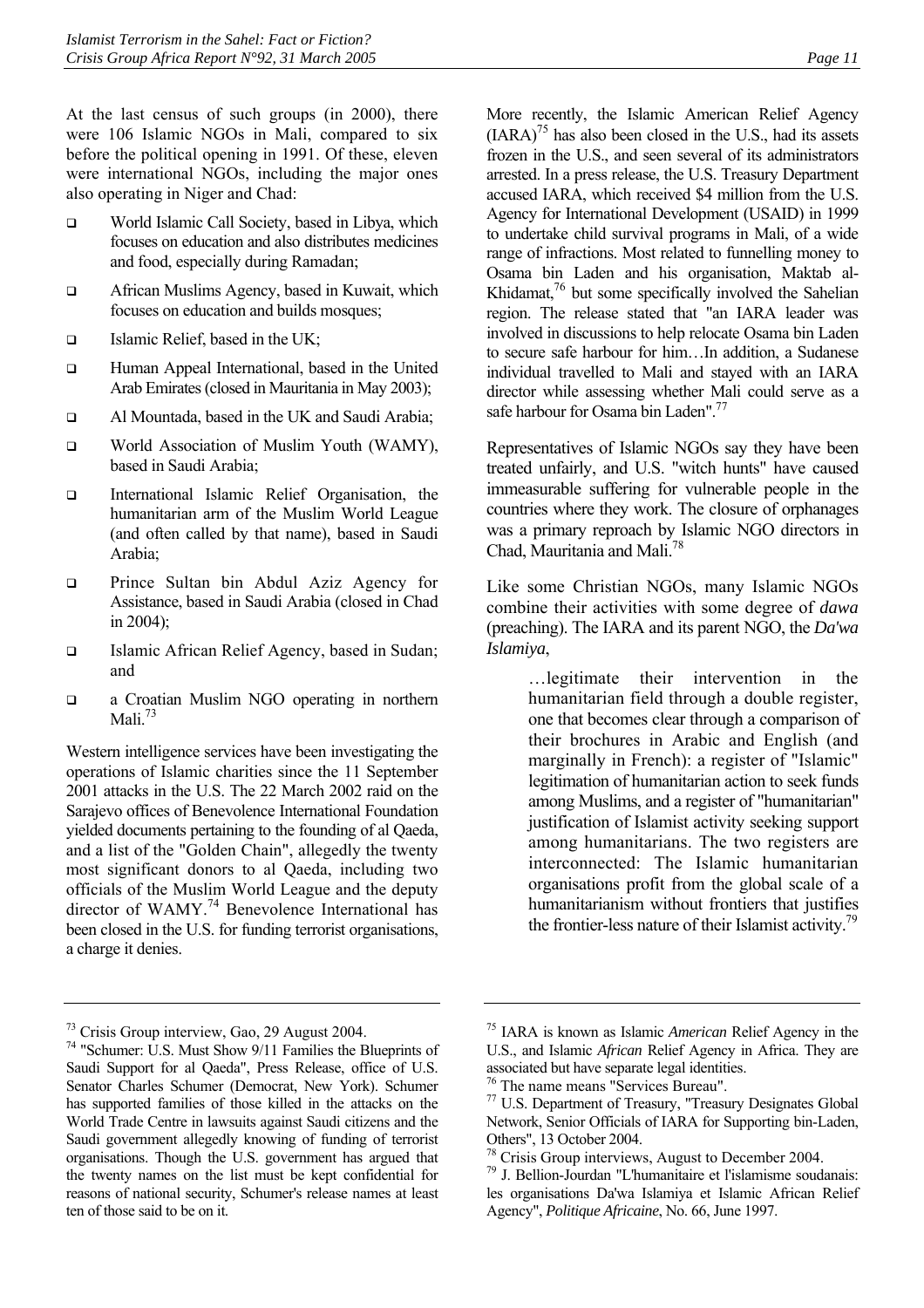This difference between the messages transmitted in European languages and Arabic amounts to a "strategy of differentiated marketing according to the chosen target audience"[.80](#page-15-0) There is also a difference in philosophy, by which secular NGOs, especially those based in Europe, find it unethical to combine humanitarian assistance and missionary work. Not only do they object to practices that appear to them to be taking advantage of vulnerable populations' need for help simultaneously to "bring them into the fold", but they also object to the policy of some Islamic NGOs to focus their aid only on Muslim populations in need or those populations plus those who might be potential converts. $81$ 

On the other hand, there are Christian NGOs, many based in the U.S., whose outlook is almost identical. While they provide medical services, food for refugees, and other services, they are also involved, either openly or more subtly, in promoting their religion. Representatives of Islamic NGOs clearly feel themselves to be in competition with this latter group, and several times commented on the hypocrisy of those who criticised their religious commitment. As one said, "Of course, I would like everyone to become Muslim, just as Christians would like everyone to become Christian".<sup>82</sup>

This dynamic, in which both Christian and Islamic NGOs compete for the souls of what secular NGOs have increasingly come to call "clients", is most pronounced in southern Sudan. However, it carries over into other Sahelian countries, especially Chad, Sudan's neighbour and the only one of the four countries with a sizeable Christian population. The same NGO representative who assumed that Christians were bent on converting everyone to their religion noted that almost 3,000 Chadian had been converted from Islam to Christianity between 1999 and 2004. Despite his consternation, he mentioned that Muslims had converted significantly more Christians during the same period.<sup>83</sup>

While staff of secular European NGOs in many parts of West Africa object to the mixing of religion and humanitarianism by some American NGOs (as well as the large amounts of money given to them by the U.S. government), <sup>84</sup> members of the Islamic NGO community tend to group all non-Islamic NGOs together. The implication is that some are more open than others, but all

are involved in the same project of instilling Western values that are fundamentally derived from the Judeo-Christian tradition.

This critique is articulated with great eloquence by many Islamist intellectuals in the four countries, especially in Mali and Chad.<sup>85</sup> The perceived competition between Western and Islamic NGOs is said to be a continuation of the tension between colonialism and African resistance. According to this argument, modern Western NGOs are working at the behest of and in conjunction with Western governments whose aim is to maintain political and economic control of their countries (in Chad, the large French military base was the key evidence offered as proof). Promoting Western -- implicitly Christian -culture is considered part of this project and explains the underlying motivations of those who call themselves humanitarians.

As much as this view might dismay secular humanitarian workers, whether from the UN or secular NGOs, it is important to take the criticism seriously, as it may represent the attitude of much of the population of these four countries. In such a tense situation, the EU and major bilateral donors including France, Germany and the U.S. should make special efforts to avoid funding overtly Christian NGOs in this region, and to ensure that programming is oriented toward participatory projects in which community input will help to ensure that they are not perceived as importing Western biases through the back door.

Part of the reason why Islamic NGO staff make the assumption that all "Western" humanitarian aid is motivated by a missionary impulse is that their own activity -- for instance in Chad -- combines implicit or explicit proselytisation with work in refugee camps, construction of schools, hospitals, wells, and the distribution of medicine.<sup>86</sup> Since 11 September 2001, they have also experienced a significant loss in financial support, caused by U.S. attention to Islamic NGO funding and its alleged ties to terrorism. In Chad, this has resulted in a significant scaling-down of Islamic NGO activity.<sup>87</sup> An NGO director estimated that all Islamic NGOs had witnessed a 50 to 75 per cent decrease since early 2002, attributed directly to U.S. pressure, especially on Saudi Arabia.

<span id="page-15-0"></span><sup>80</sup> Ibid. See also A.R. Ghandour, *Jihad humanitaire: Enquête sur les ONG islamiques* (Paris, 2002). 81 Ibid, Bellion-Jourdan, op. cit., Crisis Group interviews,

<span id="page-15-1"></span>Dakar, 27 January 2005.

<span id="page-15-2"></span> $82$  Crisis Group interview, N'Djamena, 3 December 2004.

<span id="page-15-3"></span><sup>83</sup> Crisis Group interview, N'Djamena, 3 December 2004.

<span id="page-15-4"></span><sup>84</sup> Crisis Group interviews, Sierra Leone, Liberia, Senegal, Chad, March-December 2004.

<span id="page-15-5"></span><sup>85</sup> See also Section III D below.

<span id="page-15-6"></span><sup>86</sup> In 2003 WAMY distributed twelve tons of medicine in Chad. Crisis Group interview, N'Djamena, 3 December 2004.<br><sup>87</sup> The Prince Sultan bin Abdul Aziz Agency for Assistance

<span id="page-15-7"></span>and the Al Haramin Foundation have closed; the Al Biir Agency (Benevolence International Agency) is closing, and WAMY has had to close regional sub-offices in Bangui, Yaounde and Bamako, which had been run from N'Djamena. Al Haramin has closed worldwide.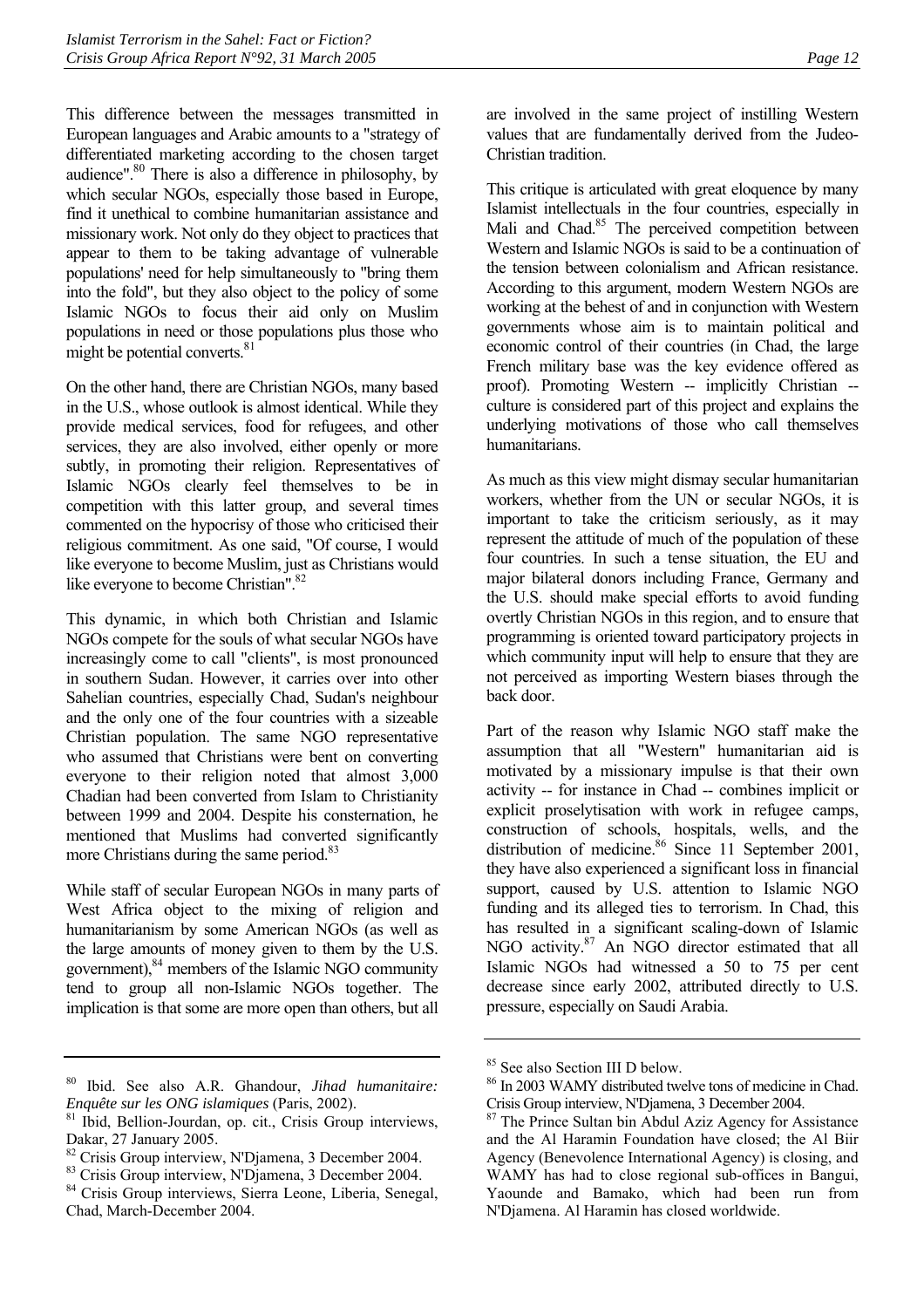The question, raised above, of the extent to which and conditions under which such charities may have funded terrorism remains a point of debate. Some accusations are overly broad and amalgamate charitable donations, the Salafist (Wahhabi) form of Islam predominant in Saudi Arabia, and terrorist acts as in the following quote: "Shinn targeted charities -- primarily based in the Gulf States, such as Saudi Arabia and Qatar -- as being primary supporters and exporters of a fundamentalist Sunni form of Islam called Wahhabism, adding that this type of religious ideology contributed to the creation of al Qaeda". $88$  In other instances, U.S. officials have emphasised that they do not believe either the Saudi government or most of the charities based in the Gulf States have knowingly funded violence, but that there have been problems of "leakage".<sup>89</sup>

What appears indisputable is that although individuals in particular Islamic NGOs have been accused of specific infractions, other offices of the same NGOs have evidently done nothing of the kind. It is also clear that even organisations known to most Americans purely as terrorist groups, like Hizbollah or Hamas, use a large part of their funds to provide social services, which is a major reason why they continue to enjoy popular support from the populations they serve. Such services are especially welcome in settings like Mauritania, Mali, Niger and Chad where government does not come close to meeting the needs, and foreign aid is minimal.

Precision is of the utmost importance. Some specific accusations, such as those against IARA administrators in Mali, link individuals employed by Islamic NGOs, and thus to some extent the NGOs in question, directly to terrorist activities. If they can be proven, then the government of Mali should shut down their operations in full knowledge of the fact that the NGO might well be providing important humanitarian assistance to communities in need, but that this assistance could be a smokescreen for activities that would ultimately harm the population.

At the same time, foreign governments, and especially the U.S., need to be both detail-oriented and pragmatic. There is little chance that anything the U.S. government does in these four countries is going to change the intentions of hard-core Islamist militants. However, these militants (small in number in the first place) simply cannot operate for any period of time in any of the four without at least the passive collusion of local populations.

Indiscriminately closing down Islamic NGOs at U.S. request that are seen to be doing good work for Muslims in need would likely only create anti-American sentiment. If the case is there to be made against individuals and organisations, it should be made publicly, and the Malian government (like the other three governments) should have the courage to do this itself. The example of Mauritania shows that the indiscriminate suppression of Islamists can quickly backfire.<sup>90</sup> The government there now has little credibility with many of its Muslim citizens, because it is seen as having used the Islamist-equalsterrorist equation simply to purge its adversaries. If it were to uncover real terrorist plans now, many Mauritanians and most Islamists in the country and the region would probably dismiss the claim out of hand.

The U.S. government, and especially the Congress, need to understand that these NGOs are stepping into a vacuum partly created by under-funded foreign assistance. The U.S. along with other donors has responded to humanitarian crises but the donor community as a whole has not put in place major development assistance programs for the individual countries that comprise the Sahel region even though Mali, Niger and Chad are three of the ten poorest countries in the world. For example, the total U.S. bilateral aid package offered in 2003 to this four-country region, a land mass of over 4.8 million square kilometres (slightly more than one-half the surface of the U.S.) with a combined population of 36 million people, was some \$96 million.<sup>91</sup> In these circumstances, all providers of assistance will be welcome, and attempts by Washington to block aid are likely to be strongly resented.

Any attempts to shut down Islamic NGOs in the Sahelian region should be made publicly, with a strong public education component, identifying the terrorist rationale. Furthermore, Western donors should take into account the fact that closure will entail privation for the local population and specifically plan ahead of time how to replace those funds from their own assistance programs or other sources.

<span id="page-16-1"></span><span id="page-16-0"></span><sup>88</sup> B. Greenberg, "Combating Terrorism in Africa Makes America More Secure: Military and Diplomatic Experts See Engagement in Africa as Key", *Washington File*, 20 April 2004. 89 D. Jehl, "Holy War Lured Saudis as Rulers Looked Away", *The New York Times*, 27 December 2001.

<span id="page-16-2"></span><sup>&</sup>lt;sup>90</sup> For more on this, see Section III A below.

<span id="page-16-3"></span><sup>&</sup>lt;sup>91</sup> "U.S. Overseas Loans and Grants [Greenbook]", U.S. Agency for International Development, at www.usaid.gov/. This figure does not include contributions through multilateral mechanisms such as the World Food Program.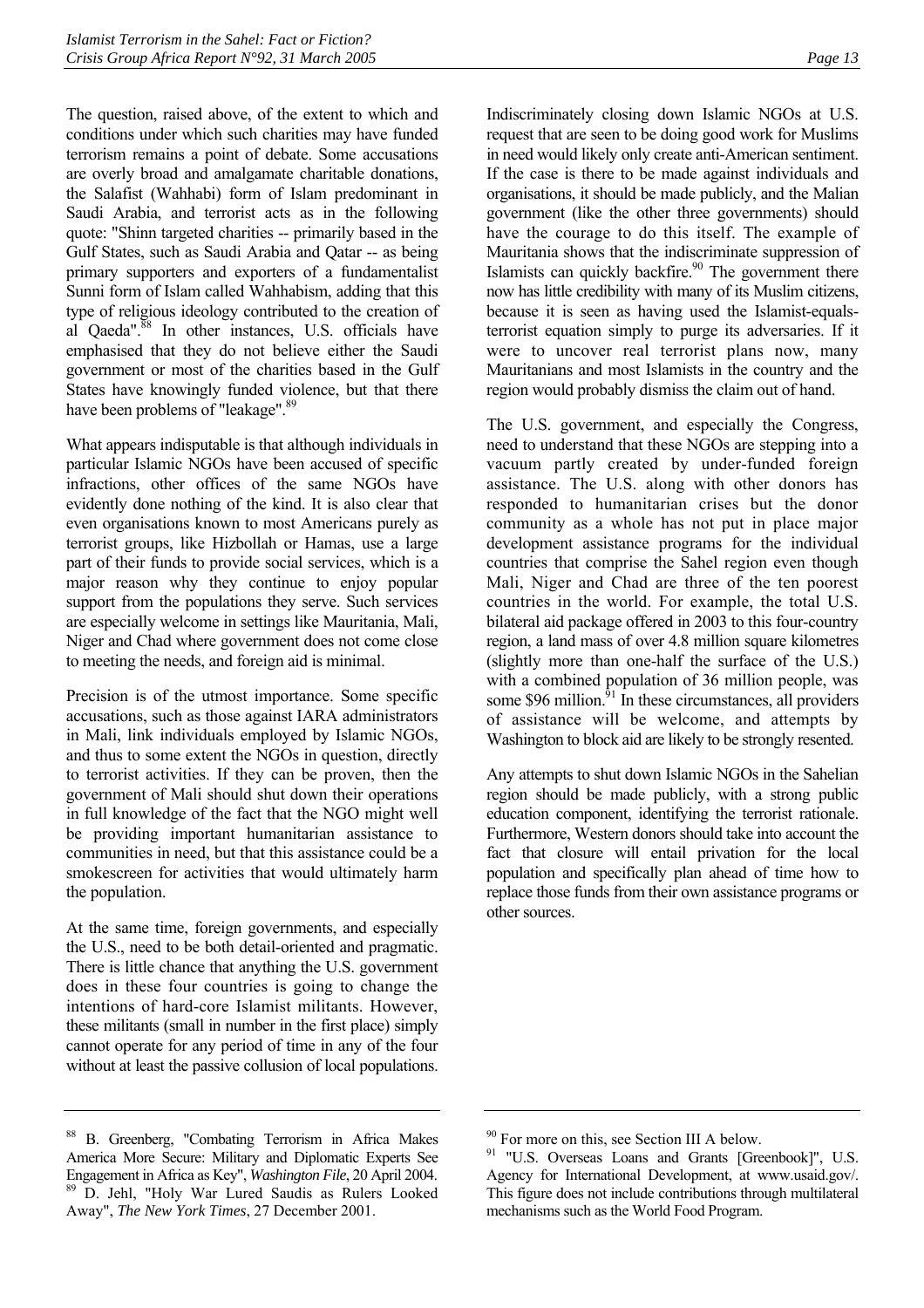## <span id="page-17-1"></span><span id="page-17-0"></span>**A. MAURITANIA: A PERMANENT PLOT?**

Straddling North and Sub-Saharan Africa, the Islamic Republic of Mauritania is often described as a place apart. The successive governments since independence from France in 1960 have not been fully able to forge a sense of common identity and destiny for its 2.7 million inhabitants beyond ethnic, racial and tribal differences. $92$ Conflicts between "white" Moors, "black" Moors, and non-Moorish black Africans, focusing on language, land tenure, political representation and other issues, are a permanent challenge to national unity. $93$  The highly stratified caste system in the traditional Moor society still influences the relationship between the white Moors and the "Haratine" or black Moors who are mostly descendants of slaves. The possible continuation of slavery in the country remains highly sensitive.<sup>94</sup> In this context, the Mauritanian government may have exaggerated an Islamist threat in order to divert attention from its pressing internal problems.

The political and economic marginalisation of black Africans is another contentious issue. The first president, Mokhtar Ould Daddah, gave precedence to Arabic over French in the education system and public administration. The francophone Black-Africans appear to have considered that the objective of these reforms was to make them second-class citizens. When the incumbent president, Maaouiya Ould Sid'Ahmed Taya, seized power in 1984, the question of the marginalisation of about a third of the population reached a new dimension. In 1986, a group of black African intellectuals who published a manifesto denouncing state-sponsored discrimination against their community were jailed. One

<span id="page-17-3"></span><sup>93</sup> "White" Moors (Beydanes) are estimated to represent about 30 per cent of the population, "black Moors" (Haratine) 40 per cent, and Black-Africans (Haalpulaar, Soninke and Wolof) 30 per cent. The ethnic composition of the country and its evolution is a sensitive issue. The government's failure to give detailed statistics has been criticized by the United Nations Committee for the Elimination of Racial Discrimination. The last government report to this committee just mentions that "In its demographic structure, the Mauritanian people is made of an Arab majority, composed by Whites and Blacks, and non-Arab-speaking communities: Haalpulaar, Soninke and Wolof". See: "Le comité pour l'élimination de la discrimination raciale examine le rapport de la Mauritanie", 9 Août 2004, UN Press Release.

year later, a coup attempt was fomented by black African Army officers. The main conspirators were executed. In 1989, a dispute between Moorish herdsmen and Senegalese farmers in the border area degenerated into pogroms in both Mauritania and Senegal, prompting massive displacements of populations. Approximately 70,000 black Mauritanians, along with Senegalese living in Mauritania, fled or were expelled in the following months.

These events were followed by a "*période d'exception*" in 1990-1991 during which more than 3,000 Black-Africans were dismissed from the army and public administration and jailed, of whom 500 were never heard of again. Two years after the decision of Ould Taya to turn to multi-party democracy in 1991, the government passed an amnesty law to protect the members of the security forces involved in these human rights abuses. Resentment of these abuses is still widespread among black Mauritanians. Black African intellectuals told Crisis Group they still felt marginalised and were watching with interest the mounting divisions within the Moorish clans.<sup>95</sup>

In the last decade, with the assistance of foreign partners, the Ould Taya government conducted economic reforms with some success.<sup>96</sup> However, these advances have been tarnished by the pervasive perception among Mauritanians and foreign observers of spectacular corruption. The competition to gain access to the state coffers exacerbated the tensions within the Moor community, between clans favoured by the regime and the others. The stability of the country could be threatened by the corruption and the frustration it generates both among impoverished people and, perhaps more dangerously, among those in the security forces who think they are not getting their share. $\frac{97}{7}$  Some observers interpret the failed coup of 8 June 2003 as a manifestation of this discontent:

<span id="page-17-2"></span><sup>&</sup>lt;sup>92</sup> A diplomat commented: "Mauritania has not yet tackled the key question of its identity". Crisis Group interview with diplomatic source, Nouakchott, 18 November 2004.

<span id="page-17-4"></span><sup>&</sup>lt;sup>94</sup> Slavery was abolished by the law in 1981.

<span id="page-17-5"></span><sup>&</sup>lt;sup>95</sup> Crisis Group interviews with journalists and NGO workers, Nouakchott, 17-19 November 2004.

<span id="page-17-6"></span><sup>&</sup>lt;sup>96</sup> According to the World Bank, the incidence of poverty fell from 56.6 to 46.3 per cent between 1990 and 2000 while the primary school enrolment rates increased from 49 per cent in 1987 to 88 per cent in 2001.

<span id="page-17-7"></span>This feeling of a staggering degree of personal enrichment at the higher level of the state is pervasive in Nouakchott. There is a dramatic contrast between the mushrooming beautiful houses belonging mostly to civil servants and politically-influential businessmen and the appalling living conditions in the shanty towns. A diplomatic source suggested the percentage of misappropriated public funds might be as high as 20 to 25 per cent of the government budget. The beginning of oil production in 2005 may compound the problem. Crisis Group interview, Nouakchott, 18 November 2004.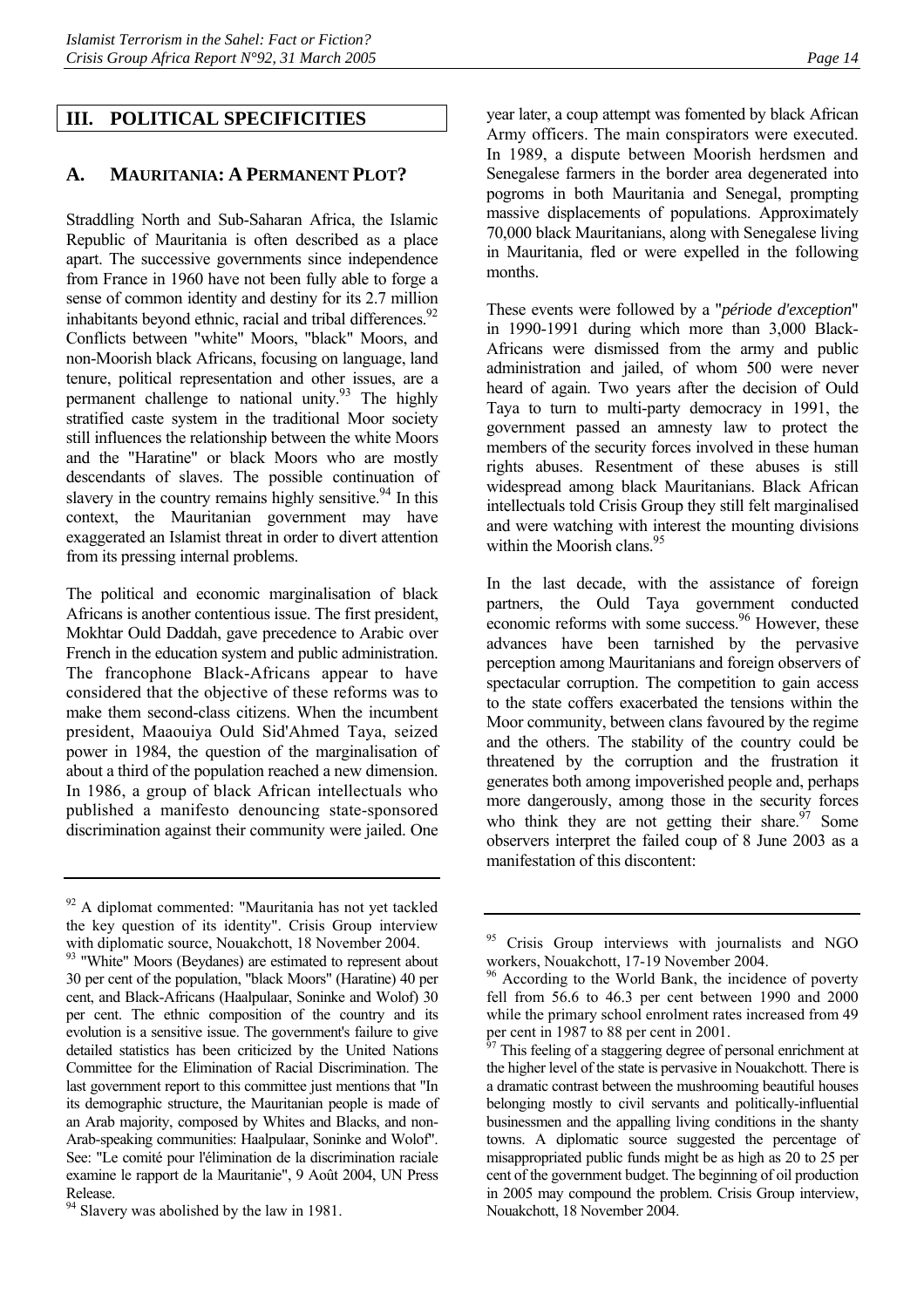The government wanted to present the coup attempt as evidence of international terrorism threatening Mauritania. My view is that it was just a sign of the battle between rival clans for power. Ould Taya has been ruling the country for about twenty years. Virtually all the main revenue-generating positions in the public administration are held by the president's relatives. Other people and clans, including in the security sector, are frustrated and want their share of power and resources.<sup>[98](#page-18-0)</sup>

While Crisis Group interlocutors think the Islamist threat publicised by the government is overstated, most admit that the conjunction of a corrupt political class, widespread poverty and the long-lasting marginalisation of some segments of society may facilitate the development of Islamism.[99](#page-18-1) The denunciation of corruption, bad governance and autocratic rule is a permanent feature of the Islamist message in Arab countries. In Mauritania, the Haratine living in the poor suburbs of Nouakchott are said to be particularly responsive to the egalitarian and anti-traditionalist stance of Islamist preaching.

Mauritanian Islamists have successfully adopted the role of victims of ostracism and persecution by a supposedly Muslim government. This strategy is appealing in Mauritania, which is paradoxically both the only nonsecular republic among the four Sahelian countries reviewed in this report, and the most repressive towards Islamist movements. It is officially an Islamic Republic even if it has little in common with a country like Iran. The religious rhetoric has been used by all governments since independence to legitimise their power in a deeply divided country. The Islamic denomination of the state was also a way to secure the support of oil-rich Gulf States, eager to finance mosques, Islamic schools and charities. Meanwhile, governments have always been keen on protecting "tolerant Mauritanian Islam" against external influences by sponsoring an official Islam.<sup>[100](#page-18-2)</sup> When multi-party democracy was introduced in 1991, Ould Taya's government identified the risk of an irruption of Islamists into the political space. A law was passed to ban any party based on religion. All attempts by leaders perceived as Islamists to create political parties have been opposed by the government, even when they fulfilled all the criteria prescribed by the law.

After a first wave of repression in October 1994, marked by the arrest of Islamist militants and the dismantling of small clandestine organisations, the diplomatic u-turn of Ould Taya's government at the end of the 1990's offered fresh arguments for the campaign of the new Islamists. Formerly one of Saddam Hussein's closest allies, Ould Taya turned away from the Iraqi strongman and embraced the U.S. The dramatic shift went further with inauguration of diplomatic relations with Israel in 1999.<sup>[101](#page-18-3)</sup> This bold foreign policy in an Islamic country was an additional source of popular discontent that Islamists turned to their advantage. The government reacted with a new wave of repression in May  $2003$ <sup>102</sup> A law on the organisation of mosques was passed on 30 June 2003 allowing only Maliki Islam (the traditional practise in Mauritania) and prohibiting political activity of any kind in mosques.

The coup attempt of 8 June 2003 and the coup plots it claimed it foiled in August and September 2004 offered the regime the opportunity to settle scores with the opposition, Islamists and non-Islamists alike. Three Islamist leaders were targeted again in October 2004 by a judiciary whose independence is questioned by many. After more than three months in prison, however, they were released on 13 February 2005. Mauritanians consider this move, as well as the relative clemency of the verdict ten days earlier regarding the coup plotters, to be political decisions and believe they may mark a softening of the government's position.<sup>103</sup>

<span id="page-18-0"></span><sup>&</sup>lt;sup>98</sup> Crisis Group interview with a diplomat, Nouakchott, 18 November 2004. On 8 June 2003, a bloody coup was attempted by acting and former army officers. After a 36-hour battle in Nouakchott, loyal forces prevailed, and the ringleaders fled the country. Their leader, ex-Commandant Saleh Ould Hennena, was arrested on 9 October 2004, after the government announced it had foiled two plots in August and September 2004. Following a trial that involved 195 defendants, he was sentenced to life in prison on 3 February 2005. The verdict was somewhat surprising, as the trial had been described as a parody of justice by most observers, and the prosecutor had requested a death penalty.

<span id="page-18-2"></span><span id="page-18-1"></span><sup>&</sup>lt;sup>99</sup> Crisis Group interviews, Nouakchott, 17-20 November 2004. <sup>100</sup> There is a Ministry of Islamic Orientation and a High Islamic Council composed of government-appointed religious figures.

<span id="page-18-3"></span><sup>&</sup>lt;sup>101</sup> A ceremony marking inauguration of diplomatic relations between Mauritania and Israel took place on 28 October 1999 at the U.S. State Department in Washington.

<span id="page-18-4"></span><sup>102</sup> Two leaders, Mokhtar el Hacen Ould Dedew and Mohamed Jemil Ould Mansour, and some imams and preachers in Nouakchott and Nouadhibou were accused of subversive actions and having connections with foreign Islamist and terrorist networks. Several Islamic NGOs suspected of encouraging extremism were also shut down.

<span id="page-18-5"></span> $103$ <sup>T</sup>Three main leaders of the political opposition -- former president and Ould Taya's challenger in the November 2003 elections Mohamed Khouna Ould Haidalla, Ahmed Ould Daddah, and Cheick Ould Horma -- were charged in October 2004 with financial support for coup plots. Libya and Burkina-Faso were also accused of backing the attempts to overthrow Ould Taya's government. At first, the three were questioned on their relations with young Islamists allegedly being trained in northern Côte d'Ivoire, under rebel control, to carry out terrorist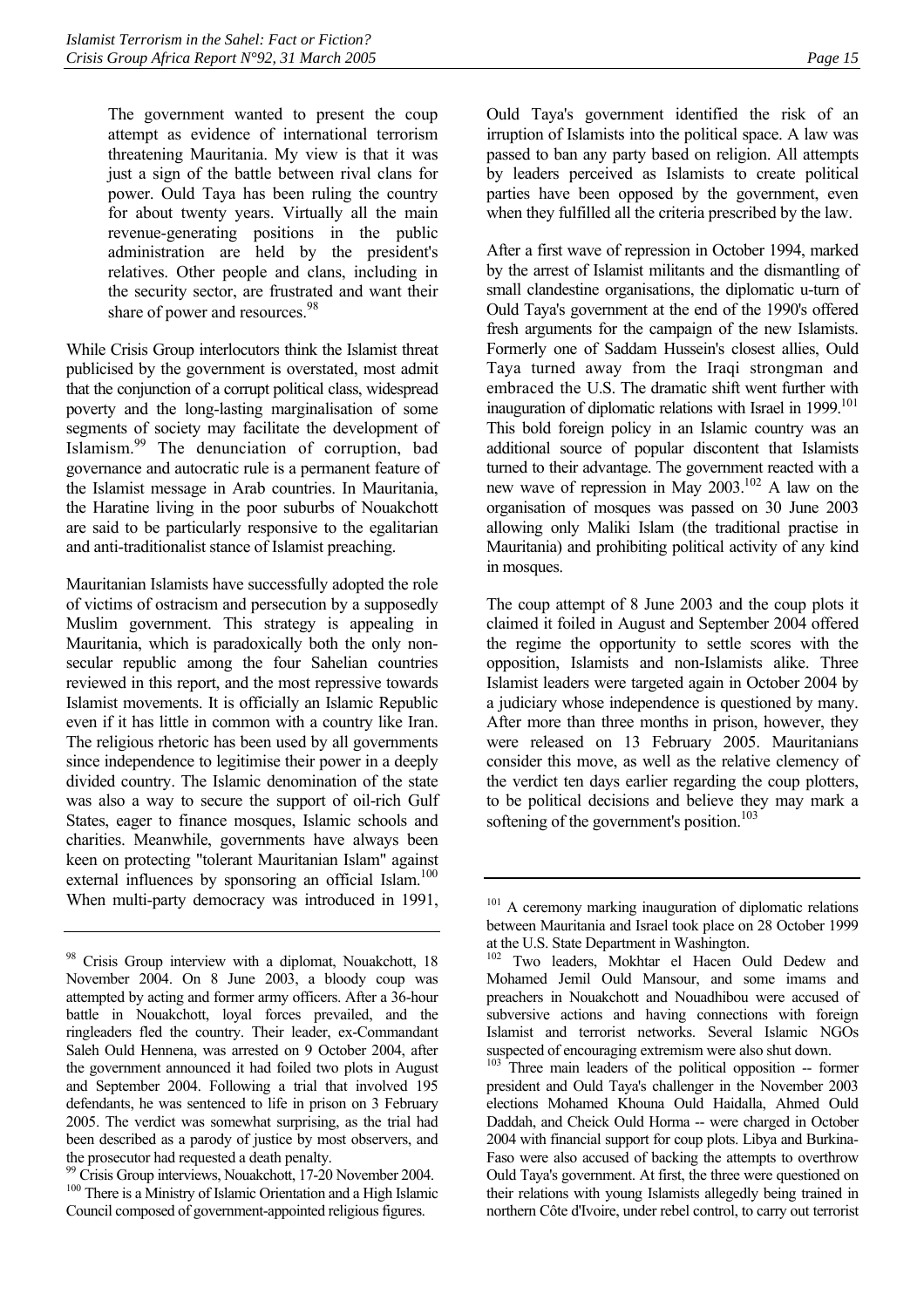"The government struggles to present Mauritania as a breeding ground for Islamism and terrorism. But there has never been a single act of terrorism in this country. All this agitation aims at raising the interest of the United States", asserted an observer.<sup>104</sup> There is a strong belief in Nouakchott that Ould Taya's government plays up the threat of Islamist terrorism in his country in order to secure the political and financial support of the West, especially the U.S. The tactic seems to be effective. Relations are "excellent" in spite of a human rights record described as "poor" and democratic institutions judged "rudimentary" in official U.S. documents.<sup>105</sup> In the framework of the NATO-Mediterranean Dialogue, Mauritania's government has been hailed as an important strategic partner in the fight against terrorism, clandestine immigration and drugs and arms trafficking.<sup>106</sup> Even if the necessity of better control of the borders and the need to keep an eye on Islamist circles is recognised, the Ould Taya government's anti-terrorist rhetoric accompanied by repressive actions appears to be primarily a convenient

actions in Mauritania. As no evidence was provided and after photographs of detainees allegedly tortured by the police in Nouakchott -- denounced as fakes by the government -- were carried on the internet and Arab satellite television networks, new charges of "subversion" were brought in November 2004. These developments gave some publicity to the Islamist movement. "I could not give the name of one Islamist figure before these events, now they are making the headlines of the newspapers", said an NGO worker. Crisis Group interviews, Nouakchott, 18-19 November 2004. For the 3 February 2005 verdict on ex-Commandant Saleh Ould Hennena and others charged with coup plotting, see fn. 98 above. For the optimistic interpretation of Mauritanians on these developments, see "Signes encourageants d'une détente politique en Mauritanie",

<span id="page-19-2"></span>*Le Monde*, 14 March 2003.<br><sup>104</sup> Crisis Group interview with a lawyer, Nouakchott, 19 November 2004.

<span id="page-19-3"></span><sup>105</sup> See the U.S. State Department's "Background Note on Mauritania", November 2004, Country Reports on Human Rights Practices, 2004, Mauritania, issued February 2005, available at http://www.state.gov/g/drl/rls/hrrpt/2004/41615. htm, and "Supporting Human Rights and Democracy: The U.S. Record 2003-2004", available at www.state.gov. Outlining the U.S. human rights and democracy strategy in Mauritania, the latter states that "The United States throughout 2003 and early 2004 raised human rights and democracy [issues] on a high level with the [Mauritanian] government", and "The United States reviewed human rights records of members of military and security forces who participated in training conducted by U.S. civilian or military personnel".

<span id="page-19-4"></span>106 Along with Algeria, Morocco, Tunisia, Egypt, Jordan and Israel, Mauritania is part of the "Mediterranean Dialogue" with NATO. Senior NATO political and military officials visited in 2004. Mauritania's strategic importance was underlined during the NATO Parliamentary Assembly, Tenth Mediterranean Seminar, in Nouakchott, 17-18 October 2004.

device for not tackling acute political problems, and ultimately counterproductive.

#### <span id="page-19-0"></span>**B. MALI: THE THREAT FROM THE NORTH**

In talking with American and foreign government officials and military officers on the front lines fighting terrorists today, we asked them: If you were a terrorist leader today, where would you locate your base? Some of the same places come up again and again on their lists: West Africa, including Nigeria and Mali. In the twentieth century, strategists focused on the world's great industrial heartlands. In the twenty-first, the focus is in the opposite direction, toward remote regions and failing states.<sup>107</sup>

Most diplomats and security experts consider Mali to be at greatest risk of terrorist activity of the four countries studied here. Paradoxically, it is one of the most thriving democracies in Africa. Many in its government chafe at the notion that the country might be anything but a haven of tolerance and dialogue. Recent claims by the U.S. Treasury Department that al Qaeda operatives may have explored the possibility of using Mali as a safe haven for Osama bin Laden, an upsurge in proselytisation by Pakistani fundamentalists in the last seven years, and construction of a luxury hotel in the north by the Pakistani scientist who sold nuclear secrets to North Korea, Iran and Libya have not been proved to be related, but in conjunction with the presence in the north of the one Algerian fundamentalist group to have stated allegiance to al Qaeda, they have both Western and Malian military and intelligence analysts nervous.

The possibility of Islamist attacks in Mali involves three separate domains: the GSPC's presence in the north, the dramatic upturn in Tablighi missionary activity, and smuggling networks that transit Mali on their way to North Africa. All these intersect in the north, specifically in Kidal, the headquarters of the Tuareg rebellion, a movement many describe as more dormant than dead.

#### <span id="page-19-1"></span>**1. The Tablighi** *Da'wa*

Kidal was the seat of Tuareg revolts in both the 1960s and the 1990s, the latter of which was led by its ruling Tuareg fraction, the Ifoghas. The Tuareg of this area are less inter-mixed with Arabs than those of the Timbuktu region and have been much more recently converted to

<span id="page-19-5"></span><sup>&</sup>lt;sup>107</sup> The 9/11 Commission, "Final Report of the National Commission on Terrorist Attacks Upon the United States", 2004, p. 366.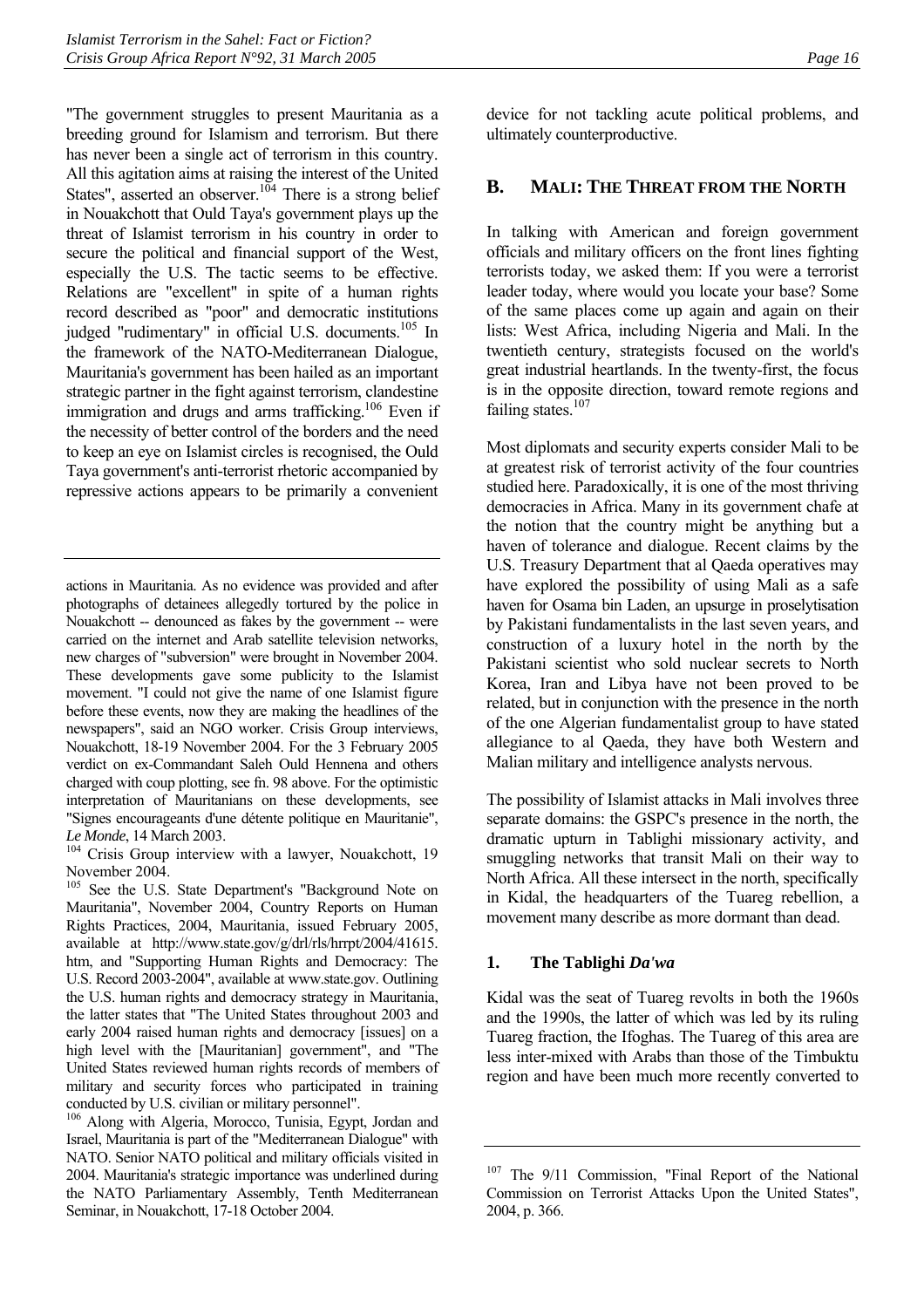Islam.[108](#page-20-1) Several sources noted that Tablighi preachers had relatively little success in Timbuktu or other areas with a deep history of Islamic scholarship and practice.<sup>109</sup>

The Tablighi have been visibly proselytising in Mali since about 1992. Most of their early preaching was in Bamako and seems to have been an outgrowth of the interest of Malians living in France in the Tablighi form of Islam. There is a centre (*markaz*) in the Manyanbugu quarter of Bamako. The number of Tablighi faithful fluctuates between 400 and 2,000 and includes Pakistanis, Gulf Arabs, Egyptians, and Chadians.<sup>[110](#page-20-3)</sup>

From late 1997, much Tablighi activity has focused on Kidal and the Ifoghas leadership of the 1990's rebellion.[111](#page-20-4) The Ifoghas fraction that rules Kidal has almost entirely converted to the Tablighi "way", known locally as the *Da'wa*. Kidal's Mayor is Tablighi, as is its traditional leader, Inta'la. The former head of the Tuareg rebellion, Iyad, has become the spiritual leader of Mali's Tablighis and spent six months in 2004 in Pakistan on a Tablighi retreat.<sup>112</sup>

Western as well as Malian intelligence services are convinced the Tablighi have specifically targeted former cadres of the rebellion and the political hierarchy of Kidal.<sup>113</sup> Crisis Group interviews consistently supported this claim, $114$  and several sources described persistent and intensive pressure on the former rebel leadership to convert. Inta'la was the subject of two years of steady attempts before he converted, though he was described as a "tepid" convert at best. $115$ 

Given that the Tablighi proselytisers claim to be apolitical, it is difficult to explain why they should so actively target both the former leadership of the rebellion and the current political figures in Kidal (not necessarily the same people). Still, there may be other explanations. As mentioned above, several commentators noted that the Tablighi typically concentrate on those with a relatively superficial knowledge of Islam, and if it is true, as some suggested, that Kidal's Tuareg Muslims fit that description, this could be reason in itself. Others mention that internal power struggles within the Ifoghas fraction of the Tuareg caused some individuals to try to use Tablighi status as "better" Muslims to outflank their political adversaries.<sup>[116](#page-20-9)</sup> One person suggested that, "around 1998, Iyad turned to religion just at the moment that the rebellion's rank-andfile was beginning to clamour for some kind of benefit from their involvement. He was not in a position to deliver anything, and at that moment he retreated into

The Malian government is concerned about the use of false Malian identity documents and is attempting to stamp out the abuse, which is said to be common among arriving Pakistani preachers. The Malian authorities are beginning to deny visas to Pakistanis, under pressure, some Malians say, from the U.S. government.<sup>118</sup>

religion, saying that God would provide for everyone".<sup>117</sup>

## <span id="page-20-0"></span>**C. THE QUESTION OF DR. KHAN**

A seemingly unrelated fact raises another question about Tablighi presence in the region. This relates to the activity of Dr. Abdul Qadeer Khan, the metallurgist who oversaw Pakistan's nuclear weapons program and is known as the "father" of its nuclear bomb. A memoir published in Islamabad by Abdul Mahbood Siddiqui.<sup>[119](#page-20-12)</sup> a friend of Khan's, recounts three trips to Mali, Niger, Chad and Sudan, as well as Nigeria, in February, 1998, February 1999, and February 2000. Associated Press reporters, examining the guest book of the Hotel Hendrina Khan in Timbuktu -- named after Khan's wife and owned by him -- noted another visit by Khan and specialists from the nuclear lab he headed in February 2002.<sup>[120](#page-20-13)</sup>

Most analysts have suggested that Khan's presence may have had to do with attempts to obtain uranium either for Pakistan's nuclear weapons program or for one of his black-market clients, since there is active exploitation of uranium in the region (in northern Niger). However, there is also speculation of a connection with the fundamentalist Tablighi missionaries, likewise Pakistani, who began arriving in large numbers in northern Mali

<span id="page-20-1"></span><sup>108</sup> Crisis Group interviews, Bamako, Gao, Kidal, 24-30 August, 2004.

<span id="page-20-2"></span><sup>&</sup>lt;sup>109</sup> Crisis Group interviews, Bamako, Gao, Dakar, August to September, 2004.

<span id="page-20-3"></span>Crisis Group interview with religious figure, Bamako, 27 August 2004.

<span id="page-20-4"></span><sup>&</sup>lt;sup>111</sup> One source estimated that 80 per cent of the Ifoghas had espoused the Tablighi dawa.

<span id="page-20-5"></span> $112$ <sup>112</sup> Crisis Group interviews, Bamako, Gao, Kidal, August 2004.<br><sup>113</sup> Crisis Group interviews, Bamako and Washington,

<span id="page-20-6"></span>August to November, 2004.

<span id="page-20-7"></span><sup>&</sup>lt;sup>114</sup> Crisis Group interviews, Bamako, Kidal, August 2004.<br><sup>115</sup> Crisis Group interview, Gao, 29 August 2004. Several

<span id="page-20-8"></span>interlocutors suggested that with everyone around him converted, he converted in order to survive politically.

<span id="page-20-9"></span><sup>&</sup>lt;sup>116</sup> Crisis Group interview with academic source, Gainesville, Florida (U.S.), 18 March 2005.<br><sup>117</sup> Crisis Group interview, Bamako, 27 August 2004.

<span id="page-20-10"></span>

<span id="page-20-12"></span><span id="page-20-11"></span>

<sup>&</sup>lt;sup>118</sup> Crisis Group interviews, Bamako, August 2004. <sup>119</sup> Siddiqui's son, Abu, was convicted in 2001 in the UK for buying material linked to nuclear programs for Khan. See E. Harris, "Head of Pakistan's Nuclear Ring Made Repeated Visits to Uranium-Rich Africa with Lab Entourage, Suppliers", Associated Press, 18 April 2004.

<span id="page-20-13"></span><sup>120</sup> E. Harris, op cit.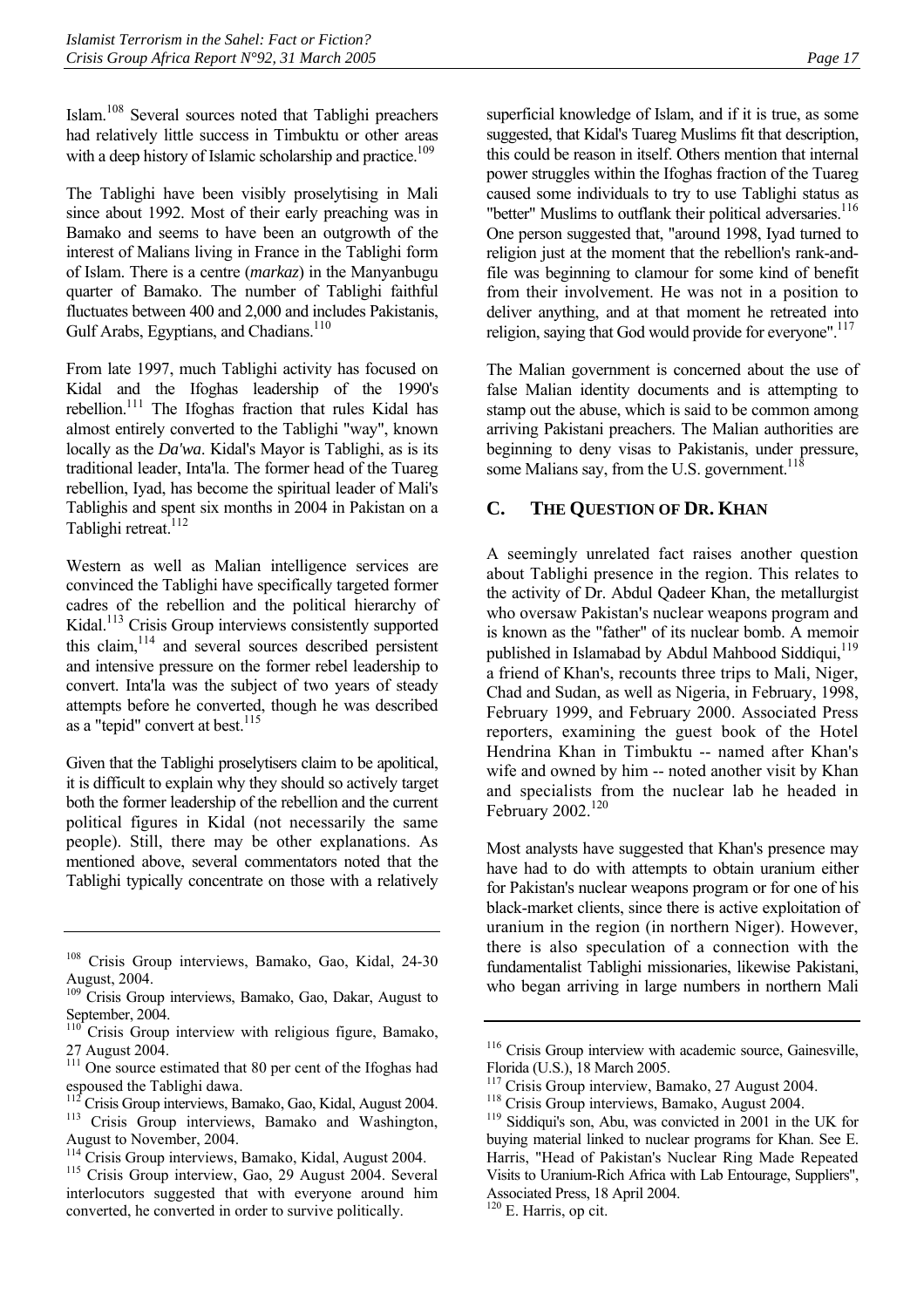around 1997-1998. When speaking about the Tablighi in northern Mali, one interlocutor referred to "a rich Pakistani da'i [missionary] who had bought a hotel in Timbuktu". $^{121}$ A Timbuktu native, when asked about the Hotel Hendrina Khan, referred to it as "that hotel built with al Qaeda money" and said that the only people who stayed there were "Saudis passing through".<sup>122</sup>

Khan's religious proclivity does appear to be oriented towards the Deobandi/Tablighi/Arab Islam, which has been the official brand in Pakistan for the past many decades. Crisis Group research in Pakistan, however, suggests Khan's affiliations are not solely religious. While the Tablighi Jama'at may have been one of many Arabised-religious outfits he supported financially and used to spread the message of Islam, especially in post-Soviet Central Asia and China's Sinkiang province (distribution of copies of the Koran, providing prayer mats, disseminating Islamic literature, etc.), the evidence is scanty. He also knew the value of using religion to promote himself and project his image as a hero of  $\int$ Islam<sup>123</sup>

But whether motivated by religious fervour, political strategy, or even personal greed, Khan's presence in Timbuktu (where he and those around him appear to be considered by some as Tablighis and by others as linked to al Qaeda) is intriguing.

## <span id="page-21-0"></span>**D. THE GSPC**

Tablighi interest in the Tuareg region becomes more complicated still when one considers the presence of the GSPC in the same areas. In 2003-2004, the GSPC was active in Mali as far south as the region near Léré, by the right-angle of the border with Mauritania, to the extent that the route of the 2004 Paris-Dakar rally had to be changed[.124](#page-21-4) Several sources noted that some GSPC leaders had intermarried with Tuareg women. Other Algerian Salafis are seen from time to time, often when they come to water points. One local person emphasised that they looked like "sad, old bearded men" and did not seem to pose a major security threat.<sup>125</sup>

The most suggestive link between the GSPC and the Tablighi may be related to the rather mysterious Tablighi leader in Kidal. Although a number of Tablighi adherents talked with Crisis Group analysts, they were unwilling to discuss or even name their leader, describing him simply as "a young man who circulates unnoticed" and "someone who has the ability to take decisions". Some local non-Tablighis believe there is no leader.<sup>126</sup> However, a well-informed source suggested this individual typified the "dangers of the Tablighi in Kidal" and hinted at links to armed groups. $127$ 

The ability of the GSPC to survive in the inhospitable southern Algerian/northern Malian region requires some degree of acquiescence from the local population, but it also requires money. This comes from both the hostage ransom they received and from GSPC links to smuggling. Cigarette-smuggling is the biggest traffic in the region. Cigarettes come from Zerouate in Mauritania in big trucks, even in containers, to Kidal. There they are split into smaller lots and taken into Algeria in fast Toyota Land Cruiser pick-ups.<sup>128</sup> According to one estimate, a pack of Marlboro cigarettes (the main brand in the trans-Saharan trade) sells for 250 CFA francs in Burkina Faso, 650 in Mali, and the equivalent of 850 in Algeria.<sup>[129](#page-21-9)</sup> These cigarettes ultimately cross the Mediterranean to Europe, where by entering untaxed through Italy, they are still cheaper than those that are legally imported, even after many middlemen have taken cuts during the long journey from North Carolina in the U.S.

Much controversy surrounds Mokhtar bin Mokhtar, an Algerian national and smuggling kingpin in the region. Once involved in the fight against the Algerian government, several sources indicated that he is now most likely focused on his business interests. Nevertheless,

<span id="page-21-2"></span><span id="page-21-1"></span>

<sup>&</sup>lt;sup>121</sup> Crisis Group interview, Mali, August 2004.<br><sup>122</sup> Crisis Group interview, 27 January 2005. A diplomat who recently stayed there, however, commented that it has become the U.S. Embassy's recommended hotel in Timbuktu and that both Qur'ans and Gideon Bibles are available in every room. Crisis Group correspondence, 24 March 2005.

<span id="page-21-3"></span><sup>&</sup>lt;sup>123</sup> A diplomat in Pakistan stated: "He spent millions of dollars building an aura as the country's greatest hero. That's a pretty good insurance policy". See D. Walsh, "'Dr. Khan Isn't Taking Calls Today': Disgraced Father of Pakistan's Nuclear Arsenal Is Kept under Guard after Selling Nuclear Secrets Abroad", *The Guardian*, 20 November 2004.<br><sup>124</sup> Crisis Group interview with diplomats, Dakar and Bamako,

<span id="page-21-4"></span>June to August 2004.

<span id="page-21-6"></span><span id="page-21-5"></span>

 $125$  Crisis Group interview, Mali, August 2004.<br> $126$  This is a point of dispute in academic literature on the Tablighi, with some observers asserting the organisation is highly structured and hierarchical and others that it is egalitarian. An interlocutor in Mali claimed, "they cannot even change the curtains in one of their mosques unless they have official approval from their headquarters in Pakistan". Crisis Group interview, Bamako, 27 August, 2004. This uncertainty is most likely due to Tablighi efforts to do nothing to advertise or describe either activities or organisation. Written materials are not produced, and business is conducted face-to-face.

<span id="page-21-7"></span> $127$  Crisis Group interview with diplomat, Mali, August 2004.  $128$  Crisis Group analysts met some likely smugglers on the

<span id="page-21-8"></span>road in northern Mali in such a pick-up; each had a latest model satellite phone.

<span id="page-21-9"></span> $129$  About \$.40, \$1.25 and \$1.60 respectively.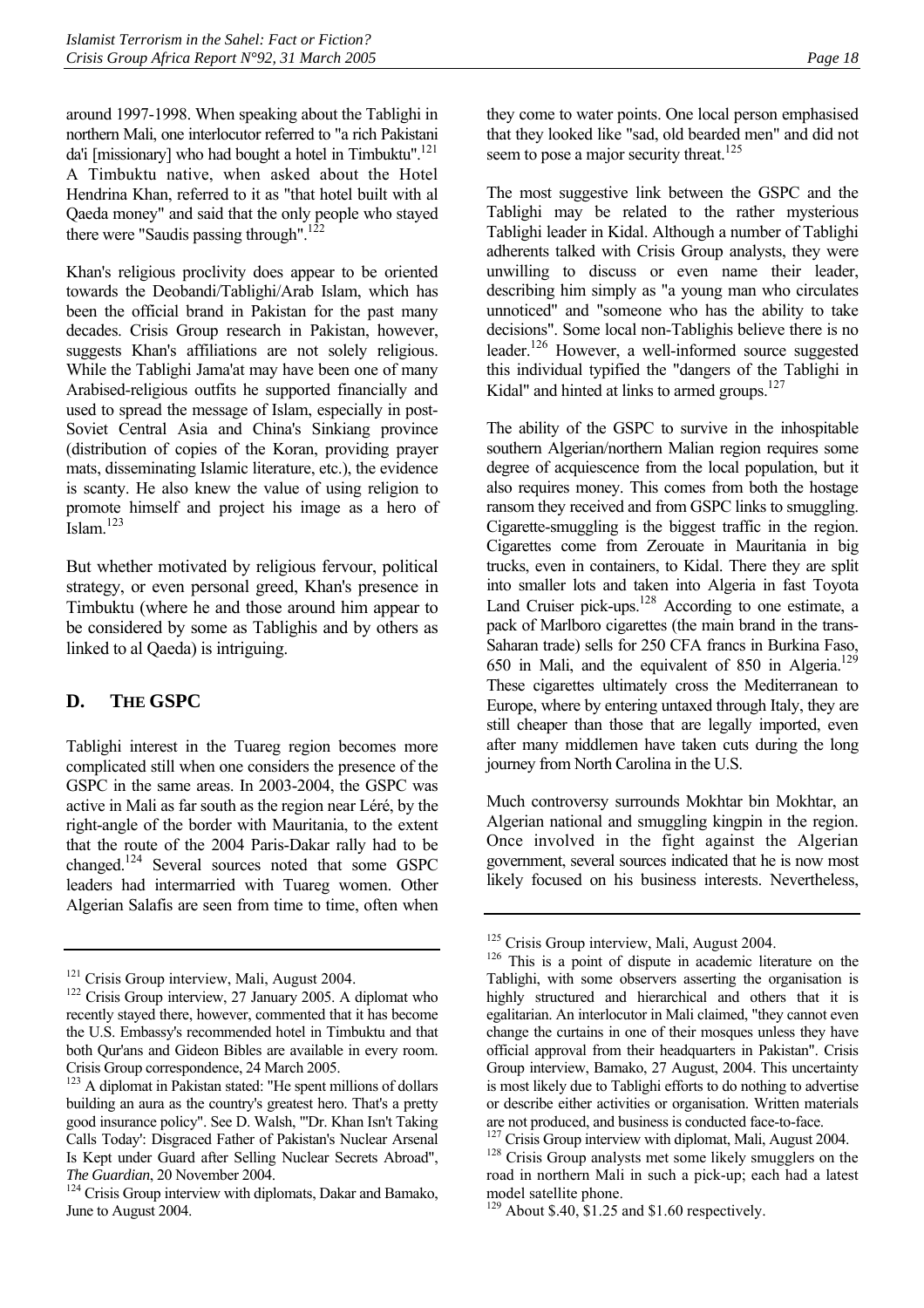"there are now so many rumours and stories about him that almost everything is laid at his doorstep".<sup>130</sup> He has been seen frequently in northern Mali (including Kidal) since 1997 but has not been seen there for about one year.[131](#page-22-1) One source claimed to have seen him on the Niger-Algeria border in August 2004. Although bin Mokhtar has been said to be linked to al Qaeda, many who know the region well find this fanciful and insist he instead is its most powerful bandit/smuggler. His dealings with groups like the GSPC, in this view, would be merely like those he has with anyone else. Sources in Kidal stated that GSPC members in the area were not themselves important smugglers but they taxed the cigarette smugglers as they passed from Mali into Algeria.

People-smuggling in northern Mali is also big, with Gao being an important point along the route for Nigerians, Cameroonians, Congolese, Ghanaians and Liberians among others, $132$  who go there to be picked up at the ferry by Malian businesspeople, who demand some 50,000 CFA francs<sup>133</sup> for a Sahara crossing. The intermediary takes 70 per cent and gives the rest to a driver, who takes the would-be migrants to Algeria. Many die en route, for example when trucks break down or lose their way. It is also possible to smuggle other goods, such as drugs and weapons, by such means. There are three main routes for human smuggling; one through Mauritania, Western Sahara, and Morocco to Spain, a second through Mali, Algeria and Tunisia to Italy/Malta, and a third, "middle route", through Gao into Algeria.<sup>134</sup>

The issue of smuggling is complex, as are its possible links to the GSPC. As much as 80 per cent of goods for sale in Kidal reportedly come from Algeria.<sup>135</sup> All diesel fuel comes from there and costs between 250 and 400 CFA francs per litre, depending on the season. As there are no customs posts along the borders, all this economic activity is technically smuggling. A large part of the reason there is no Malian state presence along the Algerian border is that the government's military posts throughout the north were eliminated as part of the peace agreement that ended the 1990's rebellion.

Several Tuareg specified that this policy, which had once been seen as liberating, was increasingly regarded as contributing to lawlessness.<sup>136</sup> They suggested that most Tuareg communities would be willing to renegotiate this part of the peace deal to accept the return of some posts, especially now that a significant number of Tuareg had been incorporated into the army and could staff them. The Malian government should negotiate with Tuareg communities in order to begin reinstating a presence in the north.

The region is also awash in small arms. Every head of family throughout the Kidal area is said to have an automatic weapon, hardly surprising given that many participated in the rebellion and most still participate to some extent in nomadic herding, where the threats of theft of livestock or attack by wild animals are ever-present. Several officers at the Malian army garrison were punished in 2003 when commanders from Bamako discovered that most of its armoury had been sold.

Despite the factors just described, it would be difficult to support the strongest version of the claim for links among smugglers, Tablighis, Tuareg ex-rebels and the GSPC as expressed in an internal U.S. government document:

> With reported links between the *Da'wa* and the GSPC and a further connection between the GSPC and al Qaeda, the importation of new interpretations of Islam not only threatens to transform northern Mali towards more fundamentalist tendencies, it also serves as a vehicle for indoctrination and recruitment of followers for a terrorist agenda.<sup>[137](#page-22-7)</sup>

This is because, as noted in the section on the Wahhabiyya, the "importation of new interpretations of Islam" has been going on for some 70 years in Mali, with

<span id="page-22-0"></span>

<span id="page-22-2"></span><span id="page-22-1"></span>

<sup>&</sup>lt;sup>130</sup> Crisis Group correspondence, 7 February 2004.<br><sup>131</sup> Crisis Group interviews, Gao, Kidal, August 2004.<br><sup>132</sup> In fact, the trans-Saharan route increasingly serves not only sub-Saharan African immigrants but also those from Asia and Latin America. Crisis Group interviews, Bamako, 26 August 2004, Paris, 15 and 17 November 2004. It is likely that this recent evolution in flow of immigrants makes use of some of the Western African routes that are also important for movement of Latin American cocaine destined for Europe and Asian heroin headed especially toward North America.<br><sup>133</sup> About \$90.

<span id="page-22-3"></span>

<span id="page-22-4"></span> $134$  A fourth, in Niger, runs through Dirkou to Libya. However, under EU pressure, President Khaddafi is evidently clamping down on this one. Crisis Group interviews, Niamey, 3 September 2004.

<span id="page-22-5"></span><sup>&</sup>lt;sup>135</sup> Crisis Group interviews, Kidal, 31 August 2004.

<span id="page-22-6"></span><sup>&</sup>lt;sup>136</sup> Crisis Group interviews, Bamako and Kidal, August 2004. Local populations asked for the return of these bases for security reasons but also because all state services, from teaching to health, were provided by military personnel, who were the only ones willing to live in the desert outposts.

<span id="page-22-7"></span><sup>&</sup>lt;sup>137</sup> "USAID Assessment: Northern Mali", Management Systems International, July 2004.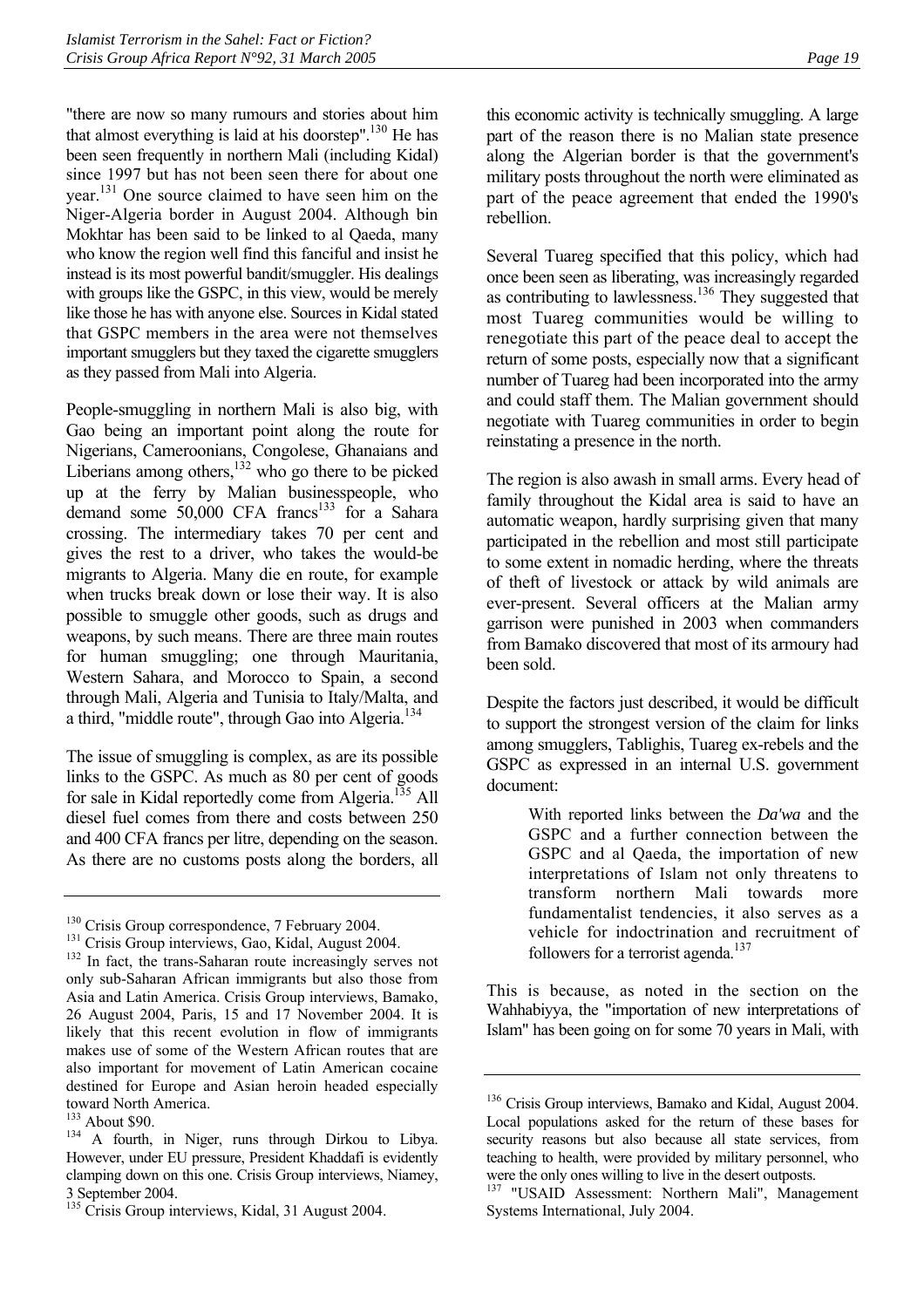no resulting problems of terrorist recruitment over that time. Furthermore, as suggested above, any links to al Qaeda may be more nominal than operational. Nevertheless, the convergence of Tablighi proselytisation specifically targeting political figures, GSPC activity, and smuggling in the heartland of the former Tuareg rebellion appears to justify increased attention.

Many Tuareg suggested the issue was purely economic, that poverty opened the region to potential recruitment by GSPC and other extremists. The GSPC is said to have "sprinkled" a portion of its estimated €5 million tourist ransom around in northern Mali,<sup>138</sup> using it to buy not only weapons but also good will. Numerous sources agreed the GSPC recruits young Tuareg men, and there is a laisser-faire attitude among the local population that allows it to use the region as a rear base unmolested.

Tuareg in the Kidal area say that "nothing is being done in/for the north", $139$  but it is clear that numerous schools, latrines, and administrative buildings have been built by the state and its development partners. According to residents, until 1992, there was virtually nothing in Kidal except for a prison and a military outpost. When asked where the new construction had come from if there had really been nothing done, several Tuareg shifted their explanations slightly to complain that there had been no development that was "consequential" or "appropriate" to the needs of the north.

This is obviously true to the extent that the two major Tuareg towns in Mali, Timbuktu and Kidal, are virtually inaccessible. Both need paved roads to serve them and their populations if development is to move beyond a few schools and health centres. It is also clear that much development planning is based upon models developed in the agricultural, sedentary south. Most economic activity in the north is oriented toward one of three sectors: raising livestock, tourism, or smuggling.

The present policy supported by the U.S. and Algerian militaries and intelligence services focuses on shutting down circulation of both GSPC elements and smuggling networks. As a stand alone policy that does not offer alternative livelihoods to Tuareg populations, this is certain to lead to desperation. Those who know the region say an upsurge in banditry (already visible in Niger) is well underway that might culminate in a new Tuareg rebellion.<sup>140</sup> A Tuareg intellectual even suggested that the welcoming of the GSPC may have been a kind of "cry for help", intended to attract attention and eventually more development aid. This aid does indeed need to be "consequential" in the sense that it should give Tuareg people, and especially young men, alternatives to illegal ways of making a living. This means, for instance, supporting livestock herding with deep wells and making the export of their "free range" meat viable by constructing several modern abattoirs.

Improving road and air access to the north would make exportation of meat more economically viable and also help the tourist sector. Eliminating the threat of outside Islamist interference that might include kidnapping and murder of tourists is clearly part of this equation. However, all the tourists recently kidnapped were in the Sahara after having refused the services of local guides. Western governments should impress upon their citizens that for hundreds of years, the fate of outsiders caught travelling unguided in the Sahara has typically been much more gruesome than what the 32 Europeans taken hostage by the GSPC experienced, and that they should not count upon rescue or ransom if they ignore advice and elect to proceed without guides.<sup>141</sup>

Tourism can provide a serious alternative to smuggling, even if it does carry its own problems and risks. Several diplomats who know the Sahelian region well have suggested to Crisis Group that the best thing the donors could do in the region would be to invest a modest amount of money in Timbuktu, Kidal, Tamanrasset (Algeria) and Agadez (Niger) in order to improve the tourist infrastructure at the same time that security is being improved. If tourism is benefiting Tuareg guides, hoteliers and the population in general, they will have every reason to ensure that banditry and kidnapping, as well as other threats that might affect their business -- like a GSPC presence - are eliminated. $142$  However, if tourist development and profits rest in the hands of elites based in Bamako, Algiers and Niamey, especially those from

<span id="page-23-0"></span><sup>&</sup>lt;sup>138</sup> Crisis Group interview with Malian political figure, Addis Ababa, June 2004.

<span id="page-23-2"></span><span id="page-23-1"></span>

 $139$  Crisis Group interviews, Kidal, 30 August 2004.<br> $140$  Crisis Group interviews, Dakar, Bamako, Kidal, Niamey, June to September 2004.

<span id="page-23-3"></span><sup>&</sup>lt;sup>141</sup> Some unguided tourists have been accused of involvement in the theft of ancient Saharan rock paintings. Five Germans were arrested on this charge in Algeria. See J. Keenan, "Tourism, Development and Conservation: A Saharan Perspective", Economic and Social Research Council (ESRC) Environment and Human Behaviour Program document, available at http://www.psi.org. uk/ ehb/docs/keenan-tourism-200302.pdf; also "Sahara Tourists Jailed for Theft", BBC, 30 November 2004. According to the BBC report, the three men and two women had "given their guide the slip" and were found with 130 looted objects from southern Algeria's Tassali National Park, a World Heritage Site.

<span id="page-23-4"></span> $142$  Tuareg, who know the area, are likely to be more efficient than soldiers trained in surveillance and border control.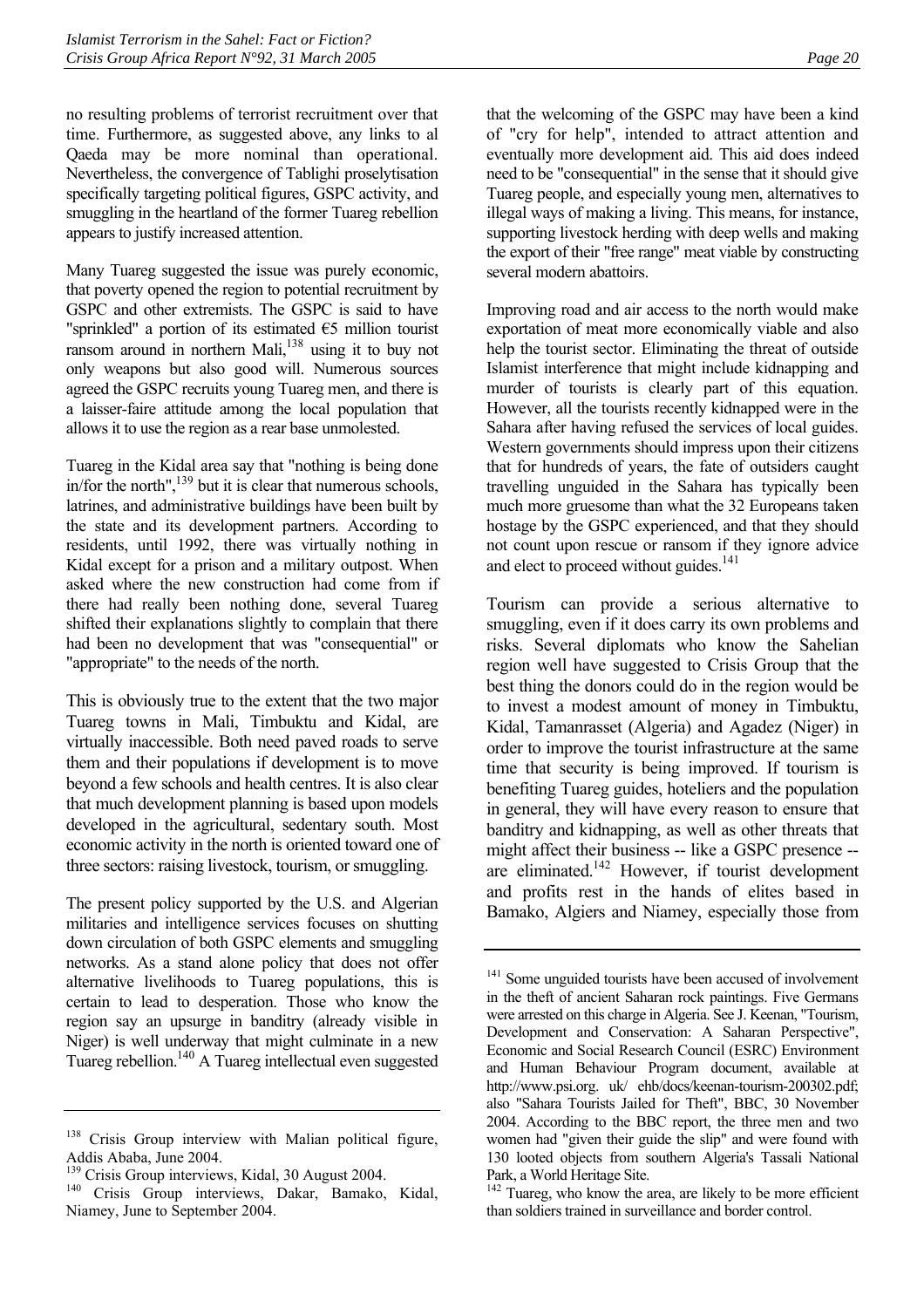other ethnic groups perceived as interlopers or even oppressors, they will not achieve the desired effect.

## <span id="page-24-0"></span>**E. NIGER: THE THREAT FROM THE SOUTH**

In Niger, Islamism comes primarily from Nigeria, to the south. This fact can be obscured by the continuation of banditry in the north of the country, and even claims by some Tuareg that they will start a new rebellion. However, diplomatic, governmental and military sources agree that most of the violent activity in the north in 2004 was perpetrated by those close to Rhisa Ag Boula, former leader of Niger's Tuareg rebellion and later minister of tourism, who has been imprisoned on charges of complicity to commit murder.

While policies toward political Islam in Mauritania have combined suppression and attempts at cooptation, and in Mali and Chad have been ambivalent, in Niger, the message has been clear: Muslims of all types are welcome to worship in the way that seems best to them. However, the state does not permit any crossing of a clear line between the religious and the political that might lead to civil disturbance or other harm to Niger's citizens. This is probably why the threats of Islamist violence appear lowest in Niger of any of the four countries covered by the PSI.

A clear example of the government's approach involved polio vaccinations. During the period when Imams in northern Nigeria's majority Hausa cities were telling Muslim communities not to vaccinate their children because imported polio vaccines were covert plots to sterilise Muslims, several Imams in southern Niger's Hausa cities began to make the same claims. President Mamadou Tanja gave a speech in Hausa on behalf of polio vaccinations at Maradi, a major southern city. Government authorities put the Imams who continued preaching against vaccination in jail overnight, releasing them the next day after telling them that they were posing a public health threat with their preaching, and the government would actively prosecute them for causing Nigeriens to refuse the polio vaccination. That finished the problem.<sup>[143](#page-24-1)</sup>

Though this approach may have been somewhat heavyhanded, it is clear that the government's quick and decisive action stopped a "Nigerian" dynamic from emerging. Moreover, this lack of ambiguity appears to have characterised the government's approach to the issue in general and to have had positive results. Secularism, discussed below, is much-debated both within Islamist circles and the wider public in Sahelian countries. The greatest risk emerging from this dynamic is a kind of religious "blackmail" that challenges politicians in the following terms: "are you a good, pious person? If so, why are you allowing (or imposing) these unacceptable and imported television shows/monogamy/Christian calendar/indiscriminate mixing of men and women in public places on the rest of us. You are obviously just corrupt, Westernised unbelievers".

This form of political-religious pressure is not unique to Sahelian politics but it has been very powerful in the region, especially as it focuses popular dissatisfaction with political elites through two forms of rhetoric that resonate with many people regardless of their religious beliefs: notions of cultural authenticity (where, in this case, authentic Malian or Nigerien culture is portrayed as Islamic) and notions of basic decency and family values. Islamists in Chad frequently described the government's secular family code as "promoting homosexual marriage", exaggerating the "immoral" nature of the laws proposed, and emphasising their imported origins.

It requires considerable courage for politicians in Niger to take the strong stand they have against religious fundamentalism, and European and U.S. diplomats should recognise that it involves using up considerable political capital. President Tanja, though riding a new wave of legitimacy after what was universally recognised as a free and fair election in December 2004, and a surprise election to the Presidency of ECOWAS in January 2005, is in a position of relative strength. However, he and his successors will be challenged on this point and some will accuse the Nigerien government of selling out the interests of its people to please Western powers.

These risks need to be taken into account, not least in the size of donor aid, if Western governments hope to see such policies continue. The international community's annual aid package of approximately \$150 million is too small to advance the kinds of education, infrastructure and health programs that would give the government a significant "legitimacy boost" in a country where 60 per cent of the population lives on less than \$1 per day, there is an infant mortality rate of 155 per 1,000 and a maternal mortality rate that is one of the highest in the world.<sup>144</sup>

<span id="page-24-1"></span><sup>&</sup>lt;sup>143</sup> Crisis Group interview with diplomat, Niamey, 2 September 2004.

<span id="page-24-2"></span><sup>&</sup>lt;sup>144</sup> "Global Health Atlas," Global Health Council, available at http://atlas.globalhealth.org/indicator\_detail.cfm?IndicatorID= 98&Country=NE.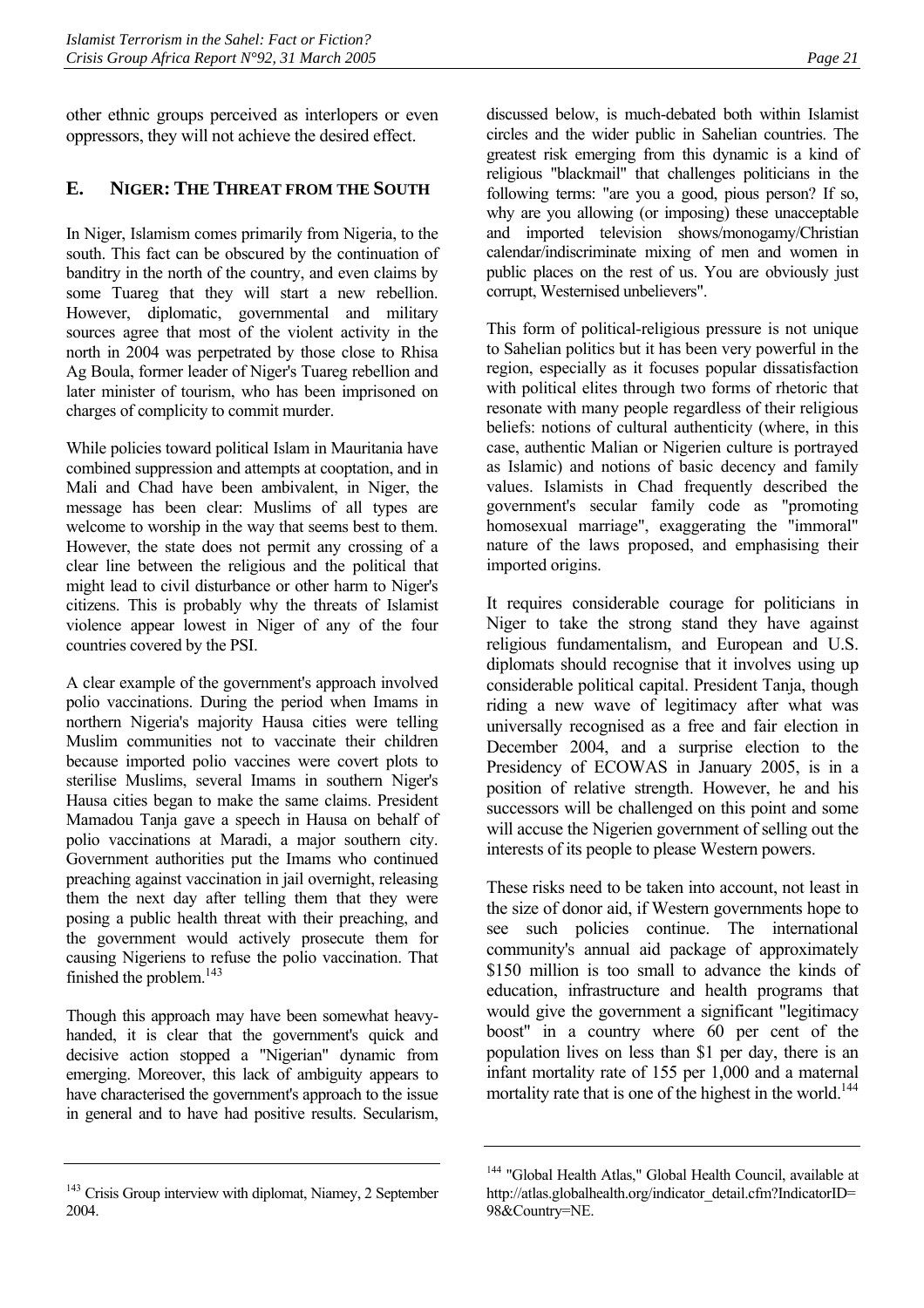The fact that the Nigerien government has taken a clear line on secularism does not mean that the country is without problems. The north is relatively rich, with trade, tourism and possibly oil. The Hausa-speaking south is the poorest region, and it is where Izala, or Azali Salafis Muslims, are most present. There are Izala villages where the women do no agricultural work because they are restricted from leaving their family compounds unless accompanied by a male relative.

There is much smuggling, which helps to replace other forms of livelihood like herding livestock but also lends itself to alliances with various criminal networks. The big trade routes include Cotonou-Gaya-Agadez-Sirte (Libya). Some 200 lorries with containers take this route northwards each month. The containers are not opened in Cotonou and are declared to contain cigarettes. Entering into Niger, they pay 15 per cent duty. But no one knows what is really in them. They are often owned by Arab traders from the north, said to have powerful friends in the Nigerien government.<sup>145</sup> The Algerian army attacks trucks it suspects of smuggling cigarettes, even using helicopters. Libya is also beginning to crack down on this trade, as well as on the people-smuggling routes that lead to Tripoli.

Several people from Maiduguri, just across the border in Northern Nigeria, were arrested in connection with the GSPC group of El Para in March 2004. A movement of fundamentalist students in Maiduguri who styled themselves as a Nigerian "Taliban" attempted an uprising in December 2003, capturing weapons from a police station before being chased into Niger and then back into Nigeria.<sup>[146](#page-25-2)</sup>

The Nigerien army clashed with the GSPC in March 2004 (a big battle on the border with Chad) and in April 2004 (when it killed some traffickers working with the GSPC near Tintiboriden, by the Malian border). In August 2004, it chased three Tuareg bandits unconnected to the GSPC and captured them inside Mali. The June-October 2004 wave of Tuareg banditry was linked by most observers to the arrest of Rhisa Ag Boula, the former leader of the *Organisation de la Resistance Armée*, detained since December 2003 on a charge of complicity to murder.

The banditry is attributed by some to Rhisa's brother or cousin  $147$ 

Because in Niger as in Mali, many problems in the north originate from the fact that the Tuareg rebellions were never fully resolved, they may continue. Again, development aid should help to offer young Tuareg men alternatives to banditry, which not only troubles Nigerien citizens, but also reduces tourism, a main source of income, especially in Agadez.

## <span id="page-25-0"></span>**F. CHAD: THE QUESTION OF SECULARISM**

Government officials, diplomats and experts point to many of the same problems in Chad as in the other three countries, including poorly-policed borders, customs control at borders and airports that is both incompetent and corrupt, and circulation of foreign nationals, many of whom appear to be using false identity papers.<sup>[148](#page-25-4)</sup> Added to this are the problems posed by proximity to Sudan, including the Darfur crisis. President Idris Deby, who comes from the Sudan border area, is caught between competing interests in the Darfur crisis. He is from an ethnic group closely-affiliated to the Zaghawa, $149$  one of the main targets of the attacks by Sudanese government-supported Janjaweed militias but that government was one of his main supporters when his *Mouvement Patriotique du Salut* (MPS) took power in the December 1990 coup. As a result of that support and his government's rapid closure of the Sudan People's Liberation Movement (SPLM) office and logistical bases in Chad, relations were cordial between N'Djamena and Khartoum for some time.

Today, the Deby government, made up predominantly of Zaghawa, fears the threat of Chadian Islamists, and President Bashir, his one-time friend and head of the ruling Islamist party in Khartoum casts a shadow over the country. Both diplomats and government officials mentioned fears of "infiltration" from Sudan.<sup>150</sup> Much as in Mauritania, the fragile Chadian government fears Islamist leaders not so much for religious reasons but for political ones. The criticisms of the Islamists go straight to the heart of the question of "*salut*", or salvation, mentioned in the name of Deby's political party. Islamists in Chad criticise the government for being insufficiently pious, and consequently corrupt and unjust. This is an adaptation of the language of good

<span id="page-25-2"></span><span id="page-25-1"></span>

<sup>&</sup>lt;sup>145</sup> Crisis Group interview, Niamey, 3 September 2004.<br><sup>146</sup> See "Nigeria: Islamic militants kill three policemen, take 12 hostage", IRIN, 11 October 2004. This group is also called the Muharijun.

<span id="page-25-3"></span><sup>&</sup>lt;sup>147</sup> Crisis Group interviews with diplomats, journalists, Niamey, 5 September 2004

<span id="page-25-4"></span><sup>&</sup>lt;sup>148</sup> Crisis Group interviews, N'Djamena, December 2004.<br><sup>149</sup> Most Chadians consider him Zaghawa.<br><sup>150</sup> Crisis Group interviews, 3, 6 December 2004.

<span id="page-25-5"></span>

<span id="page-25-6"></span>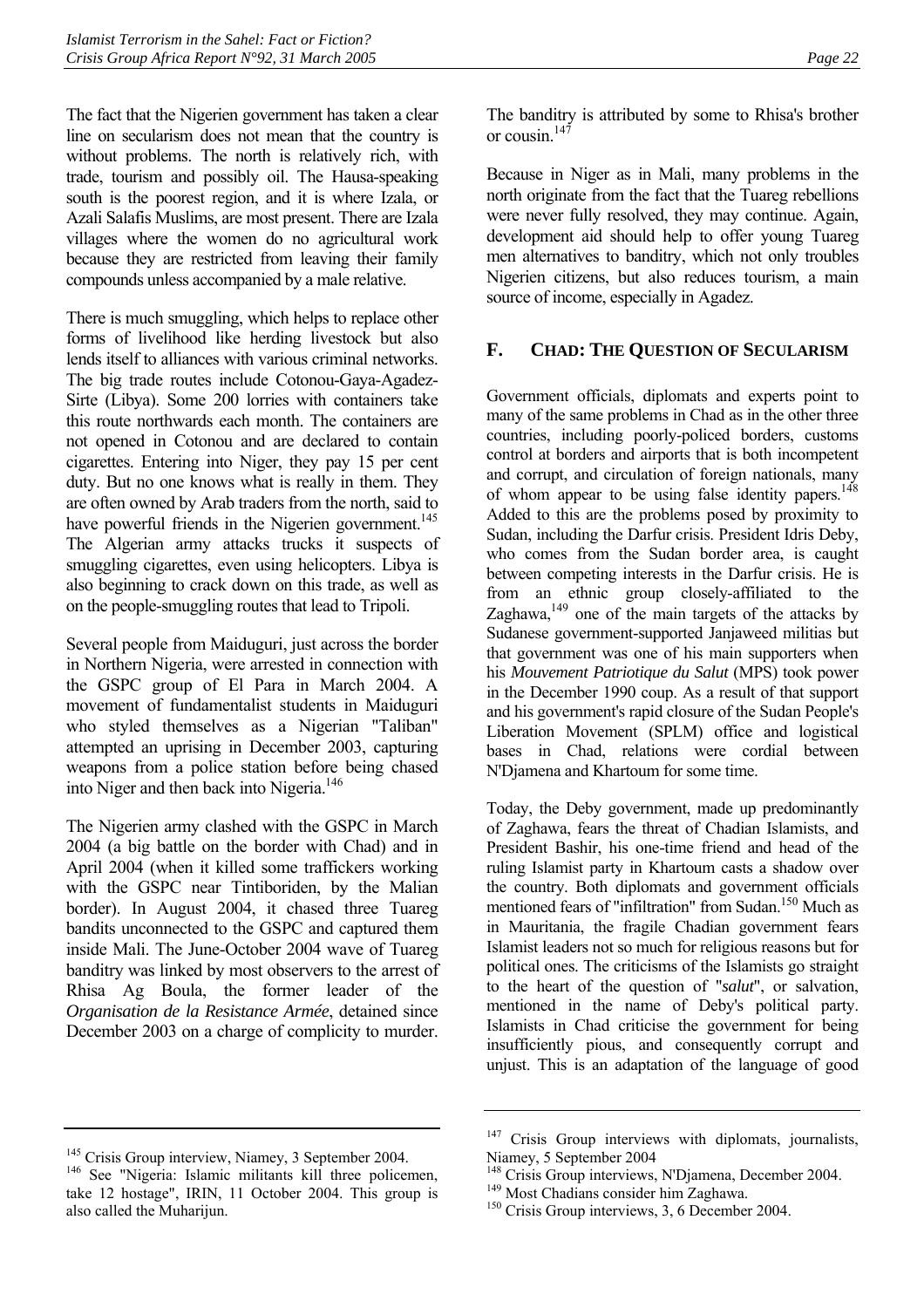governance common in all four of the Sahelian countries covered in this report, and one that may well resonate with average Chadians (or Mauritanians or Malians) more than the Western version, phrased in terms of transparency and accountability of elected leaders to their electorates (rather than to God).

Such discussions in Chad take on a pointed quality since it is the only one of the four countries in which being Muslim is not a taken-for-granted fact. Only 52 or 53 per cent of Chadians are said to be Muslim, and they are locked in a struggle for influence and control of the state with non-Muslims.<sup>151</sup> Tensions have revolved around questions including official state languages<sup>152</sup> and secularism.<sup>153</sup> In this context, the French language and the secular state take on a dual significance. They are seen to be the inheritance of a colonial legacy, not just imported but imposed, but they have also come to be largely embraced by the population of the south. The alternative arabophone culture is thus in a position to phrase its position in terms of an authentic African alternative to an artificial colonial legacy.

This division arises again within civil society. The civil society most visible and familiar to European eyes -- the press, human rights groups, organisations working for the equal rights of women -- are predominantly, though not exclusively, composed of southerners.[154](#page-26-3) However, alongside this series of structures, often receiving funds from European embassies and NGOs for their work, there is the world of Islamic NGOs and Islamist intellectuals, many of whom are fluent in French, have studied in Europe, and navigate easily between the francophone and arabophone worlds. This group is often funded through the parallel network of Islamic NGOs and sources for the propagation of Islam, mostly emanating in the Middle East.

Arabophone Muslim intellectuals in Chad describe secularism in two ways: at times, as implicitly Judeo-Christian in orientation, at other times, as "atheistic" or anti-religious. The second description is probably closer to the intentions that inspired the French version of secularism, more extreme and anti-clerical in its intentions than the American.[155](#page-26-4) As a Chadian intellectual said, "In the United States, the President is sworn in with his hand on the Bible. We could never swear in a Chadian President with his hand on the Koran. Why not? Because of the French heritage".<sup>156</sup>

The issue of the more radical version of Francophone secularism has become more sensitive over the past few years as debates about secularism and assimilation in France have intersected. The entire debate is crystallised in the eyes of many Chadian Islamists in the "headscarf law". The law, banning any form of dress in schools that indicates religious affiliation -- including Catholic rosaries and Jewish yarmulkes, but most notably Muslim girls' headscarves -- was constantly dissected and interpreted by Chadian Muslim intellectuals in conversations about "*laïcité*" (secularism).

More than anything else, this French law was offered as "proof" of the links between secularism's anti-religious and its specifically anti-Muslim thrusts.<sup>157</sup> As a result, secularism was presented as implicitly privileging the Judeo-Christian tradition, while giving French administrators the tools with which to attack Muslim identity in France. Islamists in Chad claimed the right to ensure that the same abuses are avoided in Muslim Africa.

This way of reading the headscarf debate, however, makes Chadian Christians very nervous. For them, secularism is a means not of imposing an implicitly Christian, francophone culture on African populations, but of maintaining a firewall between Christianity or Islam and the policies of the state. A Western diplomat, emphasising that the Chadian state did not privilege one religion over another, still mentioned that it underwrote pilgrimages to Mecca and Medina, though not to Rome or elsewhere, and that land bought to build a mosque was tax-free, while

<span id="page-26-0"></span><sup>&</sup>lt;sup>151</sup> The commonly-used figures indicate that approximately 30 per cent of Chadians are Christian and 20 per cent practise African religions. Both groups are concentrated in the narrow, densely populated south. The fact that Muslims and non-Muslims were sometimes opposed during the long civil war suggests the potential violence of the competition. 152 See *Contentieux linguistique arabe-français*, Centre Al-

<span id="page-26-1"></span>Mouna, N'Djamena, 1998. 153 See *Quelle laïcité pour un Tchad pluriel?,* Centre Al-

<span id="page-26-2"></span>Mouna, N'Djamena, 2000.

<span id="page-26-3"></span><sup>&</sup>lt;sup>154</sup> Some organisations, like the Centre Al-Mouna, an interfaith research and cultural centre founded by the Catholic Church in 1986, have actively worked against such a stereotyped division. Nevertheless, for the average Chadian, the contrast probably holds.

<span id="page-26-4"></span><sup>&</sup>lt;sup>155</sup> French secularism emerged from the Dreyfus affair, in which a Jewish army officer was wrongly accused of treason. His accusers were backed by the Catholic Church and generally by the more conservative Catholic-royalist elements of society, who were marginalised by the 1905 law separating Church and State in France and erasing any trace of Catholicism from the educational, legal and political systems. This was the same moment when France was establishing administrative control over its African colonies.

<span id="page-26-5"></span><sup>156</sup> Crisis Group interview, N'Djamena, 7 December 2004. In an attempt to increase the legitimacy of its judiciary, Niger recently required magistrates to swear their oath of office with a hand on the Koran. "Les magistrats prêteront désormais serment sur le Coran", *Le Soleil*, 4 February 2005.<br><sup>157</sup> Crisis Group interviews, Chad, December 2004.

<span id="page-26-6"></span>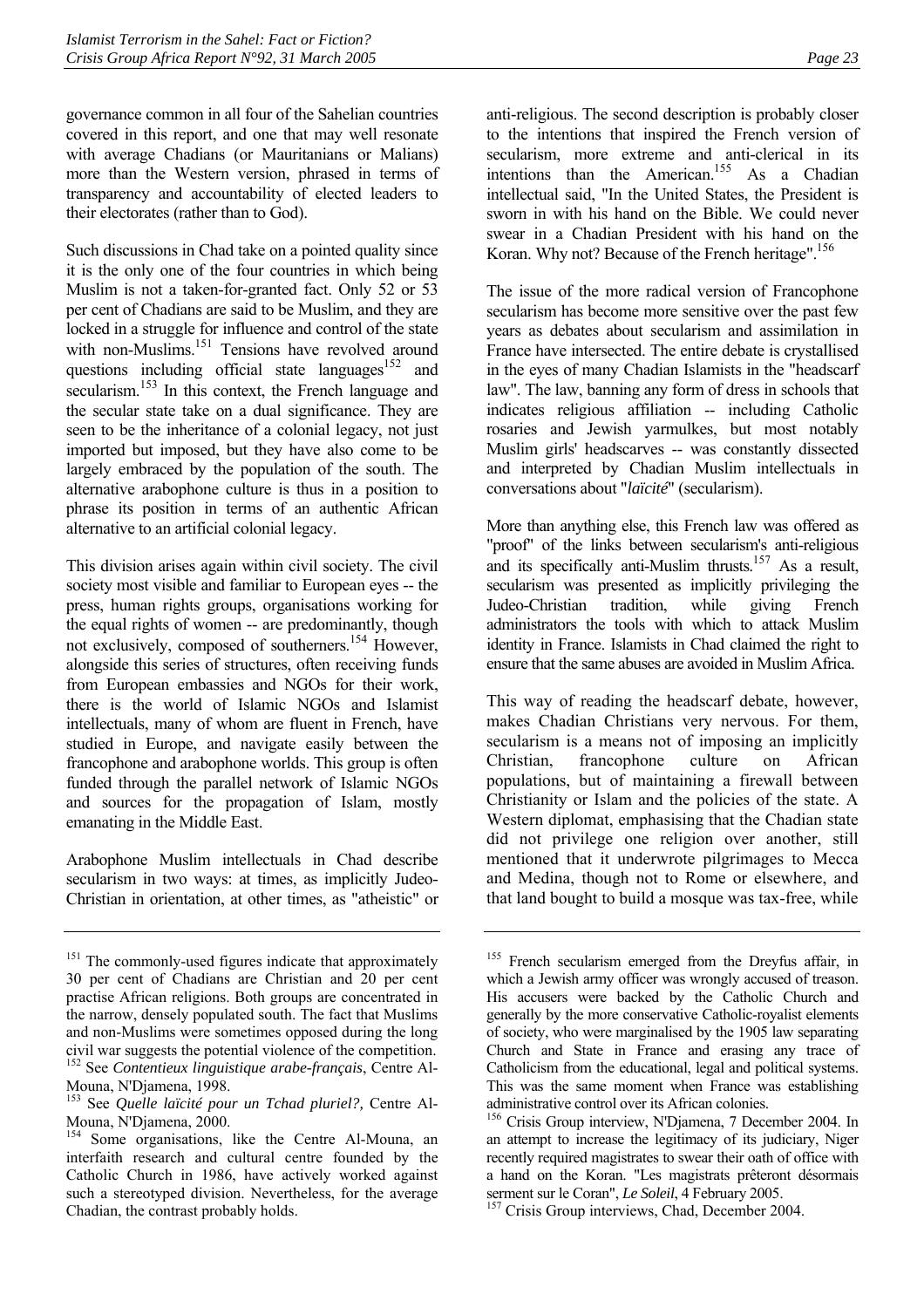land bought to build a church was not. For Chadian Christians, these are subtle but telling differences.

The controversy over secularism comes to the surface in Chadian politics in relation to the family code. This is not only a point of controversy in Chad, but in many African countries with a Muslim majority. Attempts to introduce a family code that gives women more equal rights have been blocked not only in Chad, but also in Mali and Guinea. These family codes would give women the right to divorce their husbands, give them more equal rights in inheriting property, and might ban a husband's "right" to punish his wife and children with beatings. Some would discourage polygamy. This debate has two sides from the point of view of practising African Muslims. Although such proposals have been contested wherever they have been proposed, most Senegalese Muslims, who live under such a code -- very close to the French one -- continue their lives as practising Muslims. At the same time, the perception that these changes are part of a "package" of imposed Western reforms ranging from structural adjustment to the introduction of democracy by force is real.

Chadian Islamists eloquently express their resentment of such impositions. In doing so, they often claim to speak for the Muslim majority, giving a unified argument against the imposition of Western values, but in reality, there are diverse constituencies, each of which signs on for one part of the critique but may feel ambivalent about others. Women are an example: a Malian Islamist told Crisis Group researchers about the work of the National Union of Muslim Women. They had taken on the task, he said, "of defending Muslim women in the context of secularism, considered as a risk of irreligiosity"[.158](#page-27-0) When giving more details, he began by describing their opposition to a revision of the family code, but ended up by saying their greatest concern was the attempt by the state to make excision illegal. This is a practice that particular groups of older women are often much more eager to defend than either younger women or most men.<sup>159</sup> It places them among those who object to some aspects of the "modern" family code, based on a broadly European model. However, it does not mean that these same older women are opposed to changing the laws regarding inheritance, which systematically dispossess widows.

The example can be multiplied many times over, and points to the need for fine-grained analysis. A Crisis Group researcher asked two young Islamists in N'Djamena how they referred to themselves, noting that many Salafist Muslims reject the appellation "Wahhabi". They casually suggested they preferred to be called "*Ansar al Sunna*", the name of an insurgent group in Iraq, but also roughly translatable as "defenders of the traditions".<sup>160</sup> Though these young men were fundamentalists and religiously conservative, they were clearly not terrorists. As they described their spiritual paths, one via Northern Nigeria and the other via Egypt, they told of their deepening knowledge of Islamic texts and their conviction that there were no fundamental differences between themselves and other Chadians, but that their luck in being able to study their religion more thoroughly had given them the opportunity to distinguish the traditional "core" practices of Islam from the African or other accretions that many other Chadian Muslims mixed in.

Though one diplomat described the Chadian state as "ferociously secular",[161](#page-27-3) many Chadians described President Deby himself and some of those around him as ambivalent when faced with a small but vocal and articulate Islamist minority. Many Chadian Christian intellectuals still strongly associate Deby with Sudan, for them representing the "Islamist threat". The Union of Muslim Civil Servants played an active role in blocking the new family code, using "family values" rhetoric, emphasising the fear that the state was attempting to abolish a man's right to marry up to four wives, and claiming that the new laws would promote promiscuity and dissolute, Western lifestyles.[162](#page-27-4) Because this rhetoric touches on different subjects dear to particular groups, it has broad enough support to paralyse many government initiatives.

The Islamist critique points simultaneously to accusations of government corruption, perceptions of Western attempts to destroy Muslim societies and traditions, and the unemployment and lack of infrastructure in Chad, which are blamed on Western-imposed structural adjustment. It unifies these critiques through a moral interpretation that offers a logical alternative: Islam, which unifies religion, society and state in a coherent and ethical manner under Sharia (religious law).

<span id="page-27-1"></span><span id="page-27-0"></span>

<sup>&</sup>lt;sup>158</sup> Crisis Group interview, Bamako, 26 August 2004.<br><sup>159</sup> Some older women derive considerable influence and power from their oversight of this practice and the ceremonies that accompany it.

<span id="page-27-2"></span><sup>160</sup> *Ansar al Sunna* is also the name of a Chadian religious association involved in preaching and re-education, which gets its funding from members and donors in Sudan and Saudi Arabia. The phrase "Ansar al Sunna" is generally used by Chadians to refer to more reformist branches within Chadian Islam.

<span id="page-27-4"></span><span id="page-27-3"></span>

<sup>&</sup>lt;sup>161</sup> Crisis Group interview, N'Djamena, 6 December 2004.<br><sup>162</sup> As described above, several Chadian Islamists insisted to a Crisis Group researcher that the new laws aimed to legalise marriage between two men or two women. Issues related to sexuality arose frequently in these discussions. Crisis Group interviews, Chad, December 2004.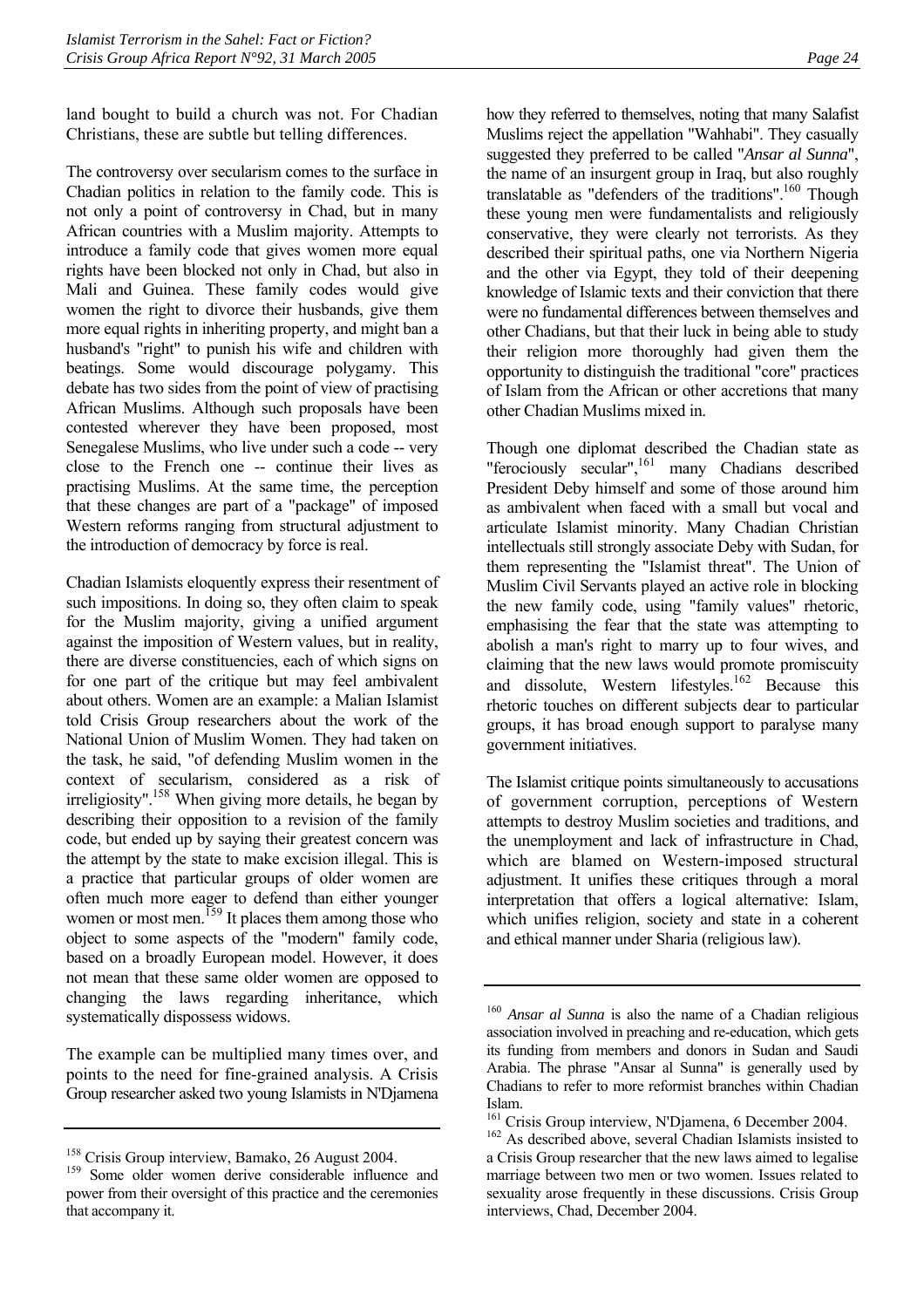Worries over corruption have in fact been multiplied by the oil money now pouring into a Citibank escrow account in London. Although the World Bank and others set up the Chadian oil program with as many protections as possible, trying to ensure that the money would come back to the people, many Chadians are pessimistic that it will reach those who most need it. Until Chadian Muslims see more transparency in the Deby Government's management of the state, and as long as Chadians continue to perceive many events in the Middle East as an American-led war against Muslims, the Islamist critique will continue to gain adherents. The Deby government should be encouraged by the EU, France and the U.S. to become increasingly transparent, use oil money for the health, education and infrastructure programs it is meant for, and take a clear stand on secularism. These donors should significantly step up development assistance to Chad as reward for moving in this direction.

## <span id="page-28-0"></span>**IV. U.S. ANALYSIS AND POLICY**

Although much of the press has portrayed the PSI/TSCTI programs as attempts by the U.S. government to chase down terrorists in the desert, this is only one facet of a complex program. Two other aspects of PSI must be taken into account: first, the series of programs for training African militaries that goes back to the Clinton administration and is the direct predecessor to the PSI and second, the bureaucratic imperatives that often drive programming and funding decisions within the U.S. government.

Press coverage of the PSI appears to have resulted from reading the African situation through Iraq-coloured glasses. General Charles Wald, Deputy Commander of the U.S. European Command (EUCOM), who oversees PSI from Stuttgart, has skilfully used the press corps as a kind of public relations machine to convey the impression of his \$1.6 million per country (on average) program as a massive project sweeping across the desert.<sup>163</sup> This section will try to provide a view of the American perception of threats in the Sahel, the concrete steps the U.S. government is taking to address these perceived threats, and the factors in domestic politics that have pushed and pulled policies in various directions.

## <span id="page-28-1"></span>**A. GEOSTRATEGIC INTERESTS: OIL AND ISLAMISM**

It used to be a kind of cruel joke twenty years ago when some of us tried to pretend Africa might rise to the level of a strategic interest, but thanks to the oil deposits we're finding every day in and near Africa, I can say with a straight face 30 per cent of our oil will come from there, and I promise you it is a strategic interest.

> -- Acting Assistant Secretary of State for African Affairs Charles Snyder.<sup>164</sup>

<span id="page-28-3"></span>164 Snyder made these comments on 13 April 2004 in Washington at a conference on U.S. National Security Interests

<span id="page-28-2"></span><sup>&</sup>lt;sup>163</sup> It is striking in press coverage of the PSI that both journalists who are supportive and those who portray the program as a sinister attempt to occupy the Sahel uniformly exaggerate its size and scope. Along with the clash that killed 43 Salafists early in the training cycle, this has helped create a high profile for General Wald, who is himself talented at cultivating the press. According to some insiders, commanders of the 1,400 strong Djibouti-based U.S. counter-terrorism team in the Horn of Africa, which faces a more significant terrorism threat, have been nonplussed at the attention paid to the relatively modest PSI mission.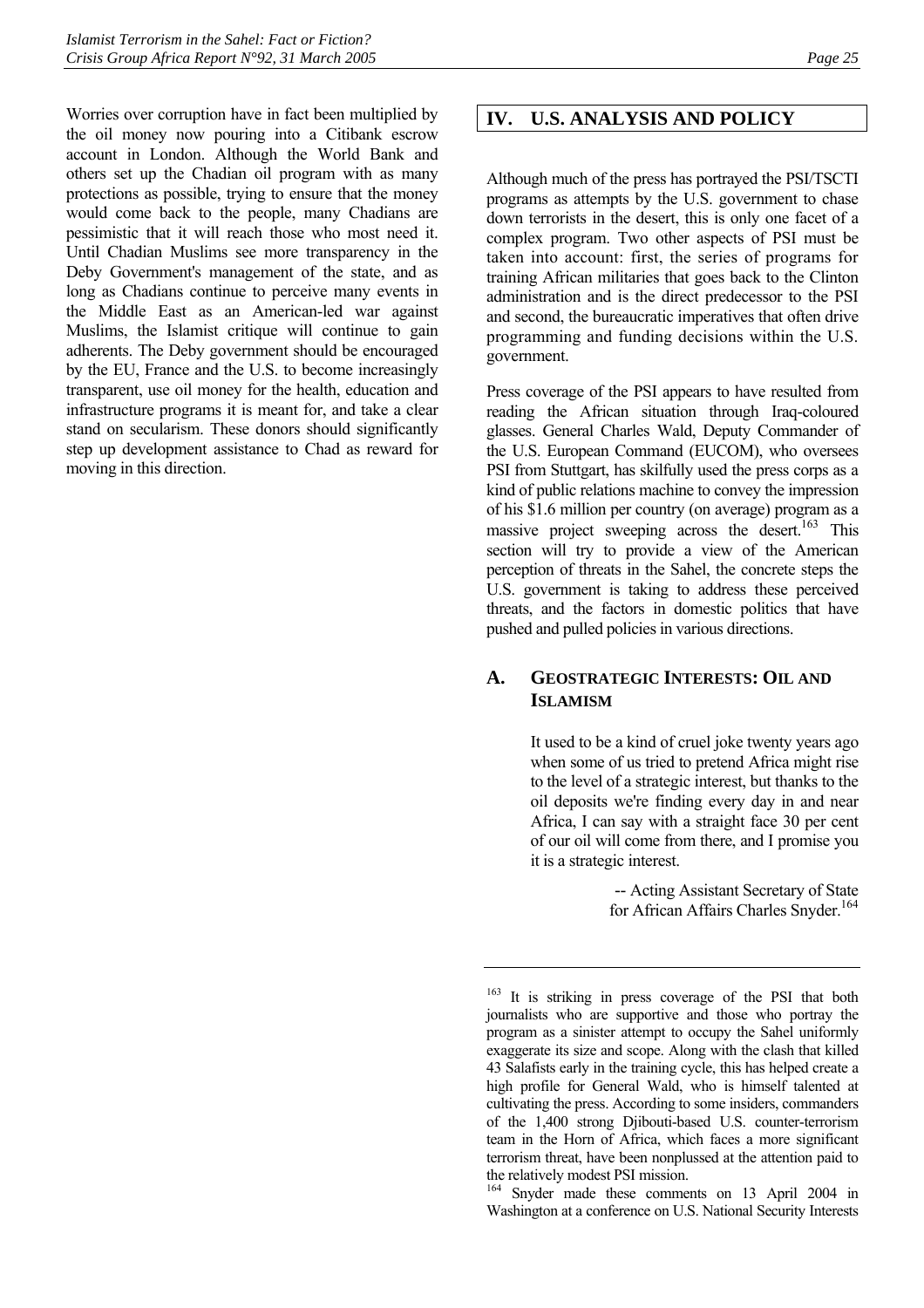American strategic interests in Africa, as the above quote suggests, are greater than they have ever been. The specific interest in oil focuses on the West African coast, especially the Gulf of Guinea, a geographic area of elastic definition that in Washington has come to mean the coastal region<sup>165</sup> from Nigeria to Angola, including Equatorial Guinea. These three countries are the top African oil producers, and numerous analysts have proposed that strategic planning in the energy sector should anticipate 25 per cent of U.S. oil coming from Africa by 2015.<sup>166</sup>

At the same time, the Sahel has been called the "new front in the war on terror".[167](#page-29-2) The existence of the GSPC in the desert, the belief that the 11 March 2004 Madrid bombings were planned in Morocco (included in the expanded TSCTI), the fact that 25 per cent of those accused by the U.S. of being "unlawful combatants" and held in Guantanamo Bay are from East Africa all contribute to the general uneasiness about Africa among American counter-terrorism specialists. As already noted, much of this activity is taking place to the north, east and even south of the Sahelian region, but various seemingly unrelated events discussed above suggest a possibility that the Sahel could become a site of terrorist organisation, training or even operations. The recent emergence of a self-styled "Taliban" movement in northern Nigeria<sup>168</sup> may be even more disquieting to those who foresee West Africa, and especially that country, providing an increasing percentage of American oil.

The challenges to extracting more oil are great, and in many ways the risk of Islamist terrorism is one of the relatively small ones. Piracy and bunkering, or the theft of oil out of pipelines, are estimated to drain \$1 billion to \$4 billion annually<sup>169</sup> from West African oil production. An estimated 25 per cent of Cameroon's oil is stolen. U.S. energy companies have invested some \$45 billion into extracting African oil reserves, and plan to invest another \$50 billion. This is estimated to be between two thirds and three quarters of all U.S. foreign direct investment on the African continent[.170](#page-29-5) Given the growing stakes, investors and governments are worried about multiple security issues surrounding this resource.

For the U.S. government, oil and potential terrorism are distinct interests that sometimes intersect, most obviously in the Middle East. There are, however, several other intersecting axes of interest in the West African equation. One is a general concern with criminality. While criminal networks of various kinds participate in everything from human trafficking to the arms and drug trades, one of the greatest concerns for American intelligence and diplomacy is the money that funds Islamist politics, often from a distance.<sup>[171](#page-29-6)</sup> Journalist Douglas Farah has described how in the year before the attacks in New York and Washington, al Qaeda laundered large sums of money in the failed states of Sierra Leone and Liberia by buying diamonds above market price.<sup>172</sup> Farah and others have suggested that the Lebanese communities along the West African coast have long funded Hizbollah, the Lebanese-based Shia group on the U.S. list of terrorist organisations. The U.S. coordinator for counter terrorism, Ambassador Cofer Black, has said, "Terrorists often raise funds in one country, plan and train in another, and conduct operations in a third -- all the while communicating, recruiting, and travelling across borders".[173](#page-29-8)

While many U.S. specialists agree that Africa should be the focus of more concerted interest, there are numerous hurdles to the type of overarching approach that is required. Two American experts have written:

in Africa. "U.S. Promotes Development and Governance in Africa to Counter Terrorism -- State Dept. official outlines key programs that bind continent to America", U.S. State Department Press Release, 16 April 2004.

<span id="page-29-0"></span><sup>&</sup>lt;sup>165</sup> This region also extends inland to Chad, via the Chad-Cameroon pipeline.

<span id="page-29-1"></span><sup>&</sup>lt;sup>166</sup> The 25 per cent figure most often cited in Washington comes from a National Intelligence Council (NIC) estimate. While Snyder suggests an eventual 30 per cent, David Goldwyn and Robert Ebel cite 20 per cent. Michael Klare cites Department of Energy estimates that African oil's share will rise from 10 per cent of global oil production in 2000 to 25 per cent in 2020. See, Goldwyn and Ebel, "Crafting a U.S. Energy Policy for Africa", in W. Kansteiner and J.S. Morrison, eds, *Rising U.S. Stakes in Africa: Seven Proposals to Strengthen U.S.-Africa Policy,* (May 2004 Washington: Center for Strategic and International Studies); M. Klare, "U.S.: Procuring the World's Oil", *Asia Times Online,* 27 April 2004, and African Oil Policy Initiative Group (AOPIG), "African Oil: A Priority for U.S. National Security and African Development", 2002.

<span id="page-29-2"></span><sup>&</sup>lt;sup>167</sup> The chairman of the House of Representatives Africa Subcommittee, Ed Royce referred to Africa as the "soft underbelly" of the war on terrorism. B. Greenberg, "Combating Terrorism in Africa Makes America More Secure", op. cit.

<span id="page-29-3"></span><sup>&</sup>lt;sup>168</sup> See discussion and fn. 146 above.

<span id="page-29-4"></span><sup>&</sup>lt;sup>169</sup> Crisis Group interview, Washington, 9 November 2004.<br><sup>170</sup> African Oil Policy Initiative Group, op. cit., p.4.<br><sup>171</sup> In remarks to the Africa Society Forum, General Carlton

<span id="page-29-5"></span>

<span id="page-29-6"></span>Fulford, former deputy commander of EUCOM, stated that "this nexus between organised crime and terrorism is real", 7 April 2004.

<span id="page-29-7"></span><sup>172</sup> See D. Farah, *Blood from Stones: The Secret Financial Network of Terror* (New York, 2004). 173 C. Corey "United States Helping Africa Win its fight

<span id="page-29-8"></span>against Terrorism", *Washington File*, 21 October 2004.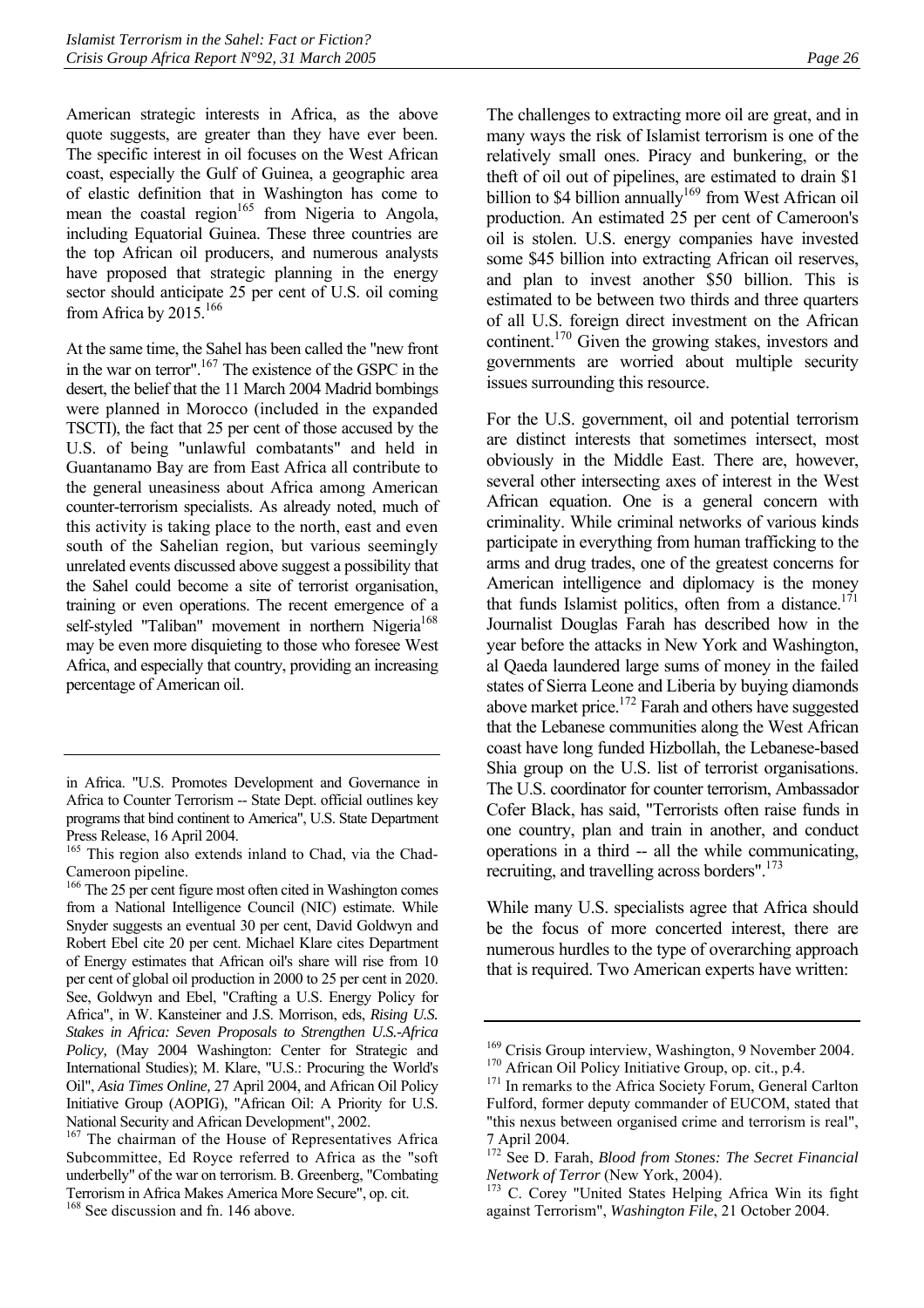Counter-terrorism programs for the region are consistently underfinanced, responsibilities are divided along archaic bureaucratic lines, there is no U.S. diplomatic presence in several strategic locations, and long-term imperatives are consistently allowed to be eclipsed by short-term humanitarian demands[.174](#page-30-3)

The major problem is that U.S. policy toward Africa since the end of the Cold War has been piecemeal, and counter-terrorism measures have been no exception. When asked whether the intelligence community might be bringing a set of (often inapplicable) Middle Eastern assumptions about the intersection of oil and Islamism to West Africa, an Africa specialist said, "there are probably some people who do that, but many question the need to even think about Africa. The result is an ad hoc policy".<sup>175</sup>

Ironically, a sophisticated and forward-looking counterterrorism strategy could unify much U.S. activity on the continent. The U.S. military establishment has long sought to train and equip African forces so that they could assume more peacekeeping duties. The present PSI training accomplishes some of that. Combined with serious, long-term diplomatic and development engagement, including the use of the Millennium Challenge Account, U.S. policy should seek to address the entire range of direct and indirect causes of terrorist sympathy and recruitment.

## <span id="page-30-0"></span>**B. MILITARY TRAINING IN WEST AFRICA**

As noted, the Pan-Sahel Initiative is an outgrowth of other training programs. This section reviews the U.S. initiatives since 1996 that have aimed at building the capacities of African militaries: most have been oriented toward peacekeeping, and all but Operation Focus Relief have provided logistics and communications equipment, but no weapons. It ends with a summary of the Millennium Challenge Account (MCA), which, although having nothing to do with military training, has been explicitly identified by both State Department and Pentagon representatives as part of an overarching anti-terrorism policy[.176](#page-30-5) Indeed, many U.S. officials who watch trends in terrorism take a holistic approach. General Carlton Fulford, head of the African Centre for Strategic Studies

<span id="page-30-3"></span><sup>174</sup> P. Lyman and J.S. Morrison, "The Terrorist Threat in

and former EUCOM deputy commander, has insisted on "emphasizing the holistic nature of counter terrorism, by addressing such things as security sector reform, democratic accountability, development of public consensus, professionalism of military forces, and respect for human rights and the rule of law", suggesting that "where there is no hope for the future, terrorism will flourish".[177](#page-30-6) 

#### **1. Africa Crisis Response Force (ACRF)**

<span id="page-30-1"></span>In the aftermath of the 1994 Rwanda genocide, influential leaders on the continent and in the wider international community sought ways to increase the capacity of African governments to tackle African security problems with less outside assistance. The Clinton administration proposed in September 1996 creation of ACRF as a deployable African military force, to be trained and equipped with the help of the U.S. military. ACRF was not well received by most African nations, and the U.S. formed a working group in early 1997 to consider how to overcome the objections. The result was  $\text{ACRI}$ <sup>178</sup>

## <span id="page-30-2"></span>**2. African Crisis Response Initiative (ACRI)**

This was a State Department-managed, Defence Department-supported training initiative,  $^{179}$  the goal of which was to enhance the capacity of selected African countries to respond quickly and effectively to peacekeeping and humanitarian relief contingencies. The facelift given to the original ACRF concept was successful, and by mid-1997 Senegal, Uganda, Malawi, Mali, Ghana, Benin and Cốte d'Ivoire had signed up for eight battalions to be trained under the responsibility of EUCOM. The training program covered a full range of UN Charter Chapter VI peacekeeping activities including convoy escorts, logistics, protection of refugees and internally displaced persons (IDPs) and negotiations. The U.S. intended it both to make an impact on existing conflicts and to build long-term capacity for future crises.[180](#page-30-9)

U.S. military and contractor personnel trained nearly 9,000 troops from eight nations (Kenya joined the initial seven). During the program's five-year history, ACRI-

<span id="page-30-5"></span><span id="page-30-4"></span>Africa". *Foreign Affairs*, vol. 83, issue 1, 2004.<br><sup>175</sup> Crisis Group interview with diplomat, November 2004.<br><sup>176</sup> For example, Acting Assistant Secretary of State Snyder has said, "the Millennium Challenge Account is, in fact, part of the global war on terrorism", "Africa 'Clearly Strategic' for the United States", *All Africa*, 19 April 2004.

<span id="page-30-7"></span><span id="page-30-6"></span><sup>&</sup>lt;sup>177</sup> Remarks to the Africa Society Forum, 7 April 2004.<br><sup>178</sup> "Africa Contingency Operations Training Assistance: Developing Training Partnerships for the Future of Africa", U.S. government press release, 4 September 2003.

<span id="page-30-8"></span><sup>&</sup>lt;sup>179</sup> Certain training aspects were sub-contracted through Military Professional Resources Incorporated (MPRI) and Logicon, the information technology sector of Northrop Grumman.

<span id="page-30-9"></span><sup>&</sup>lt;sup>180</sup> ACRI was criticised over its achievements with respect to future capacity. See the discussion of ACOTA below.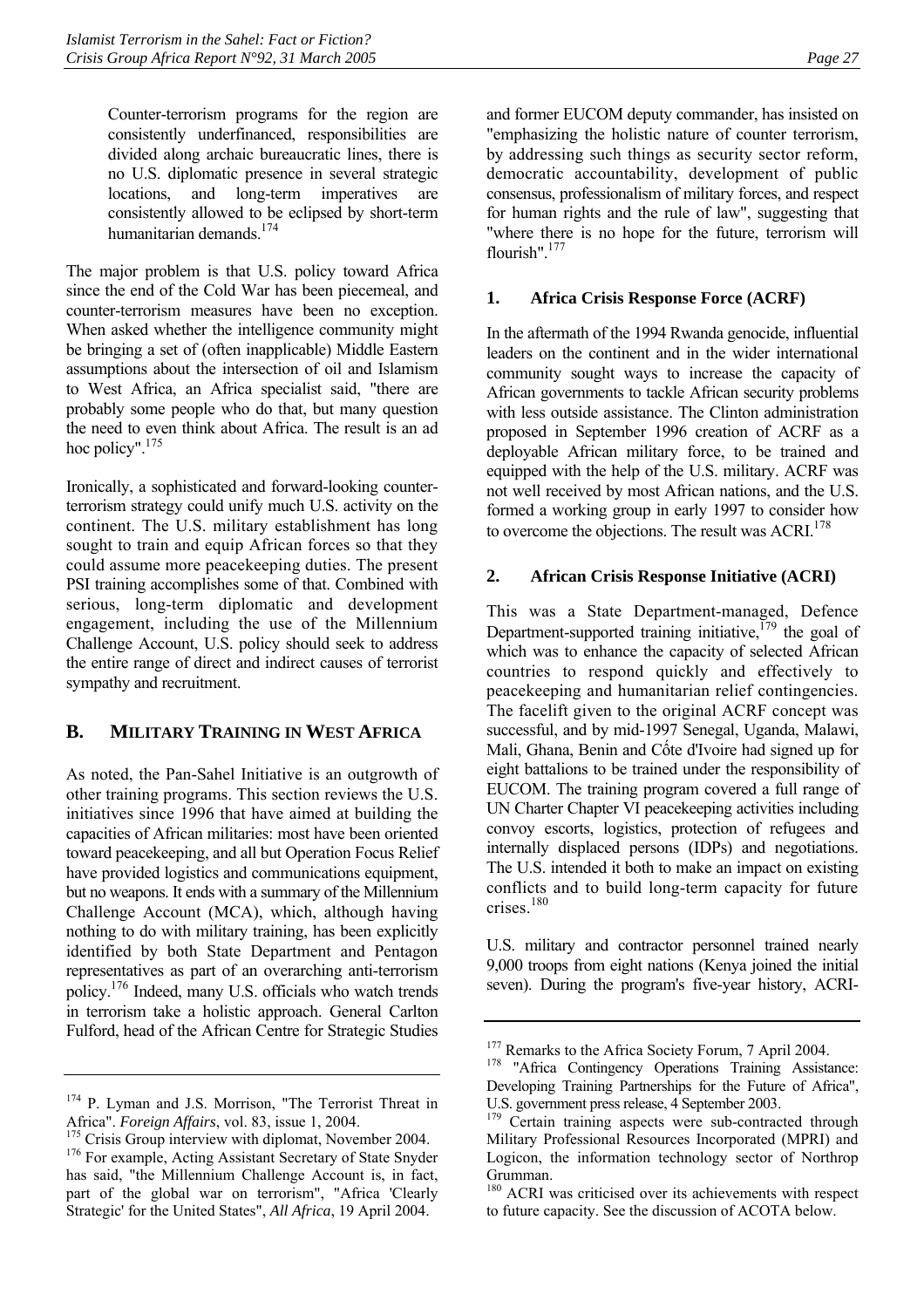trained soldiers participated in at least nine peacekeeping operations, including: in Sierra Leone as part of the ECOWAS force (Mali and Ghana); in Guinea-Bissau (Benin); and in the UN mission in the Central African Republic (Senegal). $^{181}$  Nevertheless, there was some criticism that the program did not include training and equipment for participation in combat operations of the sort that might be appropriate to peace enforcement missions under UN Charter Chapter VII.

## **3. Operation Focus Relief (OFR)**

<span id="page-31-0"></span>OFR -- an \$84 million train-and-equip program to improve the counter-insurgency capabilities of selected African nations -- was established in 2000 by the Clinton administration as a State Department response to the ongoing insurgency in Sierra Leone.<sup>182</sup> U.S. Special Forces<sup>183</sup> instructed Nigerian, Ghanaian and Senegalese soldiers in the tactics and techniques of combat operations that ACRI was not mandated to deal with. Many of those troops were deployed to Sierra Leone with OFR-provided materiel, in three stages between August 2000 and December 2001.<sup>184</sup> Some were also later used in Cốte d'Ivoire.

#### <span id="page-31-1"></span>**4. African Contingency Operations Training and Assistance (ACOTA)**

This successor program to ACRI was created in May 2002 by the Bush administration<sup>185</sup> and sought to correct three shortcomings of its predecessor: lack of appropriately tailored packages; the perishable nature of the training; and the absence of peace-enforcement training.[186](#page-31-9) The courses have been adjusted to meet the

individual requirements of each military, to include weapons training geared to more robust peaceenforcement, $187$  and to focus more on training officers who will return to their units and train in turn their own troops[.188](#page-31-11) South Africa has indicated an intention to request ACOTA training.<sup>189</sup>

## **5. Coastal Security Program**

<span id="page-31-2"></span>Charles Snyder, acting U.S. Assistant Secretary of State for African affairs, recently spoke of reviving an older African Coastal Security Program (CSP) and described improving African states' capacities to monitor their coastlines and protect their newly discovered offshore oil as a critical part of U.S. strategy in the region.<sup>190</sup> Funds to initiate that effort are contained in the appropriations bill passed in late 2004. It appears that the new CSP will be an integral part of a larger Gulf of Guinea initiative. Presumably fighting oil bunkering along the Niger Delta will be the first objective, followed by cutting down on armed piracy in that region. A spin-off effect is meant to be improved ability of the coastal states to protect their territorial waters against illegal fishing. Another apparent component of the initiative is the planned hand-over of four cutters by the U.S. Coast Guard to Sierra Leone in June or July 2005.<sup>[191](#page-31-14)</sup>

#### **6. Global Peace Operations Initiative (GPOI)**

<span id="page-31-3"></span>Approved in April 2004 by the Bush administration and announced at the Sea Island G-8 Summit in June 2004, this initiative, which seeks to build on ACOTA, involves a U.S. commitment of about \$660 million over five years to train, equip and provide logistical support to forces in nations willing to participate in peacekeeping operations. Funding is to be through both Pentagon and State Department budgets. The appropriations bill approved in

<span id="page-31-4"></span><sup>&</sup>lt;sup>181</sup> "Africa Crisis Response Initiative (ACRI) African Contingency Operations Training and Assistance", 10 August 2003, available at http://www.globalsecurity.org/military/ agency/dod/ acri.htm.

<span id="page-31-5"></span> $182$  "U.S. Defence Official Places Nigeria in Forefront of African Militaries", All Africa, 28 March 2004.

<span id="page-31-6"></span><sup>&</sup>lt;sup>183</sup> "U.S. assists Nigerian Air Force with spare parts", Panafrican News Agency, 8 December 2003

<span id="page-31-7"></span><sup>&</sup>lt;sup>184</sup> "Operation focus relief: 3rd SF group builds relations in Western Africa", *Special Warfare*, 1 June 2002. "…six of the seven OFR-trained battalions served with distinction in UNAMSIL, with the seventh failing to deploy for reasons outside that country's control". See also E. Berman "Recent Developments in U.S. Peacekeeping Policy and Assistance to Africa", *African Security Review*, 13(2), 2004.<br><sup>185</sup> "House Committee On International Relations:

<span id="page-31-8"></span>Subcommittee On Africa Holds A Hearing On U.S. Policy Toward Liberia", political transcripts, Federal Document Clearing House, 2 October 2003.

<span id="page-31-9"></span><sup>&</sup>lt;sup>186</sup> "Africa Contingency Operations Training Assistance: Developing Training Partnerships for the Future of Africa", U.S. government press release, 4 September 2003.

<span id="page-31-10"></span><sup>&</sup>lt;sup>187</sup> "Official Comments on Liberia, U.S., Africa Peacekeeping Partnership", U.S. State Department press release, 3 July 2003

<span id="page-31-12"></span><span id="page-31-11"></span><sup>&</sup>lt;sup>189</sup> "African Militaries Partnering with U.S. to Combat Terror, Keep the Peace", U.S. State Department press release, 9 March 2004.

<span id="page-31-13"></span><sup>&</sup>lt;sup>190</sup> Snyder was speaking to a conference on U.S. national security interests in Africa, on 13 April 2004. "U.S. National Security Interests in Africa Outlined", *AllAfrica.com*, 19 April 2004. Secretary of Defence Donald Rumsfeld has proposed the program for Djibouti and Eritrea. In a separate, but perhaps related move, the Pentagon will provide three cutters to Sierra Leone for coastal patrols (the stated reason for this is to help Sierra Leone secure its fishing rights and gain a new source of foreign exchange). See "Pentagon/Horn of Africa Press Release" Voice of America, 10 February 2003.

<span id="page-31-14"></span><sup>&</sup>lt;sup>191</sup> Crisis Group interview with military source, Freetown, 18 August 2004.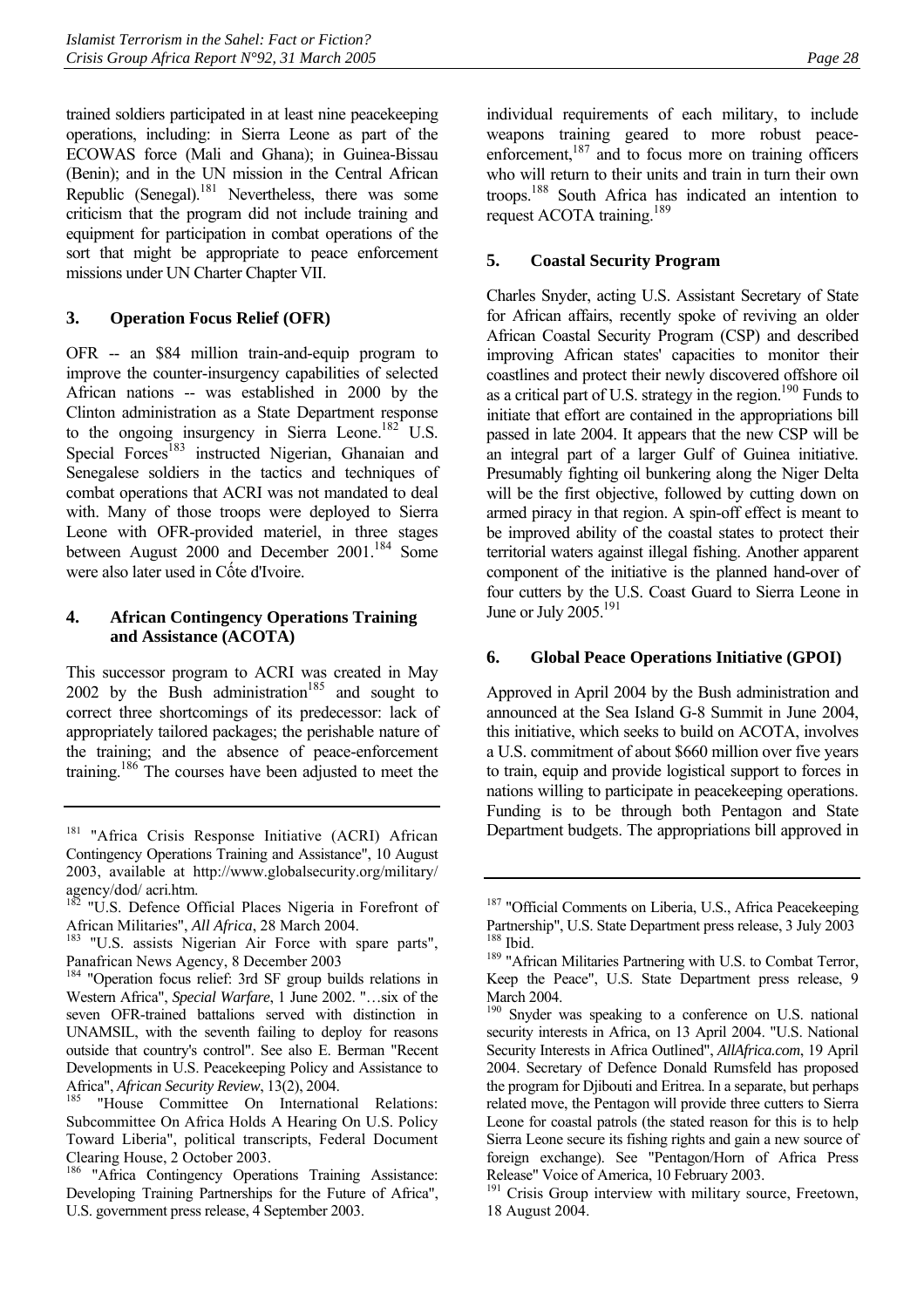December 2004 included the first tranche of funding for the effort. It is aimed largely at Africa militaries (although Asia, Latin America and Europe are included) and is meant to improve the capacity of recipients to serve in such operations anywhere in the world. The initiative is an effort to respond to a chronic shortage of troops for peacekeeping missions. Discussions are underway with potential partner countries to contribute trainers and additional resources, with a goal of training about 75,000 potential peacekeepers, who could be deployed on short notice.<sup>192</sup> There is a further notion that training of African troops under this program could be usefully combined with related NATO and European capacity-building programs like the French RECAMP<sup>193</sup> in order to improve Sahelian nations' ability also to control their own territories.

#### <span id="page-32-0"></span>**7. The Millennium Challenge Account (MCA)**

While this development fund linked to governance, human rights and economic benchmarks has nothing to do with military training, it exemplifies a holistic approach to development which also applies to this report's recommendations for how best to structure a counter-terrorism policy. On 23 January 2004 President Bush signed a law creating the Millennium Challenge Corporation (MCC) and authorising it to administer the MCA initiative. Congress approved \$1 billion in initial funding for FY04, and the president has pledged to increase funding to \$5 billion a year starting in FY06. The MCC is overseen by a board composed of cabinet officials, is chaired by the Secretary of State and has a staff of roughly 100 on limited-term appointments.

The MCA -- part of a strategic-diplomatic effort to tie development aid to policy objectives -- is designed to offer assistance to developing countries which have begun to adopt significant economic and political policy reforms. A part of the rationale is to demonstrate that greater development improves people's lives and may hinder the rise of violent forms of Islamist activity. The initiative recognises that issues of justice are often directly related to whether and where such violent movements arise. A senior State Department official described the MCA as follows:

> While these are short-term strategies [PSI and a coastal security program], the foundation of an effective long-term strategy is not security

assistance by itself, but rather programs that promote justice and the rule of law, encourage agricultural production, and foster lasting economic development. With that in mind, the Millennium Challenge Account, which the president announced two years ago, represents a creative new approach to foreign assistance. It will form a critical part of our long-range counter-terrorism strategy.<sup>194</sup>

In the first two years, only countries with per capita incomes below \$1,435, the internationally recognised "low-income" threshold, may apply. In the third year the pool will expand to include countries with incomes up to \$2,975, which is the World Bank cut-off for lowermiddle-income countries. All PSI countries fall below the \$1,435 bar. Selection of recipients is based on sixteen indicators grouped in three broad areas: governing justly, investing in people and economic performance. Of the sixteen countries that have been determined to be eligible under these criteria, eight are in Africa: Benin, Ghana, Lesotho, Madagascar, Mali, Morocco, Mozambique and Senegal. Only Mali is a PSI country, but Senegal and Morocco are in the expanded TSCTI group. A further group of countries belong to a "threshold program" for those that do not fully qualify under the criteria but are moving in that direction but none of these are part of the PSI initiative.<sup>195</sup>

The MCA, by rewarding rule of law, respect for human and civil rights and good governance with development assistance, has the potential to erode the platform for extremist politics. As mentioned above, the government of Niger has taken significant political risks by holding a consistent line on issues of secularism. This should be taken strongly into account in determining whether the country qualifies at least to join the "threshold program" and so gain prospect of Millennium funds that might be used to stimulate the economy and encourage a further political opening. While problems of governance and civil rights appear to put Mauritania and Chad clearly outside the circle of eligibility for now, U.S. diplomats should make clear to their governments that movement in the right direction will be rewarded, for example with the opening of a USAID office or sub-office in their capitals.

<span id="page-32-1"></span> $192$  For more detail see "Bush Aims to Build Foreign Forces to Handle Peacekeeping Missions -- Initiative to Train Armies, Largely in Africa, May Cut Burden on U.S. Military", *Wall Street Journal*, 20 April 2004. 193 Renforcement des Capacités Africaines de Maintien de la

<span id="page-32-2"></span>Paix (Reinforcement of African Peacekeeping Capacities).

<span id="page-32-3"></span><sup>&</sup>lt;sup>194</sup> Charles Snyder, Acting Assistant Secretary of State for African Affairs, at a conference on U.S. National Security Interests in Africa, U.S. State Department Press Release, op. cit.

<span id="page-32-4"></span><sup>&</sup>lt;sup>195</sup> Cape Verde was dropped from the list of those presently eligible because it has become too rich. The six further African nations that are part of the "threshold program" include Burkina Faso, Kenya, Malawi, Tanzania, Uganda, and Zambia. See Press Release, Millennium Challenge Corporation, "Reducing Poverty Through Growth", 8 November 2004.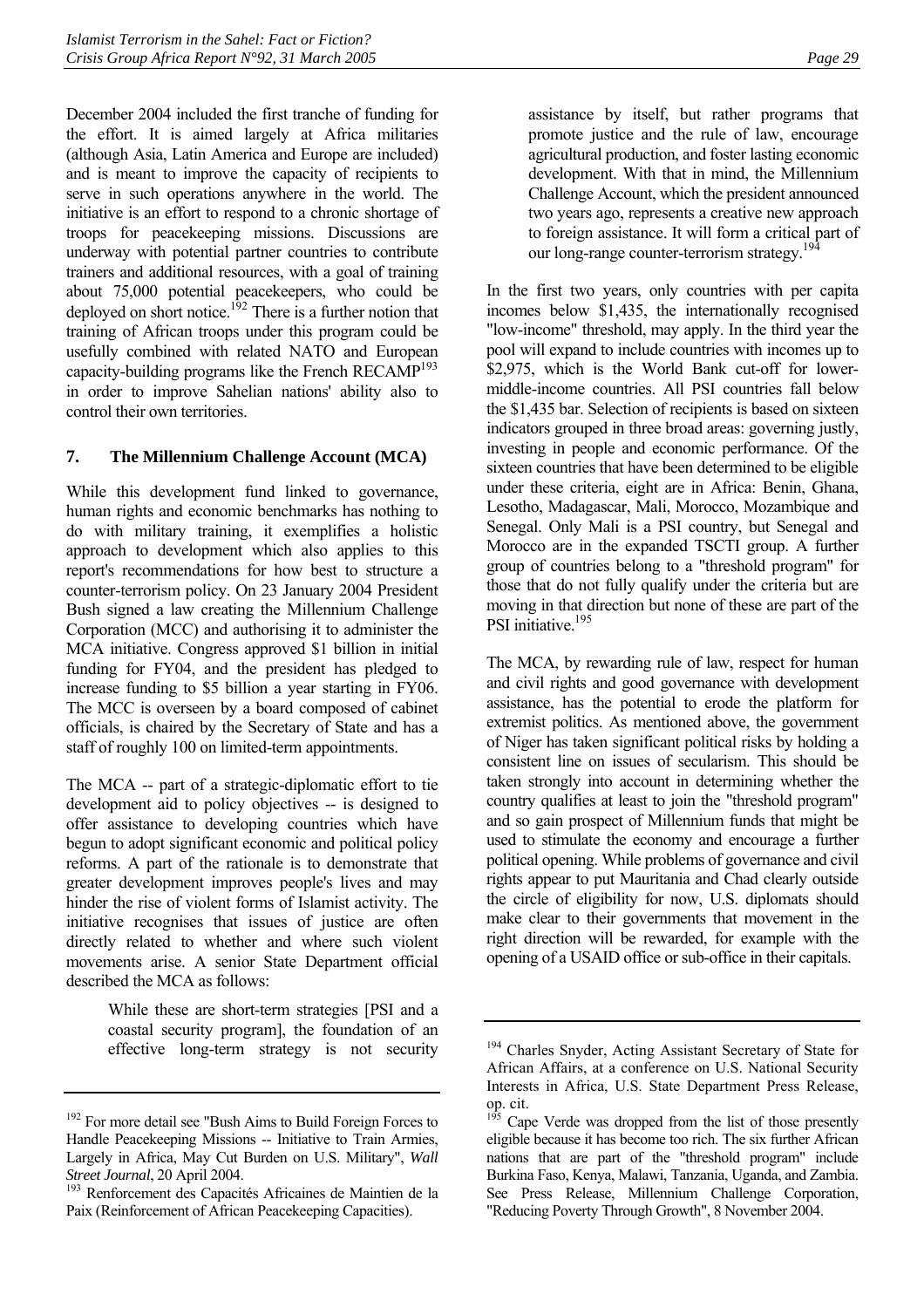#### <span id="page-33-0"></span>**C. THE PAN-SAHEL INITIATIVE**

The U.S. developed its Pan-Sahel Initiative (PSI) after identifying the region as its number two War on Terrorism concern in Africa (the Horn of Africa remains number one). The initial focus has been on Chad, Mali, Mauritania and Niger but this would expand under the proposed new Trans-Saharan Counter Terrorism Initiative (TSCTI) to include Senegal and Algeria, with Morocco and Tunisia as observers along with Nigeria. Its expressed objective is to enhance the capacity of each participating state to control the full expanse of its own territory, importantly including its borders, through exposing its military to U.S. training, under the responsibility of EUCOM[.196](#page-33-1) Units are to be trained and equipped to conduct rapid-reaction operations to stem the flow of illicit arms, goods and people across borders and to preclude terrorists and terrorist organisations from seeking or establishing sanctuaries in the Sahel.

These goals are ambitious but the day-to-day activities are often rather mundane. Each two-month PSI session has involved training 130 to 150 soldiers and been built around three four-day long modules: 1) marksmanship; 2) communications and teamwork; and 3) first aid.<sup>197</sup> In addition to basic infantry tactics, described by the commander of a training team as derived from Marine basic training in "shooting, moving, communicating".<sup>198</sup> much of the remaining focus has been on map reading and use of Global Positioning System (GPS) equipment provided to the units along with uniforms, boots and Land Cruiser pickup trucks. The best marksmen have been chosen for further training in reconnaissance and sniper fire, and the training has concluded with a twoweek field exercise in the desert for each group.

Although some observers ask whether PSI and related training might be forming units that could someday stage coups, it appears that the two months are just enough to give most trainees the rudiments of basic infantry tactics. According to one PSI trainer, 70 per cent of casualties in the armies they were training typically resulted from "friendly fire".<sup>199</sup> Chadian soldiers were said to have only eight rounds of live ammunition apiece during basic training. Though the Chadians were universally praised by trainers for their keenness and are said to constitute the most respected army (estimated at 25,000) in the Sahelian region, financial constraints mean their training is minimal.

In terms of related agreements, Nigeria, Niger, Chad and Algeria signed an agreement in early July 2003 on cooperation and joint operations for counter terrorism and law enforcement; Mali and Algeria have agreed in principle to coordinate their counter-terrorism efforts along their shared borders; Mali and Niger have agreed to conduct joint border patrols; and Mali is working with Mauritania at the tactical level to counter terrorism along their borders.<sup>200</sup>

The U.S. Congress approved \$6.25 million for the PSI in FY04 to be executed by the Defence Department with State Department oversight.<sup>201</sup> Country allocations were Mali -- \$3.5 million; Niger -- \$1.7 million; Mauritania -- \$500,000; and Chad -- \$500,000.

Though Congress has yet to approve the TSCTI, its concept is based on a continuation of PSI training, with, as noted, the scope extended to include Senegal and Algeria (and Morocco, Tunisia and Nigeria as observers), and more coordination among the national forces. A EUCOM spokesperson said, "What we want to do is build on the training. We want to give them more radios. We want to give them more vehicles".<sup>202</sup> However, recognition that a holistic approach is required has also been built in. The State Department's acting Coordinator for Counter Terrorism recently testified: "The TSCTI concept would look beyond simply the provision of training and equipment for counter-terrorism units, but also would consider development assistance, expanded public diplomacy campaigns and other elements as part of an overall CT [counter-terrorism] strategy".<sup>203</sup> Recent plans indicate that about 40 per cent of TSCTI money

<span id="page-33-1"></span><sup>&</sup>lt;sup>196</sup> EUCOM, based in Stuttgart, Germany, covers all Europe and Africa excluding Sudan, Ethiopia, Eritrea, Somalia and Diibouti. Central Command (CENTCOM), whose headquarters are in Florida, covers those Horn of Africa countries and the Middle East.

<span id="page-33-2"></span><sup>&</sup>lt;sup>197</sup> Training in Mali consisted of three units in Bamako, Gao and Timbuktu. Three of the 25 U.S. soldiers in the group that worked with the Chad and Niger companies were Navy medics. The rest consisted of 21 Marine troopers and a Marine commander.

<span id="page-33-3"></span><sup>&</sup>lt;sup>198</sup> Crisis Group interview, Niger, 6 September 2004.<br><sup>199</sup> Crisis Group interview, Niger, 6 September.

<span id="page-33-4"></span>

<span id="page-33-5"></span><sup>&</sup>lt;sup>200</sup> These agreements are in principle to be unified by the new TSCTI.

<span id="page-33-6"></span><sup>&</sup>lt;sup>201</sup> The breakdown was \$1.05 million to EUCOM to conduct assessments and training; \$4.3 million to a contractor to obtain, transport, install and train on equipment; and \$900,000 to the Defence Security Cooperation Agency (DSCA) for aircraft maintenance. See EUCOM briefing by Col. C. D. Smith, Jr., available at http://www.up.ac.za/academic/cips/Publications/ Col%20CD%20Smith%20Jr.ppt#1.

<span id="page-33-7"></span><sup>&</sup>lt;sup>202</sup> "Africa-Based Terrorism appears to be Growing", Voice of America, 11 May 2004.

<span id="page-33-8"></span><sup>203</sup> Statement of William P. Pope, Acting Coordinator for Counterterrorism, U.S. Department of State, before the Committee on International Relations, Subcommittee on International Terrorism, Non-proliferation and Human Rights, of the U.S. House of Representatives, 10 March 2005.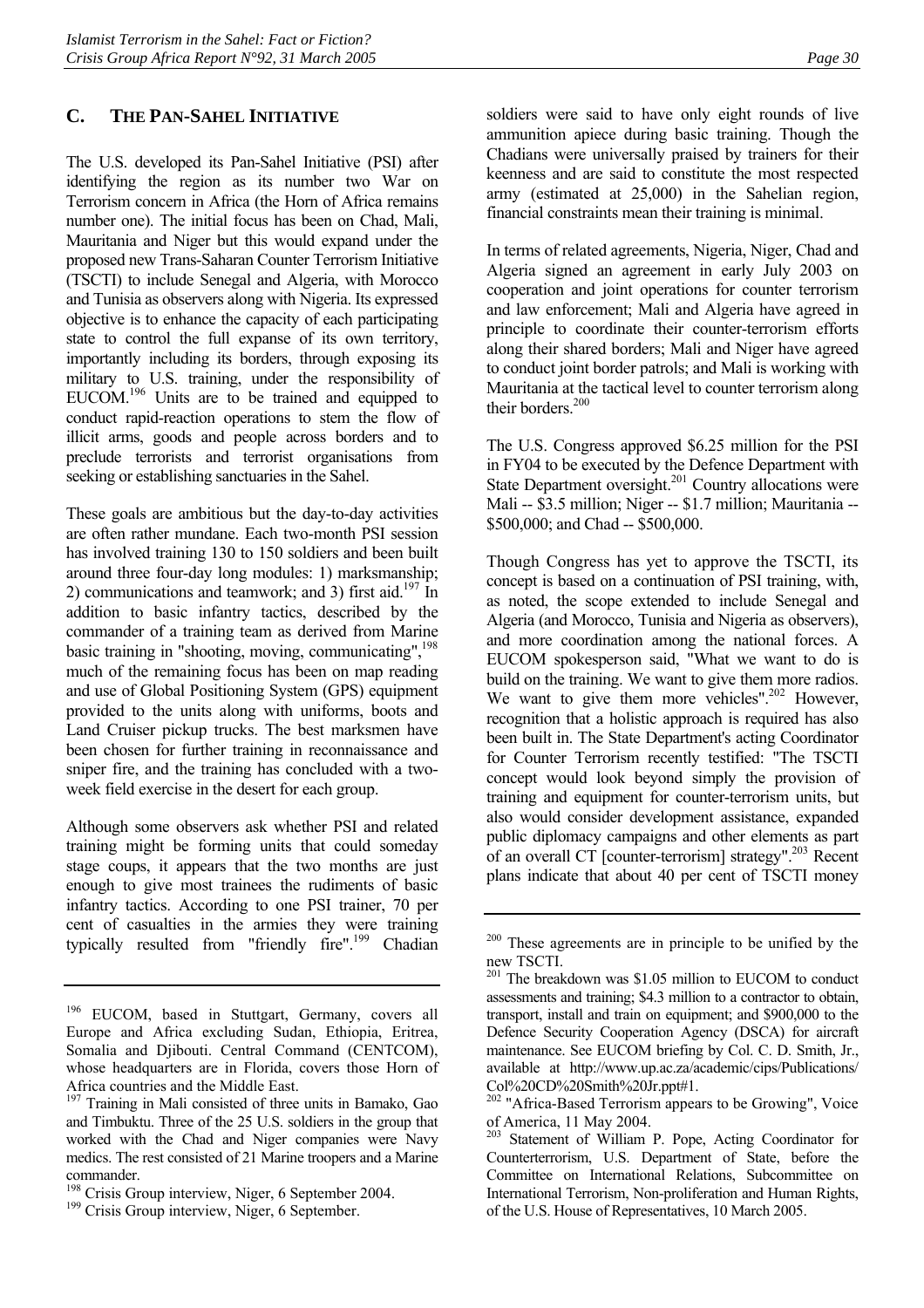would go to USAID for education, health, community radios, community councils and centres, and other economic and social development. In addition to the development component, the Treasury Department, Department of Justice and international narcotics and law enforcement agencies would also participate.<sup>[204](#page-34-0)</sup>

The PSI appears as a kind of organic outgrowth of prior American training activities. However, in the context of the War on Terrorism, it, and even more so the TSCTI, take on a heightened significance. As the strategic importance of Africa for the U.S. grows, Washington's stance on the continent is paradoxical. The specialists from the State Department, the Pentagon, USAID and Congressional staffs have committed many years to understanding African politics and economies, usually without any expectation that it could be a professional fast track. The pool of expertise is thus reasonably deep. At the same time, however, it remains difficult to persuade members of Congress that Africa is more than a humanitarian concern.<sup>205</sup>

The easiest way for government experts to negotiate this paradox is from the security angle, by raising the cry of terrorism. Now that Afghanistan has documented the attractiveness of failed states for criminal networks including (but not limited to) terrorist ones, it becomes easier to argue by analogy that Africa, the continent with the most failed states, is a security concern a priori. According to some observers, this explains much of EUCOM's quick success in bringing PSI into the spotlight, especially after the successful hot pursuit of GSPC fighters across Niger into Chad.

The U.S. Military is quick to admit that it does not have much Africa expertise,<sup>206</sup> and many observers in Europe as well as other parts of the U.S. government are nervous about EUCOM taking the lead. There is also some nervousness about General Wald's tendency to analyse the terrorist threat in the Sahel both frankly and publicly. Several U.S. government officials told Crisis Group they agree with his overall reading of the situation but wish he would exercise greater self-censorship.<sup>207</sup> Others express deeper misgivings about the quality of intelligence analysis. Given the well-publicised mistakes of analysis and judgement that were made regarding intelligence on weapons of mass destruction in Iraq (which extended

famously to Niger), even those who are disturbed by the presence of a set of "dots" in places like northern Mali can be very hesitant to connect them.

It is crucially important that US counter-terrorism policy in the Sahelian region proceed with great care. Despite an increase in anti-American sentiment, the region is still generally well-disposed to Americans, if not to U.S. government policies. The political climate in Washington is such that it rewards bold claims. An analyst who follows the West African dossier went so far as to say, "After 9/11, Rummy told all his commanders to go out and find terrorists. So Wald went out and found some in the Sahara".<sup>208</sup>

This does not mean that General Wald's interpretations are incorrect, but rather that the bureaucratic and political imperatives within the U.S. government at the moment do not necessarily lend themselves to cautious, diplomatic analysis. When the analysis is suitably nuanced and it is about Africa, it tends to lose out on funding. What General Wald and the modestly-funded PSI have done is to raise the profile of these four countries as places where terrorism could possibly thrive. That possibility remains unlikely for the most part, but to keep it that way, the approach should be 80 per cent development and diplomatic engagement, 20 per cent military assistance.

<span id="page-34-0"></span> $204$  Crisis Group interview, Washington 15 March 2005.<br>
<sup>205</sup> Nevertheless, until the Bush administration actually

<span id="page-34-1"></span>requests funding for the TSCTI, Congress has no basis to act one way or the other.

<span id="page-34-3"></span><span id="page-34-2"></span><sup>&</sup>lt;sup>206</sup> Crisis Group interviews, Stuttgart, 28-29 February 2004.<br><sup>207</sup> Crisis Group interviews, Washington, July, November 2004.

<span id="page-34-4"></span><sup>&</sup>lt;sup>208</sup> Crisis Group interview, New Orleans, 12 November 2004.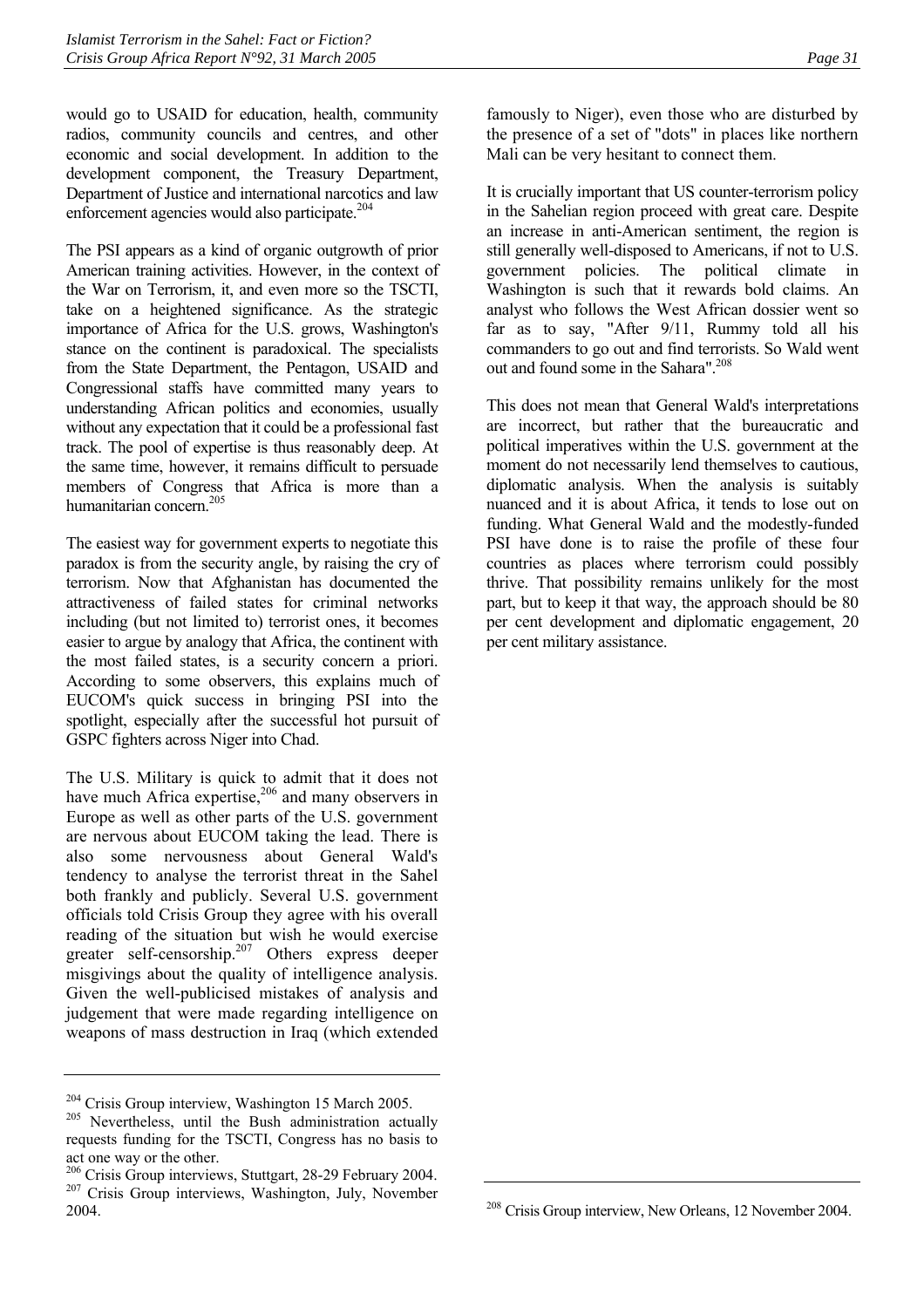#### <span id="page-35-0"></span>**V. RESPONSES AND PERCEPTIONS**

#### <span id="page-35-1"></span>**A. EUROPE**

U.S. apprehensions about Islamist terrorism are shared by the former colonial powers and European institutions, which, as longstanding partners of Africa are also actively committed to enhancing its crisis management capabilities. The U.S. desire to track goods and people coming and going in the Sahel and prevent the region from offering safe havens to criminals -- from traffickers to illegal immigrants -- has been well received across the Atlantic. Despite its own close military relations with Sahelian states, France<sup>209</sup> acknowledges the necessity of such a program and that it is best implemented by the U.S., whose expertise in counter terrorism France respects. A French security source told Crisis Group:

> This is a genuine action to fight against terrorism that responds to a need. The threat is consistent. This part of the world is not under surveillance, and the Americans don't have a clear idea of what is going on over there; nor does anyone. This program will help enhance security in the subregion. They can afford to do it whereas we can't. Why not let them do it? We'll cooperate with the U.S. through an exchange of information, and we're glad to do it.<sup>210</sup>

Paris also appears relaxed about the proposed extension of the PSI initiative into North Africa through TSCTI, as well as the developing U.S.-Algerian bilateral security relationship:

> If they want to establish a military base (in Algeria), why not? There is a real need to do so, and there would be no inconvenience for France. Don't believe the rumors, we are cooperating with

<span id="page-35-3"></span><sup>210</sup> Crisis Group interviews with security sources, Paris, 4, 15 and 17 November 2004; Brussels, 30 November 2004.

the U.S. and in fact we already share the Djibouti  $base<sup>211</sup>$ 

Indeed, since September 2001, Algeria has come to occupy an important place in U.S. counter-terrorism efforts.<sup>212</sup> Several sources have indicated there is an agreement between the two governments for U.S. use of the air base at Tamanrasset in the Algerian Sahara, though details are sketchy. $213$ 

Nevertheless, the majority of European security officials interviewed by Crisis Group -- at both the national and EU level -- expressed scepticism over PSI's contents and framework. They argued that while it would likely address African security-related issues in the short term, it far from meets the minimum requirements for sustainable stability.

European security analysts question the nature of the Islamist threat within the Sahel, which they judge as overstated by the Americans. French miltary circles, for instance, are doubtful that American decision-makers have the necessary resources to assess the situation in its totality. They question what they consider to be a naïve and narrow approach based on the global war on terrorism and doubt that Salafism and Jihad could unite Sahelian populations and push them to identify with an al Qaeda type terrorism:

We should be careful not to "globalise" the terrorist threat. The Sahel is not Afghanistan. If you look at the situation in Iraq, I'm not really sure that the U.S. has a clear picture of what they would fight in the Sahel. Circumstances in

<span id="page-35-2"></span><sup>&</sup>lt;sup>209</sup> According to French Ministry of Defence statistics, more than 9,000 French troops are deployed in Africa, not including UN blue helmets, available at http://www.defense.gouv.fr/ portal\_repository/1001965835\_0004/fichier/getData. Shortly after they gained independence in 1960, the four Sahelian states reviewed in this report developed close cooperative military relations with France. Chad hosts two French military bases, including about 1,200 troops stationed in N'Djamena. Their presence has been formalised by a 1986 military and technical cooperation agreement, "Operation Epervier". Military cooperation was renewed with Mali under the framework of the RECAMP program that led to the creation of a Centre of Peacekeeping in Koulikoro. Niger signed a military and technical assistance agreement in 1977 and Mauritania a military training convention in 1976.

<span id="page-35-4"></span><sup>&</sup>lt;sup>211</sup> Crisis Group interview with French security source, 15 November 2004. The same source added: "You know, Paris and Washington have never competed on Maghrebian security-related matters. On these issues, we have never had a disagreement, our relationship has always been balanced and we have always worked in harmony with our American colleagues".

<span id="page-35-5"></span><sup>&</sup>lt;sup>212</sup> The U.S. has responded favourably to requests from Algeria for drones, observation satellites and night-time reconnaissance equipment (Crisis Group interview with academic, 20 February 2005). Cofer Black, the State Department's coordinator for counter terrorism, has promised that the U.S. would help fund the African Centre for the Study and Research on Terrorism (CAERT) recently opened in Algiers, under the auspices of the African Union. See Zine Cherfaoui, "Cofer Black et la lutte anti-terroriste", *El Watan*, 16 October 2004.

<span id="page-35-6"></span><sup>213</sup> Crisis Group interview, Gao, 29 September 2004. The Americans also are said to be using the air base at Tessalit (built by the French to use against the FLN maquis) for sending drones over the desert. Crisis Group interview, Dakar, 3 February 2005. A diplomatic source insisted to Crisis Group that Americans responsible for training specialised anti-terrorist units were already based in Algeria.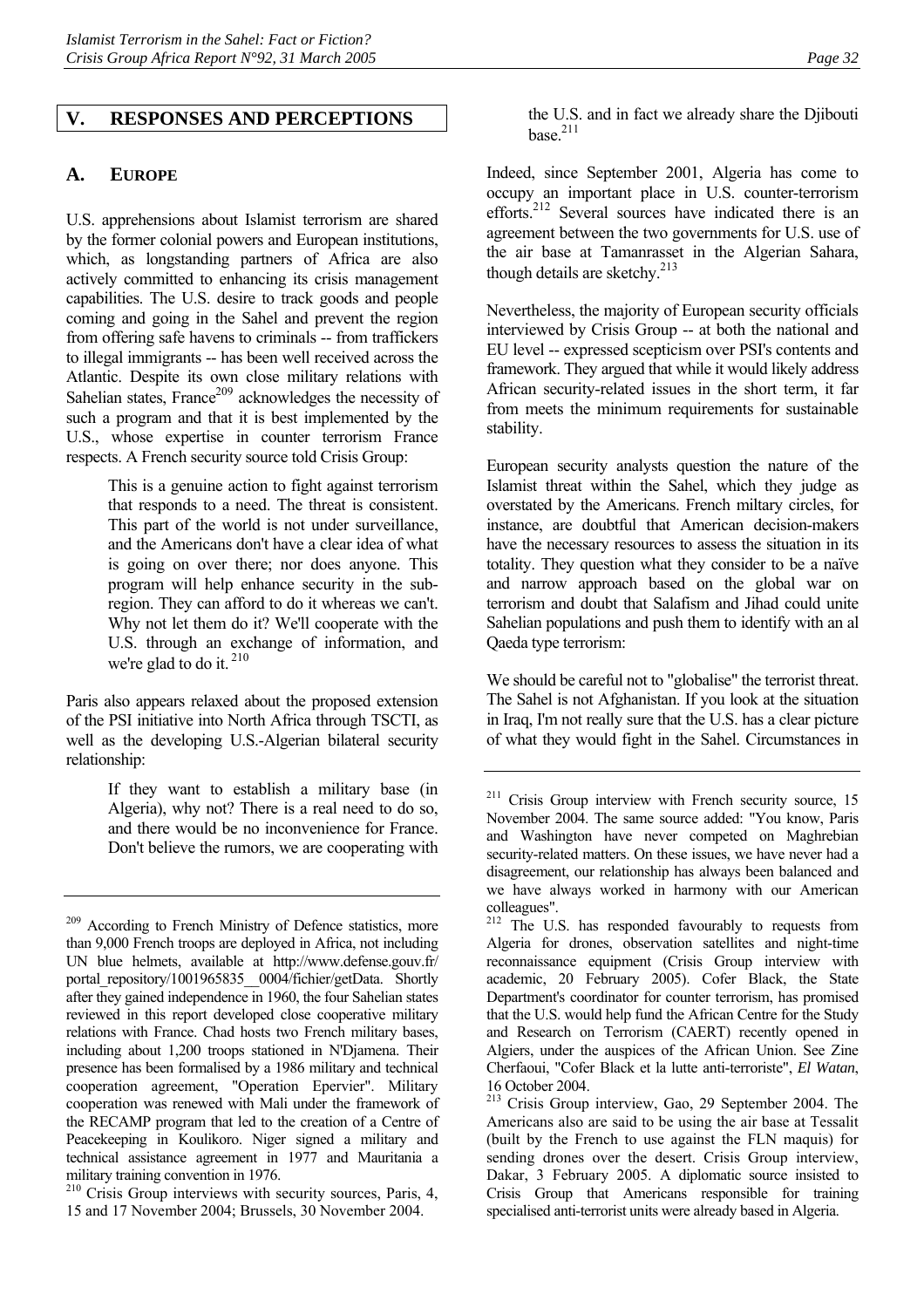this part of the world are different from those in Pakistan or Afghanistan. There is no Taliban regime in the Sahel region. The core issue is security rather than Islamism, and I would say that the Islamist threat is more strongly felt in the Horn of Africa.<sup>214</sup>

An EU official picked up the same theme:

I was attending a meeting with a British expert recently, and she made a very very interesting comment on this. She said that fighting terrorism was definitely not a top priority in Africa and we do agree with this. We have to deal with the root causes of failing states that, if not addressed, will collapse sooner or later…You have very deep problems like small arms smuggling, good governance, development, rule of law. They [the Americans] are aware, but they don't really care.  $215$ 

That the U.S. is paying too little attention to these root causes is a prevailing view among European security analysts interviewed by Crisis Group. They warn that if not addressed more consequentially poverty, illiteracy and widespread corruption will become time bombs. European security sources generally recommend acting with more caution. They fear that any future high visibility of U.S. troops in the region could generate a "magnet effect" and "create many more issues than those they are supposed to address".[216](#page-36-3) However, the Europeans are not eager to address African structural problems themselves. They so far have taken an approach that might be described as coy, and there is need for them to be more proactive. Their fears that U.S. interventions may be compromised by lack of detailed knowledge of the history, culture, and sociology of the Sahelian region are well-founded, especially as far as military intervention is concerned. But if things go badly there, the consequences will likely be more serious for Europe than for the U.S., at least in the short to medium terms. The best way to head off such problems is to pursue actively a coordinated counter-terrorism policy.

This requires more than just sharing intelligence. Coordination needs to take place along two axes: first, military capacity-building should be complemented by development aid and diplomatic pressure to encourage good governance, respect of civil and human rights, as well as responsible police and customs policies. European policies are already working along these lines, but more aid and more political attention to the region are needed. $217$ Secondly, there should be explicit long-term coordination between Europe and the U.S. This would mean coordination rather than competition in development assistance and also coordination of the various capacitybuilding programs, like NATO's Mediterranean Dialogue, France's RECAMP, and the U.S. PSI/TSCTI. France, Britain and the U.S. have begun working together to increase the capacities of the ECOWAS headquarters in Abuja, Nigeria, and this should serve as a model for a coordinated Sahelian policy.

## <span id="page-36-0"></span>**B. SAHELIAN MILITARIES**

Because the PSI program has been oriented toward military solutions, security forces in the region seem well-disposed toward them. Most strikingly, Mali's military appears to take a position almost identical to EUCOM's and rather different from that of the civilian government. The Cold War-like dynamics of the war on terrorism lend themselves to two related kinds of abuse by security forces. First, there is the logic of "my enemy's enemy is my friend", which can lead to unfounded accusations. This happens among civilians too, as when a delegation from a group of Arabs involved in a local feud north of Gao, Mali came to a European embassy, claiming to have information that their adversaries were Islamist radicals. The claim turned out to be unfounded. $218$ 

Secondly, governments may exaggerate the terrorist threat in order to get support or at least toleration for dealing as they wish with political adversaries. American diplomats are aware this is something to be guarded against in a counter-terrorism program.[219](#page-36-6) Numerous sources suggested, for example, that in order to obtain equipment it wanted from either the French or the U.S., the Algerian military might exaggerate the terrorist threat in the Algerian-Malian desert.

<span id="page-36-1"></span><sup>&</sup>lt;sup>214</sup> Crisis Group interview with French security source, 17 November 2004.

<span id="page-36-2"></span><sup>&</sup>lt;sup>215</sup> Crisis Group interview with security source, Brussels, 30 November 2004.

<span id="page-36-3"></span><sup>216</sup> Crisis Group interview with security source, Paris, 4 November 2004.

<span id="page-36-4"></span><sup>217</sup> There is a risk, especially in Africa's francophone countries, that economic and political support could actually decline. In the aftermath of the November 2004 events in Côte d'Ivoire, a gradual French disengagement from francophone Africa, including the four countries covered by this report, is likely to accelerate. If this happens, it would be essential that the EU pick up the slack. If it did not, and acted *as if* France were continuing its traditional role -- the resultant security vacuum would make the Sahelian region even more attractive to various criminal networks.

<span id="page-36-5"></span><sup>&</sup>lt;sup>218</sup> Crisis Group interviews, Bamako, 25 September 2004.<br><sup>219</sup> Crisis Group interviews, Washington, Stuttgart, Dakar,

<span id="page-36-6"></span>N'Djamena, February-December, 2004.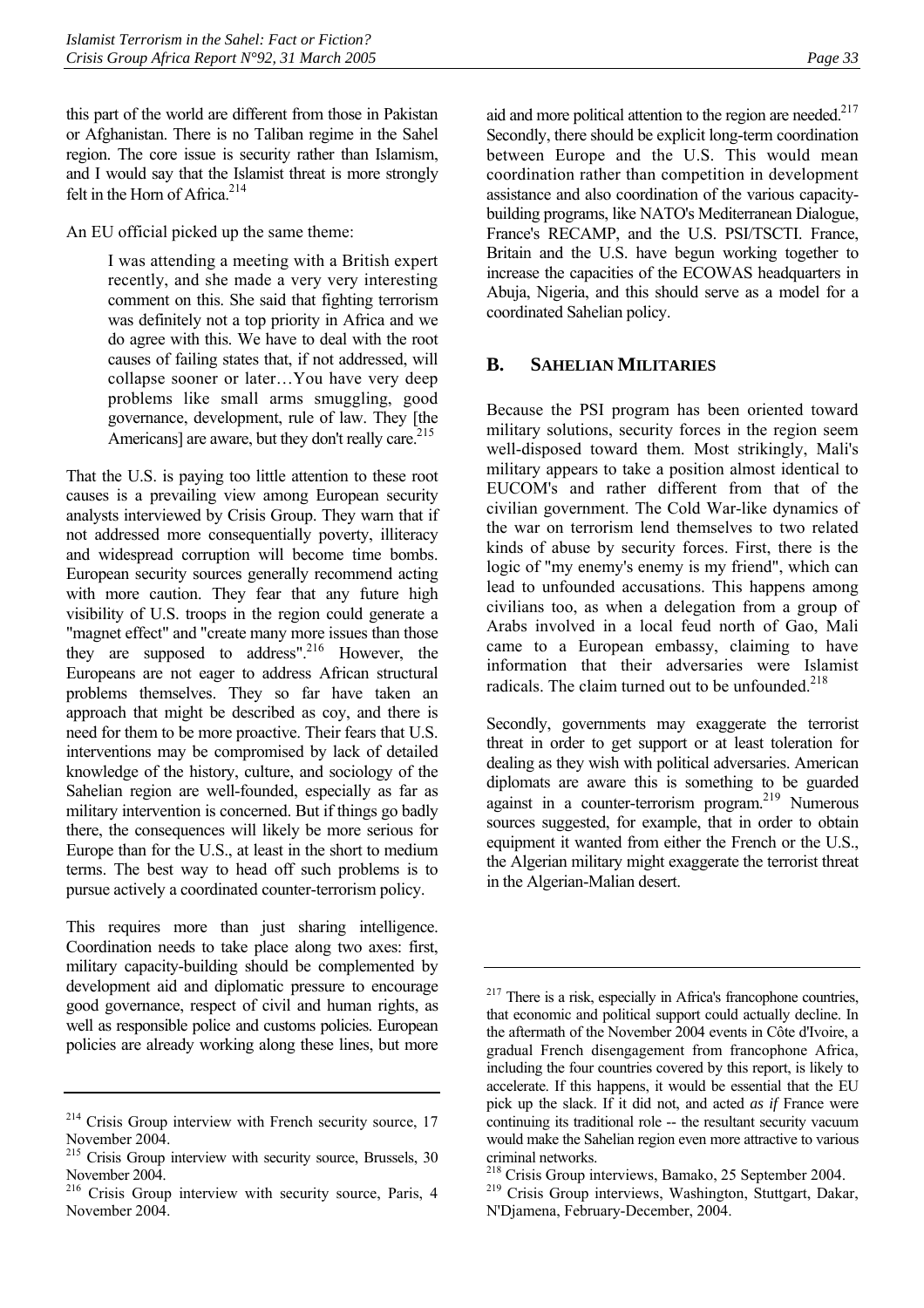The situation in the south of Algeria is crucially important for the Sahelian region. Tuareg and Arab families on all sides of the Algerian-Malian-Nigerien-Libyan Sahara have regularly intermarried with no particular notice taken of borders. The elimination of Malian border posts and other military garrisons has meant that the Mali-Algeria frontier exists more as an idea than reality. At the same time, the region's porous and uncontrolled borders allow a kind of regional and largely ad hoc policing. Because of its vastly superior military and intelligence capabilities, Algeria is the major player.

Backed by its cooperation agreement with the U.S. military, Algeria has reportedly become much more assertive, especially in the southern Algeria-northern Mali region. Several sources mentioned aerial bombardments of smuggling convoys moving from Mali or Niger into Algeria. Pursuit of the GSPC hostage-takers seems to have involved Algerian military moving into Mali, possibly without permission from Bamako.<sup>220</sup> There is a perception among many, from Tuareg populations in the Sahel to European security experts, that the Algerian security and intelligence forces will push their partnership with the Americans as far as possible in order to establish even greater regional control over this multinational zone.<sup>221</sup>

## <span id="page-37-0"></span>**C. SAHELIAN GOVERNMENTS**

As described in Section III, the governments of the four countries covered here have taken different approaches to the questions surrounding the intersection of religion and politics. Mauritania has tried to coopt an Islamic (but not Islamist) stance, Arabising the educational system, instituting a Muslim rather than Christian work week and introducing elements of Sharia into the legal code.

These policies are unexceptional in themselves but should be read within their wider context. Arabisation of the state is part of a long-term policy of marginalising Mauritania's Black African population, a tendency exemplified by the 1989 massacres and ensuing purges of the army and civil service. The use of Islamic rhetoric and policies seems to be largely tactical, primarily an attempt to shore up the government's legitimacy with the public. Although it calls Mauritania an Islamic republic, the government has viciously suppressed Islamists, particularly when they have been perceived as political opponents.

Niger's position is close to the mirror image of Mauritania's. While protecting freedom of religious practice and allowing various types of Salafist groups (Azali/Wahhabiyya, Tablighis) to worship, preach, build mosques, and circulate freely, it has unambiguously defined the line that divides religion from politics.

The positions of Mali and Chad fall between these poles. Both appear to protect religious freedom but Chadian officials were considerably more concerned about an Islamist presence. Great historical and cultural pride colours every aspect of daily life in Mali. The suggestion that possibly violent strains of Islamism are present is not taken seriously by many Malian intellectuals, including government officials Crisis Group interviewed.<sup>222</sup> This skepticism is partly the result of the long-standing Wahhabi presence, which has sparked violence among Malian Muslims, but never between Wahhabis and non-Muslims. There is also a national mantra of "tolerant Islam", which makes it difficult for Malians to believe violent Islamism could exist in the country, even if exported from elsewhere, though there is some division in the attitude of Mali's military and its civilian ofificials. Taken too far, optimism and pride can turn into denial, which entails its own set of risks.

## <span id="page-37-1"></span>**D. SAHELIAN POPULATIONS**

Counter-terrorism specialists pay close attention to the details that distinguish potential terrorists from the surrounding population. However, potential terrorists do not and cannot live separate from others who may not share their views, or who share them only partially. One analyst of the risks of Islamist terrorism in the Sahel described a generic relationship in situations where terrorism exists of concentric circles of interest and complicity leading in toward those who are or might be actual terrorists. He distinguished between those who are opposed, apathetic, or ambivalent, those who gleefully watch from the sidelines, those who contribute money, know someone involved or are otherwise close to the active participants, and those who are actively involved.

However small that percentage of active participants at the centre (perhaps only a fraction of 1 per cent), multiplier effects can make them potent. First, they draw on all the forms of passive and active complicity offered by the rest of the population. Secondly, they leverage the power of the internet, modern communications, and transport, much of which was unavailable just twenty years ago. The same analyst argued that substantial parts of the population must share a major complaint with the

<span id="page-37-2"></span><sup>&</sup>lt;sup>220</sup> Nigerien security forces also followed Tuareg bandits in hot pursuit into Mali as recently as August 2004. Crisis Group interview, Niamey, 4 September 2004.

<span id="page-37-3"></span><sup>221</sup> Crisis Group interviews, Dakar, Paris, Brussels, Bamako, Kidal, March to November, 2004. For more, see Section IV D below.

<span id="page-37-4"></span><sup>&</sup>lt;sup>222</sup> Crisis Group interviews, Bamako, August 2004.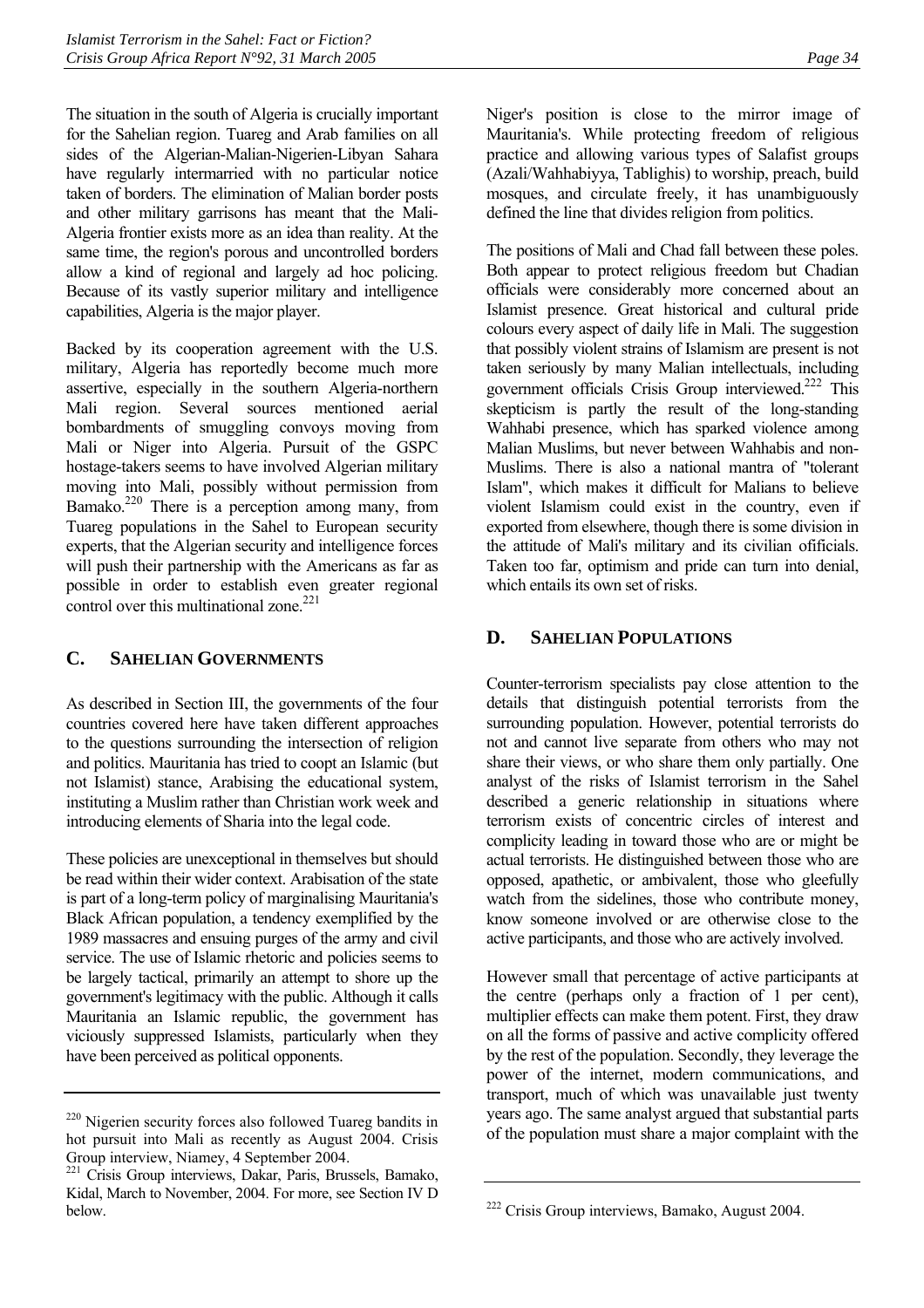would-be terrorists if those multiplier effects are to come into play. In the Sahel, as in much of the Muslim world, U.S. Middle East policy has been that complaint.

As an Islamist in Chad stated, "No matter how cordial they seem on the surface, every Chadian, from government ministers down to the man in the street, there is a real hatred of what America is doing".<sup>223</sup> Even if this is a considerable exaggeration, the dynamic is real. There is great variety both within and between the four countries of the region<sup>224</sup> but anti-American sentiment has grown significantly in the last years. A counter-terrorism policy that targets only the small percentage of active participants is flawed. A policy likely to work in the Sahel must take into account the large majority that offers varying degrees of support or toleration to groups like the GSPC in northern Mali. It requires more time, money, people and attention than is presently dedicated to the problem.

U.S. military planners should recognise that Sahelian Africans are relatively well informed about events in the rest of the world. Even in hinterland villages, many people have strong opinions about the war in Iraq and Israel-Palestine. American soldiers need to be aware that they have very little margin of acceptable bad behaviour.<sup>225</sup>

One rumour circulating in Mali is that the U.S. wants to control Gao and Tessalit in the east because they lie on the meridian line (zero degrees).<sup>226</sup> The story goes that, "whoever controls that line controls the whole world, because he can either move to the right or to the left".<sup>227</sup> While such a folk theory bears no relation to reality or military planning, it reveals that Sahelian populations are mistrustful and expect that military interventions are designed not for their benefit, but for the benefit of those who intervene. Such a view is the result of numerous factors and will not evaporate from a single act. However, bringing real development to Sahelian villages could go a long way toward softening the mistrust.

<span id="page-38-2"></span>for instance.

# <span id="page-38-0"></span>**VI. CONCLUSION**

The countries of the Sahel face enormous development challenges and are among the poorest in the world, with weak institutional structures and Islamic populations which have natural ties to co-religionists in the Middle East and beyond. In an era in which weak states constitute attractive targets for terrorist and criminal organisations, even the limited evidence of possible entry points for some of those groups merits concern. The initial response from the U.S. in the PSI was aimed almost exclusively at bolstering military capacity. If that approach is the only international response, and particularly if it remains solely American in origin, there are real dangers. Fortunately the Bush administration has approved a much broader, integrated concept, the TSCTI, which is half economic, social and political, and there is some indication it is talking more with Europeans about partnerships. The concept has also been expanded to incorporate five neighbouring countries.

The immediate question is whether an integrated financing package is introduced in time for the Congress to act during the current budget cycle. The U.S. Congress then should consider the Sahel not merely as four countries in need but as a region where failure to act could have serious consequences for U.S. interests and perhaps U.S. security as well.

The U.S. and EU partners should cooperate and coordinate more than they do on their counter-terrorism and military capacity-building work in the Sahel. Their goal should be to help all four countries professionalise their armed forces and extend state control over their full territories. All training should consequently include a strong rule of law component. Control, however, is at most half the equation. The Sahelian states need help in bringing services to the inhabitants of their distant desert regions. This requires more development aid.

Islam in the Sahel has been, as many scholars and local dignitaries argue, tolerant and peaceful, often mixing pre-Islamic African religious practices with Muslim doctrine. However, this should not lull observers to sleep. Islam in the Sahel is a living religion, constantly changing and evolving. Widespread antipathy to U.S. Middle East policies has opened the door for extremist doctrines to win an audience for the first time. Moreover, the very perception that West Africa is a zone of "good Islam" may exert a certain pull on terrorists. As an intelligence expert put it: "A terrorist attack in the Sahelian region would be a way for violent Islamists to say, 'Even where Islam is supposed to be moderate, we are here'".

## **Dakar/Brussels, 31 March 2005**

<span id="page-38-1"></span> $223$  Crisis Group interview, N'Djamena, 6 December 2004.<br> $224$  Such sentiment seems considerably less present in Niger

<span id="page-38-3"></span><sup>225</sup> An incident was described to Crisis Group in which U.S. Special Forces trainers in the centre of Gao, Mali, pantomimed cutting off the beards of local men. The population reportedly reacted angrily and demanded that the soldiers leave and not return. Crisis Group interviews, Gao, 29 August 2004.

<span id="page-38-5"></span><span id="page-38-4"></span> $226$  Gao does lie on the line; Tessalit is slightly to the east.  $227$  Crisis Group interview with journalist, Bamako, 25 August 2004.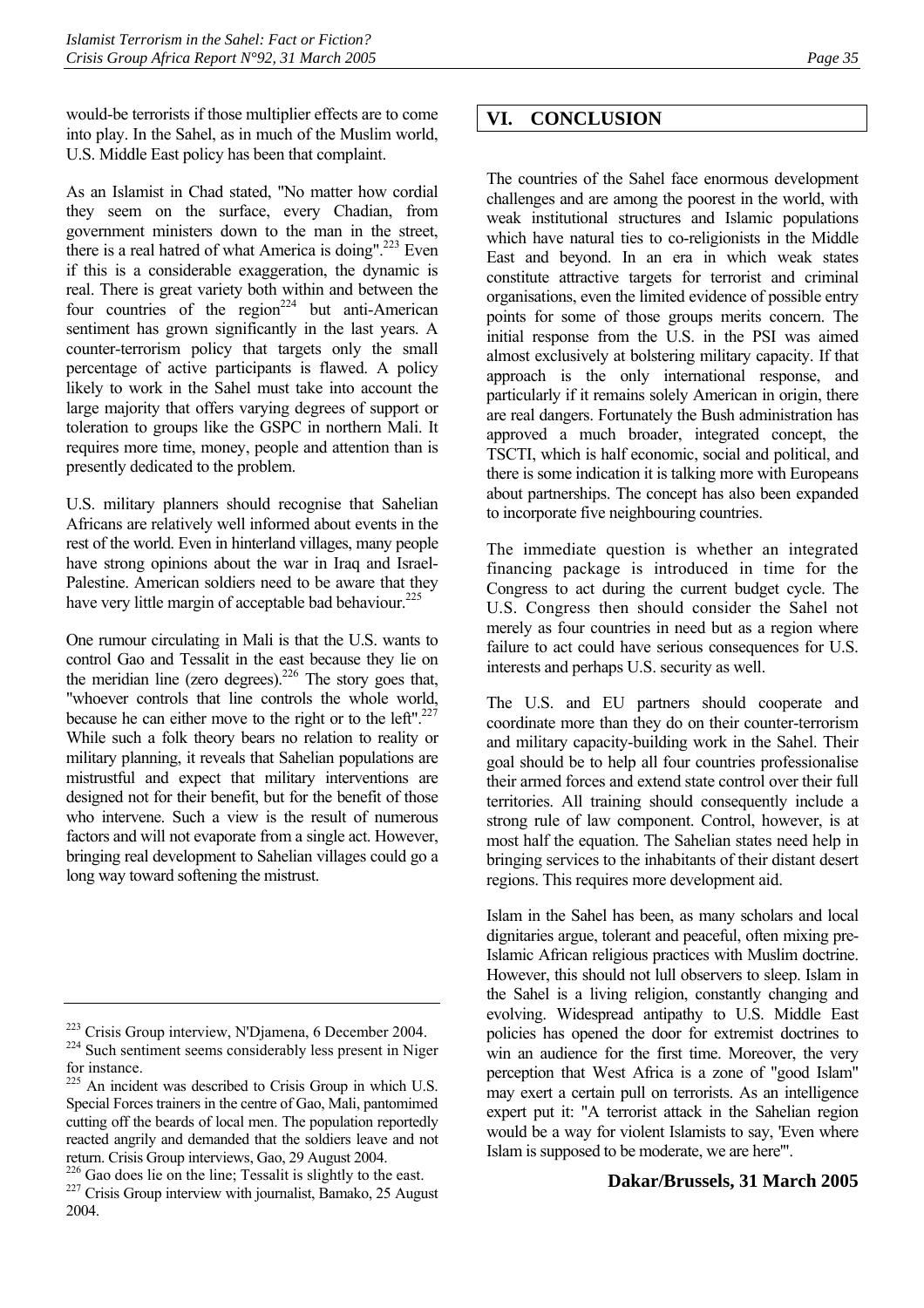## **APPENDIX A**

## **MAP OF SAHEL REGION**

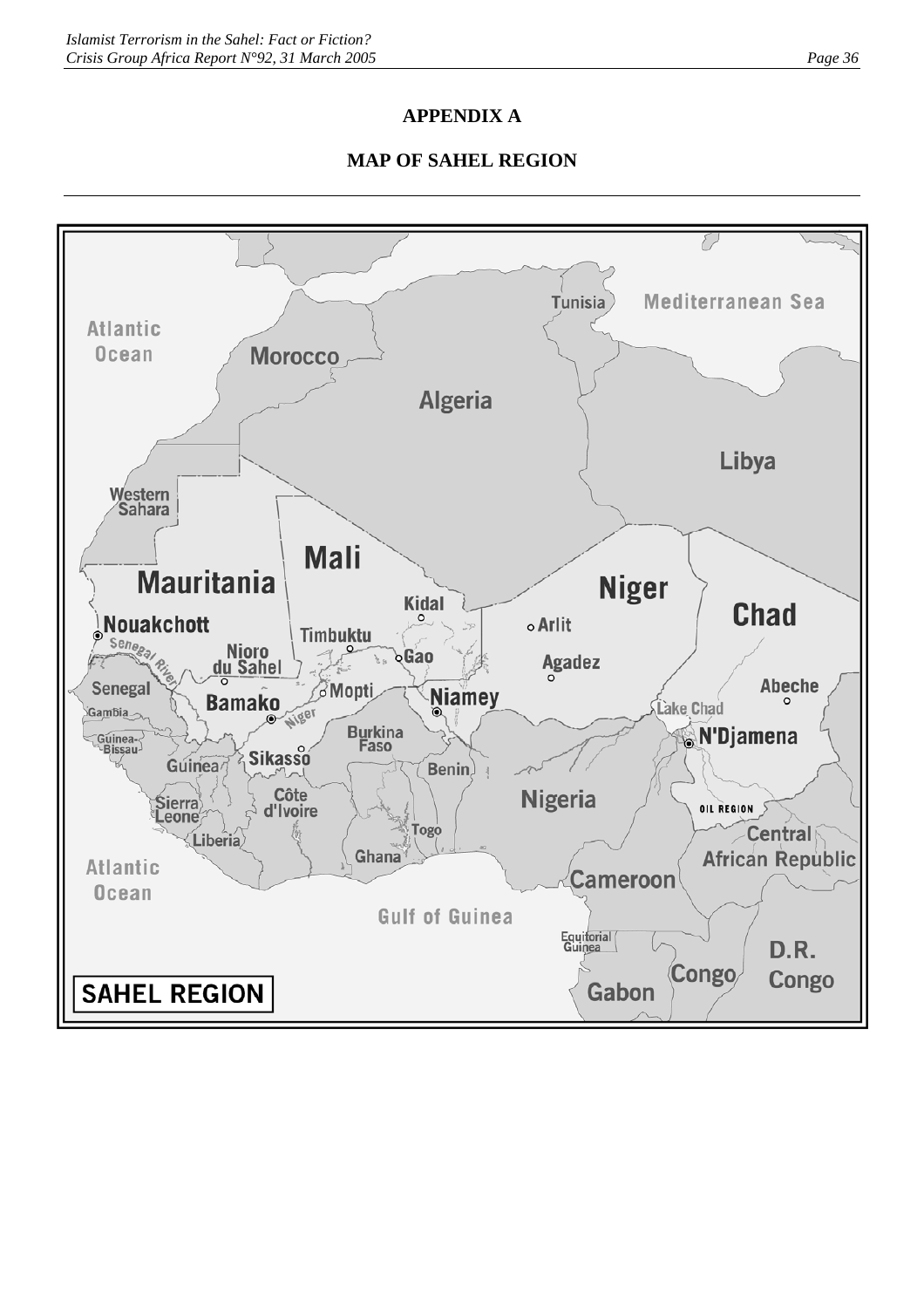## **APPENDIX B**

# **GLOSSARY OF ABBREVIATIONS AND ACRONYMS**

| <b>ACOTA</b>   | African Contingency Operations Training and Assistance.                                                             |
|----------------|---------------------------------------------------------------------------------------------------------------------|
| <b>ACRF</b>    | Africa Crisis Response Force.                                                                                       |
| <b>ACRI</b>    | African Crisis Response Initiative.                                                                                 |
| <b>AOPIG</b>   | African Oil Policy Initiative Group.                                                                                |
| <b>CAERT</b>   | African Centre for the Study and Research on Terrorism.                                                             |
| <b>CENTCOM</b> | United States Central Command.                                                                                      |
| CSP            | Coastal Security Program.                                                                                           |
| <b>DSCA</b>    | U.S. Department of Defence Security Cooperation Agency.                                                             |
| <b>ECOWAS</b>  | Economic Community of West African States.                                                                          |
| <b>EUCOM</b>   | United States European Command.                                                                                     |
| <b>GIA</b>     | Groupe Islamiste Armé (Armed Islamic Group).                                                                        |
| <b>GPOI</b>    | Global Peace Operations Initiative.                                                                                 |
| <b>GPS</b>     | Global Positioning System.                                                                                          |
| <b>GSPC</b>    | Groupe Salafiste pour la Prédication et le Combat (Salafi Group for Preaching and Combat).                          |
| <b>IARA</b>    | Islamic African Relief Agency.                                                                                      |
| <b>MCA</b>     | Millennium Challenge Account.                                                                                       |
| <b>MCC</b>     | Millennium Challenge Corporation.                                                                                   |
| <b>MDJT</b>    | Mouvement pour la Démocratie et la Justice Tchadien (Movement for Democracy and Justice in<br>Chad).                |
| <b>MPRI</b>    | Military Professional Resources Incorporated.                                                                       |
| <b>MPS</b>     | Mouvement Patriotique du Salut (Patriotic Salvation Movement).                                                      |
| <b>NATO</b>    | North Atlantic Treaty Organisation                                                                                  |
| <b>OFR</b>     | <b>Operation Focus Relief</b>                                                                                       |
| <b>PDG</b>     | Parti Démocratique de Guinée (Democratic Party of Guinea).                                                          |
| <b>PSI</b>     | Pan-Sahel Initiative.                                                                                               |
| <b>RECAMP</b>  | Renforcement des Capacités Africaines de Maintien de la Paix (Reinforcement of African Peacekeeping<br>Capacities). |
| <b>SPLM</b>    | Sudan People's Liberation Movement.                                                                                 |
| <b>TSCTI</b>   | Trans-Sahel Counter Terrorism Initiative.                                                                           |
| <b>UNAMSIL</b> | United Nations Mission in Sierra Leone.                                                                             |
| <b>USAID</b>   | United States Agency for International Development.                                                                 |
| <b>WAMY</b>    | World Association of Muslim Youth.                                                                                  |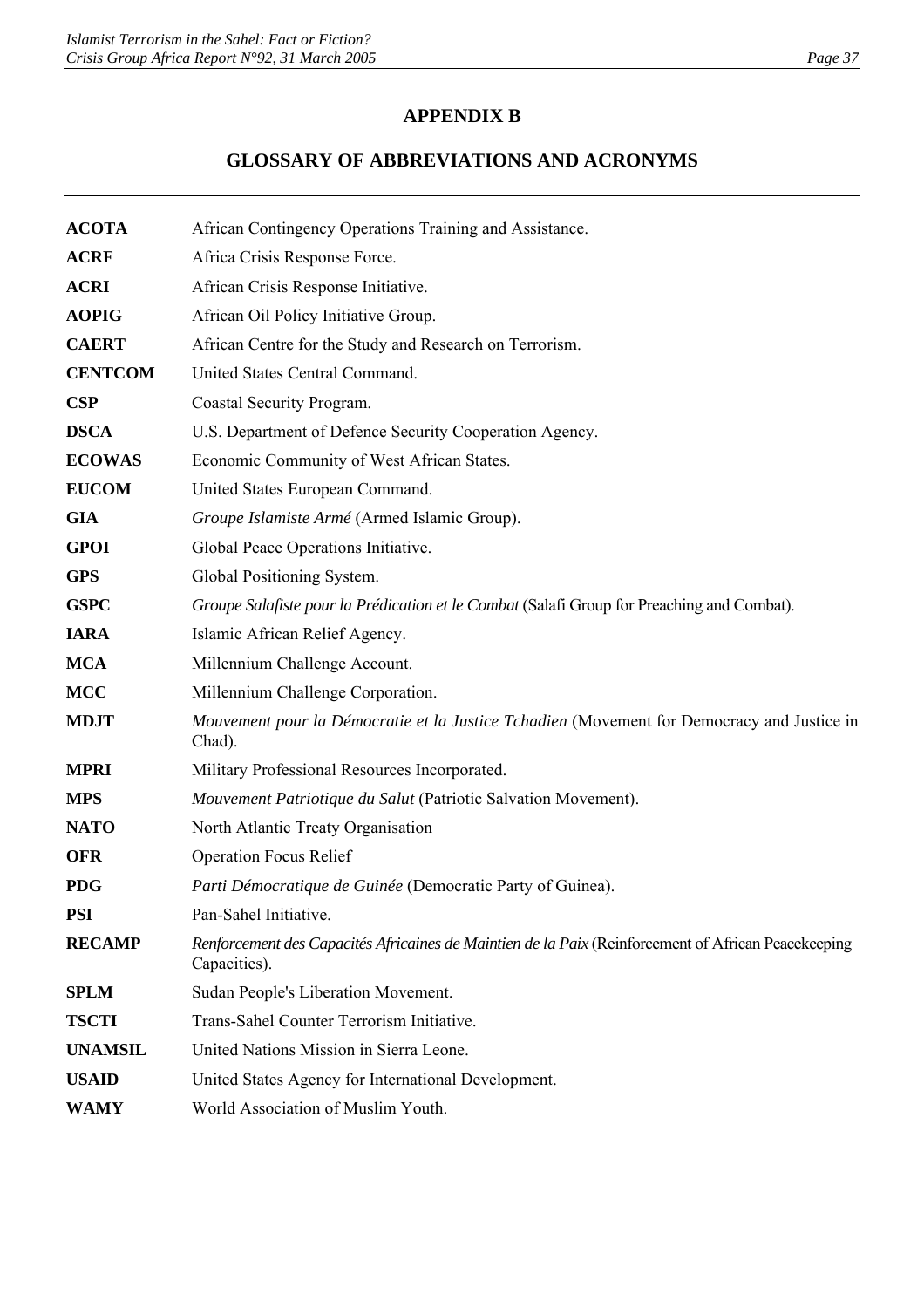## **APPENDIX C**

## **ABOUT THE INTERNATIONAL CRISIS GROUP**

The International Crisis Group (Crisis Group) is an independent, non-profit, multinational organisation, with over 100 staff members on five continents, working through field-based analysis and high-level advocacy to prevent and resolve deadly conflict.

Crisis Group's approach is grounded in field research. Teams of political analysts are located within or close by countries at risk of outbreak, escalation or recurrence of violent conflict. Based on information and assessments from the field, it produces analytical reports containing practical recommendations targeted at key international decision-takers. Crisis Group also publishes *CrisisWatch*, a twelve-page monthly bulletin, providing a succinct regular update on the state of play in all the most significant situations of conflict or potential conflict around the world.

Crisis Group's reports and briefing papers are distributed widely by email and printed copy to officials in foreign ministries and international organisations and made available simultaneously on the website, www.crisisgroup.org. Crisis Group works closely with governments and those who influence them, including the media, to highlight its crisis analyses and to generate support for its policy prescriptions.

The Crisis Group Board -- which includes prominent figures from the fields of politics, diplomacy, business and the media -- is directly involved in helping to bring the reports and recommendations to the attention of senior policy-makers around the world. Crisis Group is co-chaired by Leslie H. Gelb, former President of the Council on Foreign Relations, and Lord Patten of Barnes, former European Commissioner for External Relations. President and Chief Executive since January 2000 is former Australian Foreign Minister Gareth Evans.

Crisis Group's international headquarters are in Brussels, with advocacy offices in Washington DC, New York, London and Moscow. The organisation currently operates nineteen field offices (in Amman, Belgrade, Cairo, Dakar, Dushanbe, Islamabad, Jakarta, Kabul, Nairobi, Osh, Port-au-Prince, Pretoria, Pristina, Quito, Sarajevo, Seoul, Skopje and Tbilisi), with analysts working in over 50 crisis-affected countries and territories across four continents. In Africa, this includes Angola, Burundi, Côte d'Ivoire, Democratic Republic of the Congo, Eritrea, Ethiopia, Guinea, Liberia, Rwanda,

Sierra Leone, Somalia, Sudan, Uganda and Zimbabwe; in Asia, Afghanistan, Indonesia, Kashmir, Kazakhstan, North Korea, Kyrgyzstan, Myanmar/Burma, Nepal, Pakistan, Tajikistan, Turkmenistan and Uzbekistan; in Europe, Albania, Armenia, Azerbaijan, Bosnia and Herzegovina, Georgia, Kosovo, Macedonia, Moldova, Montenegro and Serbia; in the Middle East, the whole region from North Africa to Iran; and in Latin America, Colombia, the Andean region and Haiti.

Crisis Group raises funds from governments, charitable foundations, companies and individual donors. The following governmental departments and agencies currently provide funding: Agence Intergouvernementale de la francophonie, Australian Agency for International Development, Austrian Federal Ministry of Foreign Affairs, Belgian Ministry of Foreign Affairs, Canadian Department of Foreign Affairs and International Trade, Canadian International Development Agency, Czech Ministry of Foreign Affairs, Dutch Ministry of Foreign Affairs, Finnish Ministry of Foreign Affairs, French Ministry of Foreign Affairs, German Foreign Office, Irish Department of Foreign Affairs, Japanese International Cooperation Agency, Luxembourg Ministry of Foreign Affairs, New Zealand Agency for International Development, Republic of China (Taiwan) Ministry of Foreign Affairs, Royal Danish Ministry of Foreign Affairs, Royal Norwegian Ministry of Foreign Affairs, Swedish Ministry for Foreign Affairs, Swiss Federal Department of Foreign Affairs, Turkish Ministry of Foreign Affairs, United Kingdom Foreign and Commonwealth Office, United Kingdom Department for International Development, U.S. Agency for International Development.

Foundation and private sector donors include Atlantic Philanthropies, Carnegie Corporation of New York, Ford Foundation, Bill & Melinda Gates Foundation, William & Flora Hewlett Foundation, Henry Luce Foundation Inc., John D. & Catherine T. MacArthur Foundation, John Merck Fund, Charles Stewart Mott Foundation, Open Society Institute, David and Lucile Packard Foundation, Ploughshares Fund, Sigrid Rausing Trust, Sasakawa Peace Foundation, Sarlo Foundation of the Jewish Community Endowment Fund, United States Institute of Peace and Fundação Oriente.

#### **March 2005**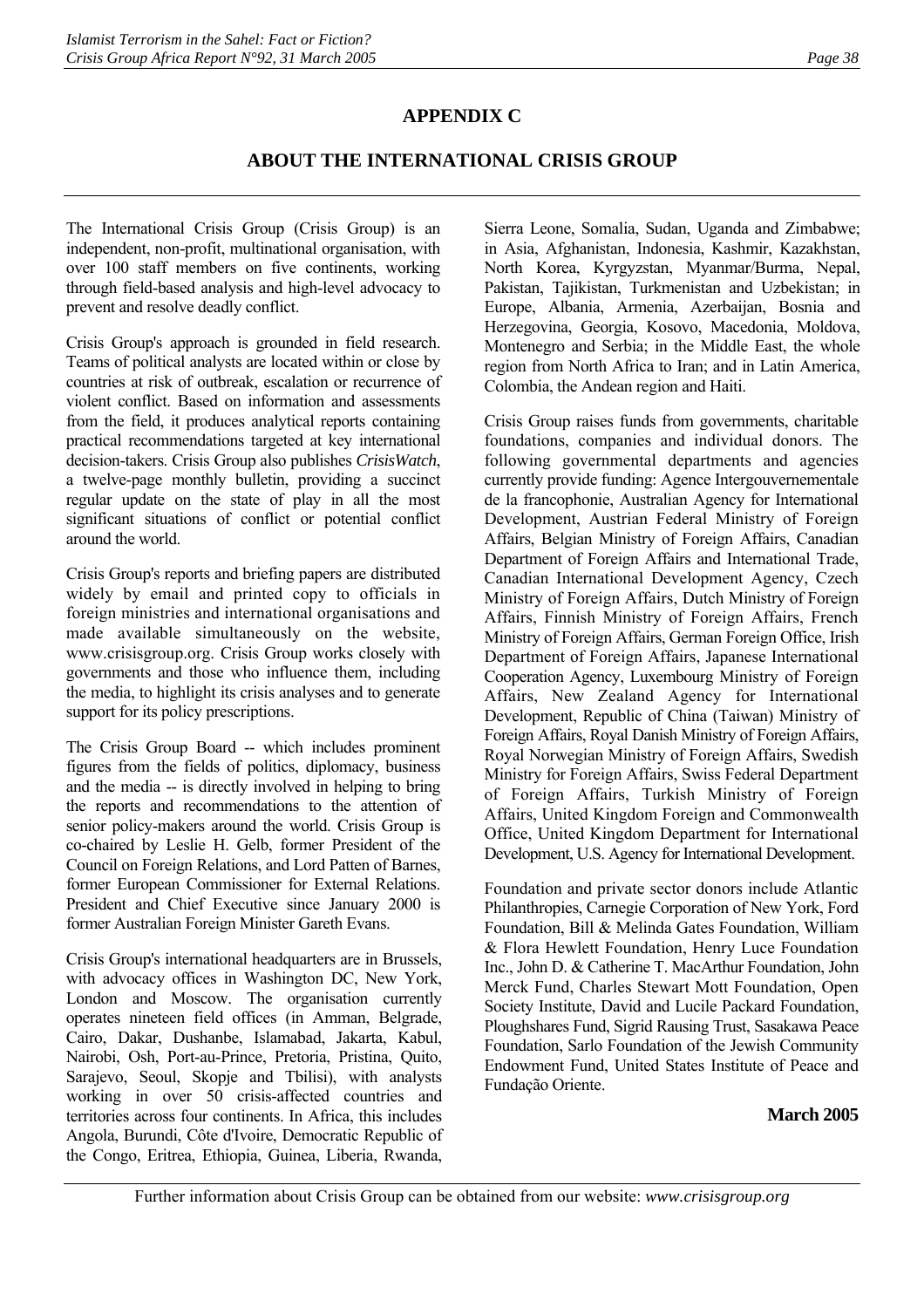#### **APPENDIX D**

#### **CRISIS GROUP REPORTS AND BRIEFINGS ON AFRICA SINCE 2002**

#### **CENTRAL AFRICA**

*Storm Clouds over Sun City: The Urgent Need to Recast the Congolese Peace Process*, Africa Report N°44, 14 May 2002 (also available in French)

*Burundi: After Six Months of Transition: Continuing the War or Winning the Peace*, Africa Report N°46, 24 May 2002 (also available in French)

*The International Criminal Tribunal for Rwanda: The Countdown*, Africa Report N°50, 1 August 2002 (only available in French)

*The Burundi Rebellion and the Ceasefire Negotiations*, Africa Briefing Nº9, 6 August 2002

*Rwanda at the End of the Transition: A Necessary Political Liberalisation*, Africa Report N°53, 13 November 2002 (also available in French)

*The Kivus: The Forgotten Crucible of the Congo Conflict*, Africa Report N°56, 24 January 2003

*A Framework for Responsible Aid to Burundi*, Africa Report N°57, 21 February 2003

*Rwandan Hutu Rebels in the Congo: a New Approach to Disarmament and Reintegration,* Africa Report N°63, 23 May 2003 (also available in French)

*Congo Crisis: Military Intervention in Ituri*, Africa Report N°64, 13 June 2003

*The International Criminal Tribunal for Rwanda: Time for Pragmatism*, Africa Report N°69, 26 September 2003 (only available in French)

*Refugees and Displaced Persons in Burundi – Defusing the Land Time-Bomb*, Africa Report N°70, 7 October 2003 (only available in French)

**Refugees and Internally Displaced in Burundi: The Urgent** *Need for a Consensus on Their Repatriation and Reintegration*, Africa Briefing Nº17, 2 December 2003 (only available in French)

*Northern Uganda: Understanding and Solving the Conflict*, Africa Report N°77, 14 April 2004

*HIV/AIDS as a Security Issue in Africa: Lessons from Uganda*, Issues Report N°3, 16 April 2004

*End of Transition in Burundi: The Home Stretch*, Africa Report Nº81, 5 July 2004 (also available in French)

*Pulling Back from the Brink in the Congo*, Africa Briefing Nº18, 7 July 2004 (also available in French)

*Maintaining Momentum in the Congo: The Ituri Problem*, Africa Report N°84, 26 August 2004

*Elections in Burundi: The Peace Wager*, Africa Briefing Nº20, 9 December 2004 (also available in French)

*Back to the Brink in the Congo*, Africa Briefing Nº21 17 December 2004

*Peace in Northern Uganda: Decisive Weeks Ahead*, Africa Briefing N°22, 21 February 2005

*The Congo's Peace is Failing: Crisis in the Kivus*, Africa Report N°91, 30 March 2005

#### **HORN OF AFRICA**

*God, Oil & Country: Changing the Logic of War in Sudan*, Africa Report N°39, 28 January 2002

*Capturing the Moment: Sudan's Peace Process in the Balance*, Africa Report N°42, 3 April 2002

*Somalia: Countering Terrorism in a Failed State*, Africa Report N°45, 23 May 2002

*Dialogue or Destruction? Organising for Peace as the War in Sudan Escalates*, Africa Report N°48, 27 June 2002

*Sudan's Best Chance for Peace: How Not to Lose It*, Africa Report N°51, 17 September 2002

*Ending Starvation as a Weapon of War in Sudan*, Africa Report N°54, 14 November 2002

*Salvaging Somalia's Chance for Peace*, Africa Briefing Nº11, 9 December 2002

*Power and Wealth Sharing: Make or Break Time in Sudan's Peace Process,* Africa Report N°55, 18 December 2002

*Sudan's Oilfields Burn Again: Brinkmanship Endangers The Peace Process*, Africa Briefing Nº13, 10 February 2003

*Negotiating a Blueprint for Peace in Somalia*, Africa Report N°59, 6 March 2003

*Sudan's Other Wars,* Africa Briefing Nº14, 25 June 2003

*Sudan Endgame* Africa Report N°65, 7 July 2003

*Somaliland: Democratisation and Its Discontents*, Africa Report N°66, 28 July 2003

*Ethiopia and Eritrea: War or Peace?*, Africa Report N°68, 24 September 2003

*Sudan: Towards an Incomplete Peace*, Africa Report N°73, 11 December 2003

*Darfur Rising: Sudan's New Crisis*, Africa Report N°76, 25 March 2004 (also available in Arabic)

*Biting the Somali Bullet*, Africa Report N°79, 4 May 2004

*Sudan: Now or Never in Darfur*, Africa Report N°80, 23 May 2004 (also available in Arabic)

*Darfur Deadline: A New International Action Plan*, Africa Report N°83, 23 August 2004 (also available in Arabic and in French)

*Sudan's Dual Crises: Refocusing on IGAD*, Africa Briefing Nº19, 5 October 2004

*Somalia: Continuation of War by Other Means?*, Africa Report N°88, 21 December 2004

*Darfur: The Failure to Protect* , Africa Report N°89, 8 March 2005

#### **SOUTHERN AFRICA**

*Zimbabwe's Election: The Stakes for Southern Africa*, Africa Briefing Nº8, 11 January 2002

*All Bark and No Bite: The International Response to Zimbabwe's Crisis*, Africa Report N°40, 25 January 2002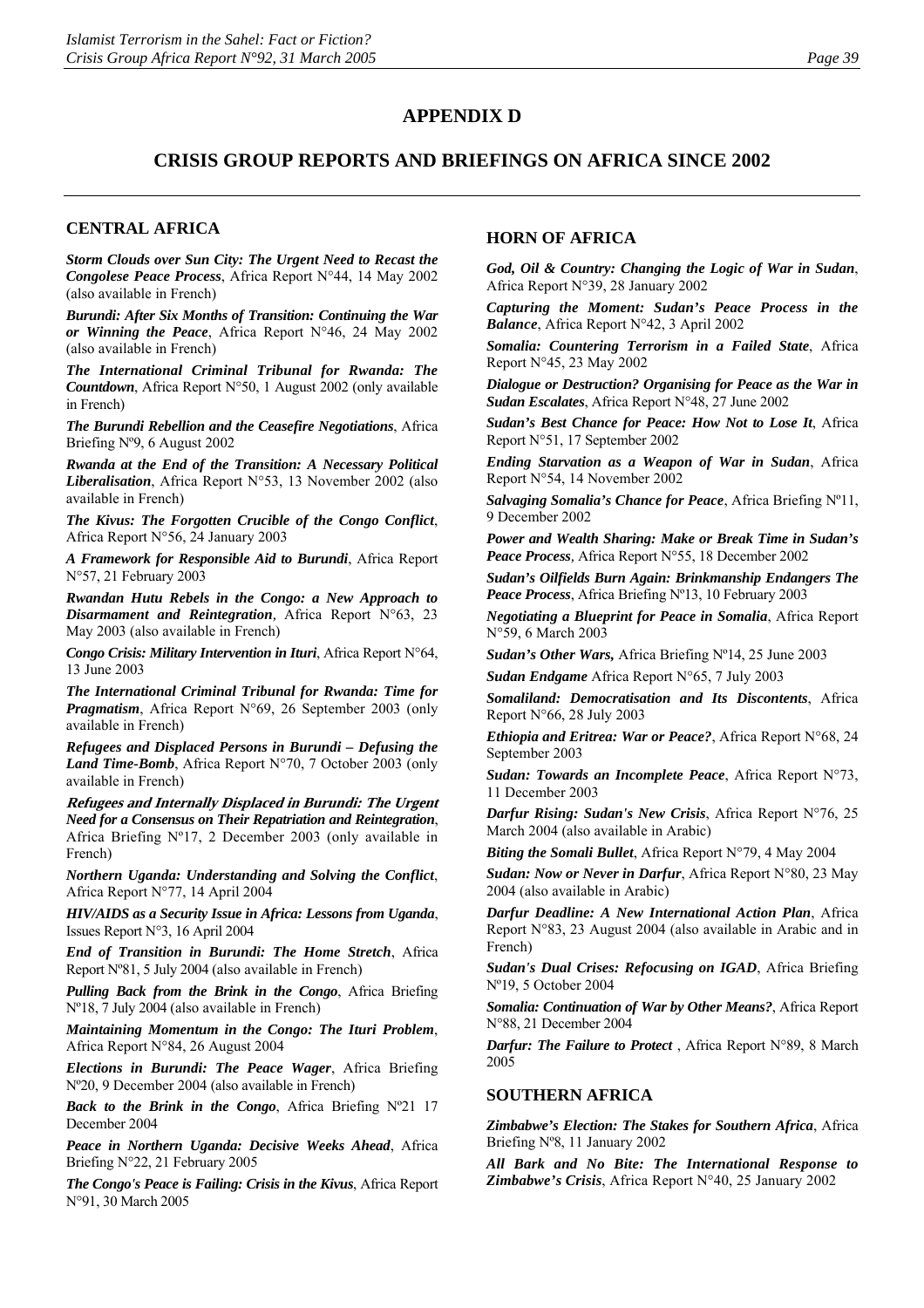*Zimbabwe at the Crossroads: Transition or Conflict?* Africa Report N°41, 22 March 2002

*Zimbabwe: What Next?* Africa Report N° 47, 14 June 2002

*Zimbabwe: The Politics of National Liberation and International Division*, Africa Report N°52, 17 October 2002

*Dealing with Savimbi's Ghost: The Security and Humanitarian Challenges in Angola*, Africa Report N°58, 26 February 2003

*Zimbabwe: Danger and Opportunity*, Africa Report N°60, 10 March 2003

*Angola's Choice: Reform Or Regress*, Africa Report N°61, 7 April 2003

*Decision Time in Zimbabwe*, Africa Briefing Nº15, 8 July 2003

*Zimbabwe: In Search of a New Strategy*, Africa Report N°78, 19 April 2004

*Blood and Soil: Land, Politics and Conflict Prevention in Zimbabwe and South Africa*, Africa Report Nº85, 17 September 2004

*Zimbabwe: Another Election Chance*, Africa Report N°86, 30 November 2004

#### **WEST AFRICA**

*Liberia: The Key to Ending Regional Instability*, Africa Report N°43, 24 April 2002

*Sierra Leone after Elections: Politics as Usual?* Africa Report N°49, 12 July 2002

*Liberia: Unravelling*, Africa Briefing Nº10, 19 August 2002

*Sierra Leone's Truth and Reconciliation Commission: A Fresh Start?*, Africa Briefing Nº12, 20 December 2002

*Tackling Liberia: The Eye of the Regional Storm*, Africa Report N°62, 30 April 2003

*The Special Court for Sierra Leone: Promises and Pitfalls of a "New Model"*, Africa Briefing Nº16, 4 August 2003

*Sierra Leone: The State of Security and Governance*, Africa Report N°67, 2 September 2003

*Liberia: Security Challenges*, Africa Report N°71, 3 November 2003

*Côte d'Ivoire: "The War Is Not Yet Over"*, Africa Report N°72, 28 November 2003

*Guinée: Incertitudes autour d'une fin de règne*, Africa Report N°74, 19 December 2003 (only available in French)

*Rebuilding Liberia: Prospects and Perils*, Africa Report N°75, 30 January 2004

*Côte d'Ivoire: No Peace in Sight*, Africa Report N°82, 12 July 2004 (also available in French)

*Liberia and Sierra Leone: Rebuilding Failed States*, Africa Report N°87, 8 December 2004

*Côte d'Ivoire: Le pire est peut-être à venir*, Africa Report N°90, 24 March 2005 (currently only available in French)

#### **OTHER REPORTS AND BRIEFINGS**

For Crisis Group reports and briefing papers on:

- Asia
- Europe
- Latin America and Caribbean
- Middle East and North Africa
- Thematic Issues
- *CrisisWatch*

please visit our website [www.crisisgroup.org](http://www.crisisgroup.org/)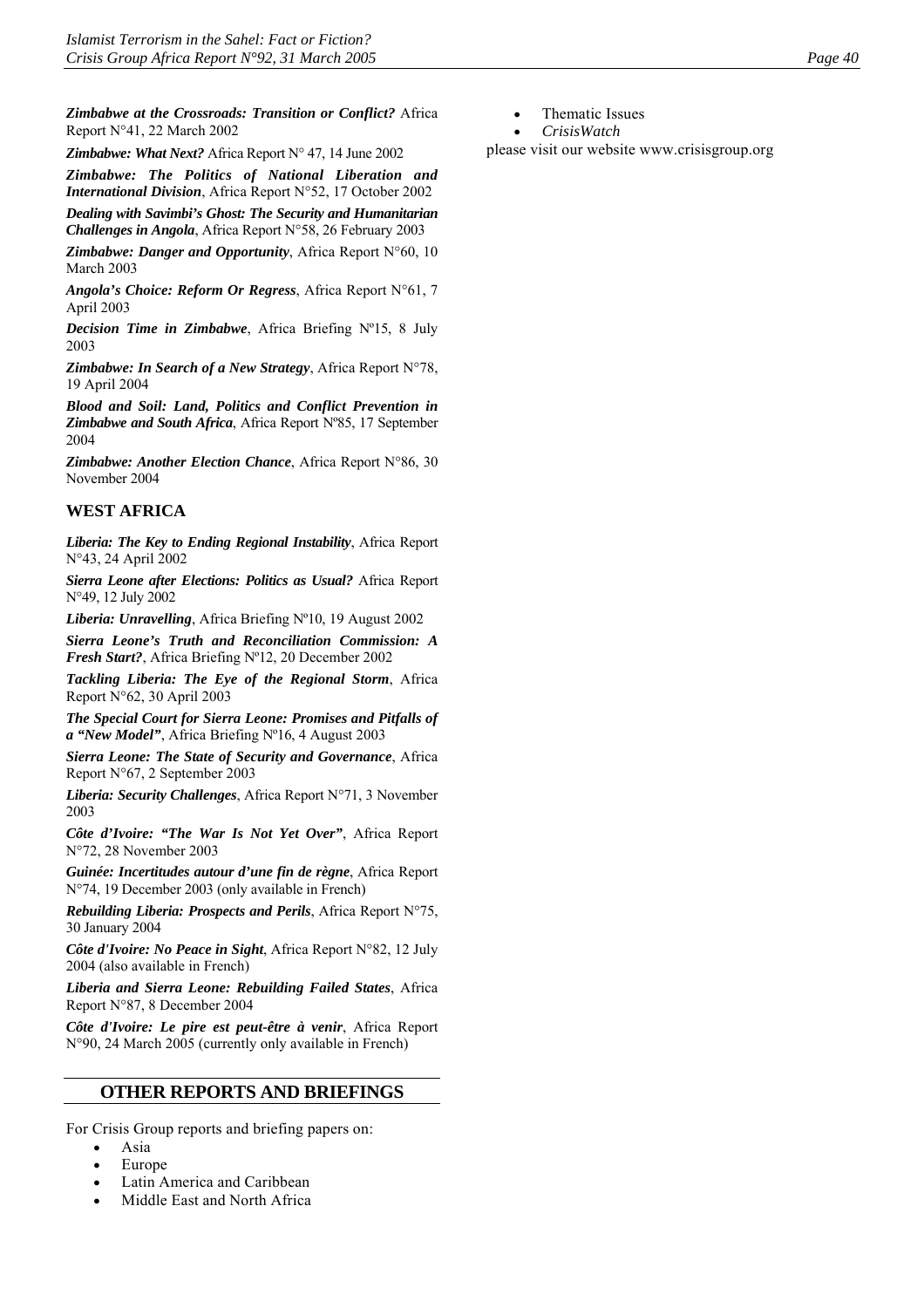## **APPENDIX E**

## **CRISIS GROUP BOARD OF TRUSTEES**

*Co-Chairs* 

**Leslie H. Gelb**  *President Emeritus of Council on Foreign Relations, U.S.* 

**Lord Patten of Barnes**  *Former European Commissioner for External Relations, UK* 

*President & CEO* 

**Gareth Evans**  *Former Foreign Minister of Australia* 

*Executive Committee* 

**Morton Abramowitz**  *Former U.S. Assistant Secretary of State and Ambassador to Turkey* 

**Emma Bonino**  *Member of European Parliament; former European Commissioner* 

**Cheryl Carolus**  *Former South African High Commissioner to the UK; former Secretary General of the ANC* 

**Maria Livanos Cattaui\***  *Secretary-General, International Chamber of Commerce* 

**Yoichi Funabashi**  *Chief Diplomatic Correspondent & Columnist, The Asahi Shimbun, Japan* 

**William Shawcross**  *Journalist and author, UK* 

**Stephen Solarz\***  *Former U.S. Congressman* 

**George Soros**  *Chairman, Open Society Institute* 

**William O. Taylor**  *Chairman Emeritus, The Boston Globe, U.S. \*Vice-Chair* 

**Adnan Abu-Odeh**  *Former Political Adviser to King Abdullah II and to King Hussein; former Jordan Permanent Representative to UN* 

**Kenneth Adelman**  *Former U.S. Ambassador and Director of the Arms Control and Disarmament Agency* 

**Ersin Arioglu**  *Member of Parliament, Turkey; Chairman Emeritus, Yapi Merkezi Group* 

**Diego Arria**  *Former Ambassador of Venezuela to the UN* 

**Zbigniew Brzezinski**  *Former U.S. National Security Advisor to the President* 

**Victor Chu**  *Chairman, First Eastern Investment Group, Hong Kong*  **Wesley Clark**  *Former NATO Supreme Allied Commander, Europe* 

**Pat Cox**  *Former President of European Parliament* 

**Ruth Dreifuss**  *Former President, Switzerland* 

**Uffe Ellemann-Jensen**  *Former Minister of Foreign Affairs, Denmark* 

**Mark Eyskens**  *Former Prime Minister of Belgium* 

**Stanley Fischer**  *Vice Chairman, Citigroup Inc.; former First Deputy Managing Director of International Monetary Fund* 

**Bronislaw Geremek**  *Former Minister of Foreign Affairs, Poland* 

**I.K.Gujral**  *Former Prime Minister of India* 

**Carla Hills**  *Former U.S. Secretary of Housing; former U.S. Trade Representative* 

**Lena Hjelm-Wallén**  *Former Deputy Prime Minister and Foreign Affairs Minister, Sweden* 

**James C.F. Huang**  *Deputy Secretary General to the President, Taiwan* 

**Swanee Hunt**  *Chair of Inclusive Security: Women Waging Peace; former U.S. Ambassador to Austria* 

**Asma Jahangir**  *UN Special Rapporteur on Extrajudicial, Summary or Arbitrary Executions; former Chair Human Rights Commission of Pakistan* 

**Ellen Johnson Sirleaf**  *Senior Advisor, Modern Africa Fund Managers; former Liberian Minister of Finance and Director of UNDP Regional Bureau for Africa* 

**Shiv Vikram Khemka**  *Founder and Executive Director (Russia) of SUN Group, India* 

**James V. Kimsey**  *Founder and Chairman Emeritus of America Online, Inc. (AOL)* 

**Bethuel Kiplagat**  *Former Permanent Secretary, Ministry of Foreign Affairs, Kenya* 

**Wim Kok**  *Former Prime Minister, Netherlands* 

**Trifun Kostovski**  *Member of Parliament, Macedonia; founder of Kometal Trade Gmbh* 

**Elliott F. Kulick**  *Chairman, Pegasus International, U.S.* 

**Joanne Leedom-Ackerman**  *Novelist and journalist, U.S.*